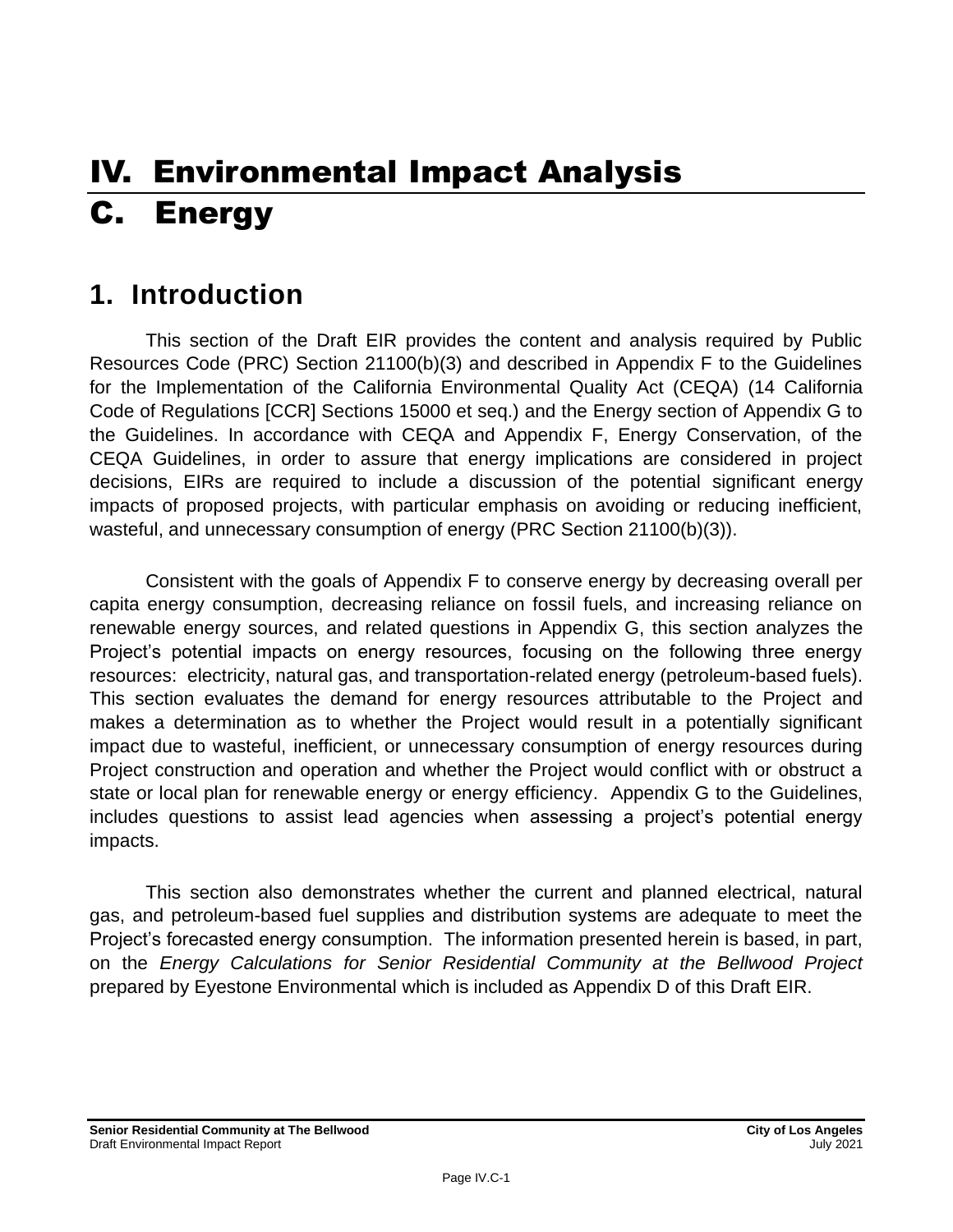## **2. Environmental Setting**

## **a. Regulatory Framework**

## (1) Federal

First established by Congress in 1975, the Corporate Average Fuel Economy (CAFE) standards reduce energy consumption by increasing the fuel economy of cars and light trucks. The National Highway Traffic Safety Administration (NHTSA) and U.S. Environmental Protection Agency (USEPA) jointly administer the CAFE standards. Congress has specified that CAFE standards must be set at the "maximum feasible level" with consideration given for: (1) technological feasibility; (2) economic practicality; (3) effect of other standards on fuel economy; and (4) need for the nation to conserve energy.<sup>1</sup>

When these standards are raised, automakers respond by creating a more fuelefficient fleet. The NHTSA sets standards to increase CAFE levels rapidly over the next several years, which will improve the nation's energy security and save consumer's money at the gas pump, while also reducing greenhouse gas (GHG) emissions. In 2012, the NHTSA established final passenger car and light truck CAFE standards for model years 2017 through 2021, which the agency projects will require in model year 2021, on average, a combined fleet-wide fuel economy of 40.3 to 41.0 miles per gallons (mpg).

In addition to the regulations applicable to cars and light-duty trucks described above, in 2011 the USEPA and NHTSA announced fuel economy and GHG standards for mediumand heavy-duty trucks for model years 2014–2018. The standards for  $CO<sub>2</sub>$  emissions and fuel consumption are tailored to three main vehicle categories: combination tractors, heavyduty pickup trucks and vans, and vocational vehicles. According to the USEPA, this regulatory program would reduce GHG emissions and fuel consumption for the affected vehicles by 6 to 23 percent over the 2010 baselines.<sup>2</sup>

On April 2, 2018, the USEPA signed the Mid-term Evaluation Final Determination which found that the model year 2022–2025 GHG standards are not appropriate and should

*<sup>1</sup> For more information on the CAFE standards, refer to www.nhtsa.gov/laws-regulations/corporate-averagefuel-economy, accessed November 11, 2020.*

*<sup>2</sup> The emission reductions attributable to the regulations for medium- and heavy-duty trucks were not included in the Project's emissions inventory due to the difficulty in quantifying the reductions. Excluding these reductions results in a more conservative (i.e., higher) estimate of emissions for the Project.*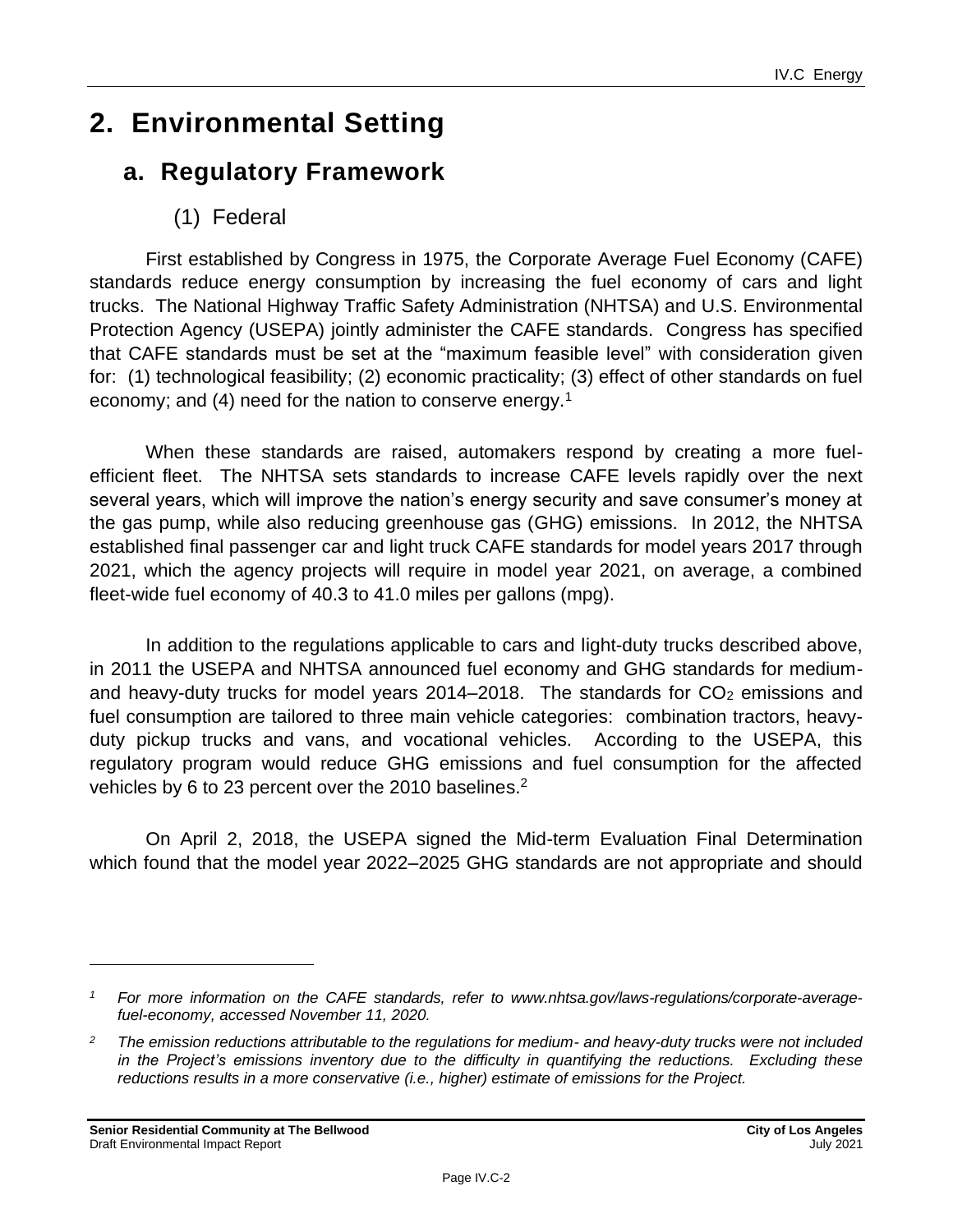be revised.<sup>3</sup> On August 24, 2018, the USEPA and NHTSA published a proposal to freeze the model year 2020 standards through model year 2026 and to revoke California's waiver under the Clean Air Act to establish more stringent standards.<sup>4</sup> On September 27, 2019, the USEPA withdrew the waiver it had previously provided to California for the State's GHG and Zero-Emission Vehicle (ZEV) programs under Section 209 of the Clean Air Act.<sup>5</sup> The withdrawal of the waiver became effective November 26, 2019. In response, several states including California have filed a lawsuit challenging the withdrawal of the EPA waiver. $6$  As of December 2020, the lawsuit is still ongoing.

On August 2, 2018, USEPA and NHTSA proposed the Safer Affordable Fuel-Efficient (SAFE) Vehicles Rule to amend the existing CAFE and tailpipe carbon dioxide emissions standards for passenger cars and light trucks and to establish new standards covering model years 2021 through 2026.<sup>7</sup> On March 31, 2020, USEPA and NHTSA issued the SAFE Vehicles Rule, setting fuel economy and carbon dioxide standards that increase 1.5 percent in stringency each year from model years 2021 through 2026.<sup>8</sup>

### *(a) Energy Independence and Security Act*

The Energy Independence and Security Act of 2007 (EISA) facilitates the reduction of national GHG emissions by requiring the following:

- Increasing the supply of alternative fuel sources by setting a mandatory Renewable Fuel Standard (RFS) that requires fuel producers to use at least 36 billion gallons of biofuel in 2022;
- Prescribing or revising standards affecting regional efficiency for heating and cooling products, procedures for new or amended standards, energy conservation,

- *<sup>5</sup> 84 Federal Register 51310.*
- *<sup>6</sup> United States District Court for the District Court of Columbia, State of California vs. Chao, Case 1:19-cv-02826, 2019.*
- *<sup>7</sup> Federal Register, Notice of Proposed Rulemaking, The Safer Affordable Fuel-Efficient (SAFE) Vehicles Rule for Model Years 2021—2026 Passenger Cars and Light Trucks, www.federalregister.gov/documents/ 2018/08/24/2018-16820/the-safer-affordable-fuel-efficient-safe-vehicles-rule-for-model-years-2021-2026 passenger-cars-and, accessed November 11, 2020.*
- *<sup>8</sup> Federal Register, Final Rule, The Safer Affordable Fuel-Efficient Vehicles Rule for Model Years 2021–2026 Passenger Cars and Light Trucks.*

*<sup>3</sup> Federal Register, Mid-Term Evaluation of Greenhouse Gas Emissions Standards for Model Year 2022– 2025 Light-Duty Vehicles, www.federalregister.gov/documents/2018/04/13/2018-07364/mid-term-evaluationof-greenhouse-gas-emissions-standards-for-model-year-2022-2025-light-duty, accessed November 11, 2020.*

*<sup>4</sup> Regulations, The Safer Affordable Fuel-Efficient Vehicles Rule for Model Years 2021–2026 Passenger Cars and Light Trucks, www.regulations.gov/document?D=EPA-HQ-OAR-2018-0283-0756, accessed November 11, 2020.*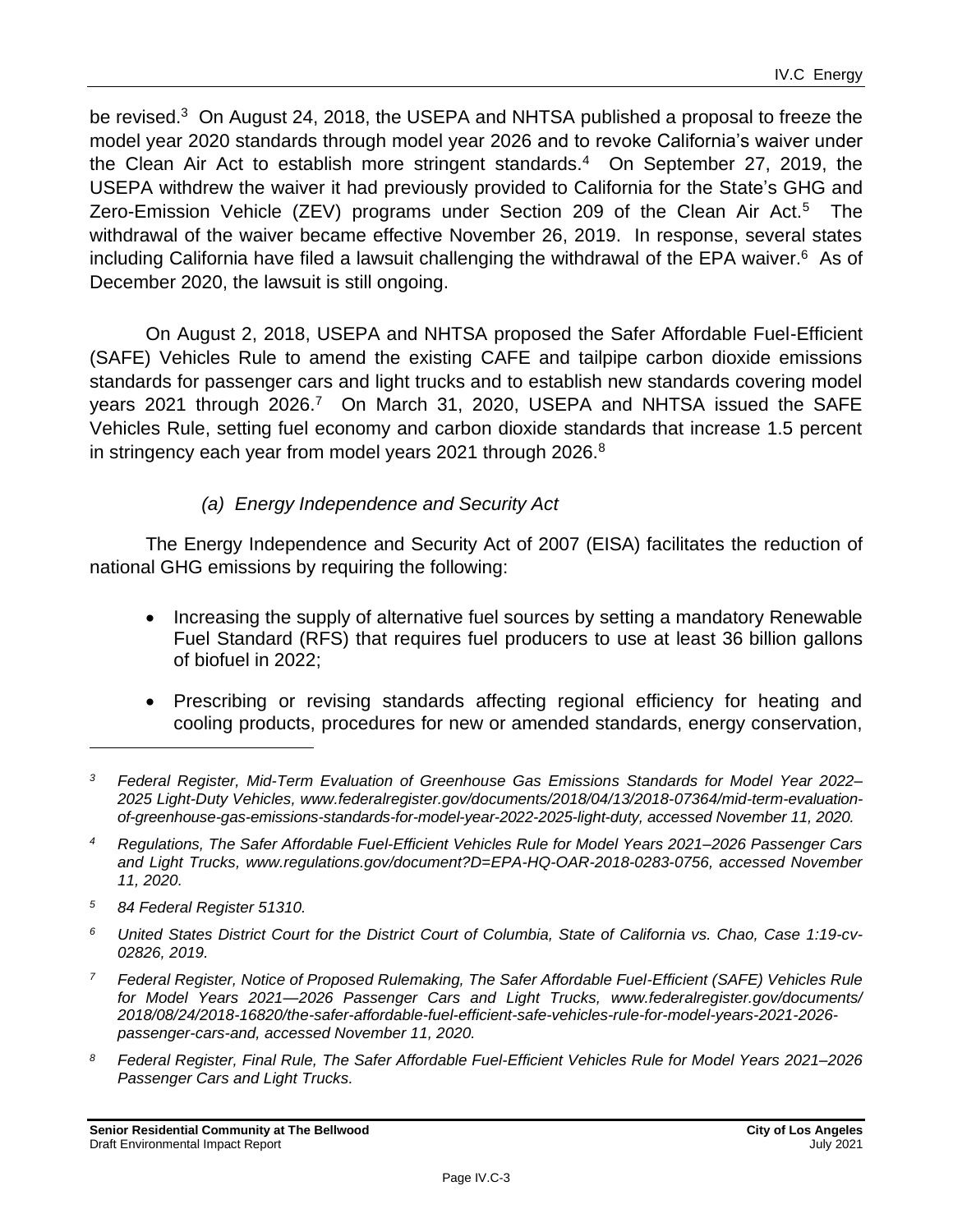energy efficiency labeling for consumer electronic products, residential boiler efficiency, electric motor efficiency, and home appliances;

- Requiring approximately 25 percent greater efficiency for light bulbs by phasing out incandescent light bulbs between 2012 and 2014; requiring approximately 200 percent greater efficiency for light bulbs, or similar energy savings, by 2020; and
- While superseded by the USEPA and NHTSA actions described above, (i) establishing miles per gallon targets for cars and light trucks and (ii) directing the NHTSA to establish a fuel economy program for medium- and heavy-duty trucks and create a separate fuel economy standard for trucks.

Additional provisions of EISA address energy savings in government and public institutions, promote research for alternative energy, additional research in carbon capture, international energy programs, and the creation of "green jobs."<sup>9</sup>

(2) State

#### *(a) California Building Standards Code (Title 24)*

*(i) California Building Energy Efficiency Standards (Title 24, Part 6)*

The California Building Energy Efficiency Standards for Residential and Nonresidential Buildings (California Code of Regulations, Title 24, Part 6) were adopted to ensure that building construction and system design and installation achieve energy efficiency and preserve outdoor and indoor environmental quality. On May 9, 2018, the CEC adopted the 2019 Title 24 Standards, went into effect on January 1, 2020. The 2019 standards continue to improve upon the previous (2016) Title 24 standards for new construction of, and additions and alterations to, residential and non-residential buildings.<sup>10</sup> The 2019 Title 24 Standards represent "challenging but achievable design and construction practices" that represent "a major step towards meeting the Zero Net Energy (ZNE) goal."<sup>11</sup> Single-family homes built with the 2019 standards will use about 7 percent less energy due to energy efficiency measures versus those built under the 2016 standards. Once rooftop solar electricity generation is factored in, homes built under the 2019 standards will use about 53 percent

*<sup>9</sup> A green job, as defined by the United States Department of Labor, is a job in business that produces goods or provides services that benefit the environment or conserve natural resources.*

*<sup>10</sup> CEC, 2019 Building Energy Efficiency Standards.*

*<sup>11</sup> CEC, 2019 Building Energy Efficiency Standards, p. iv.*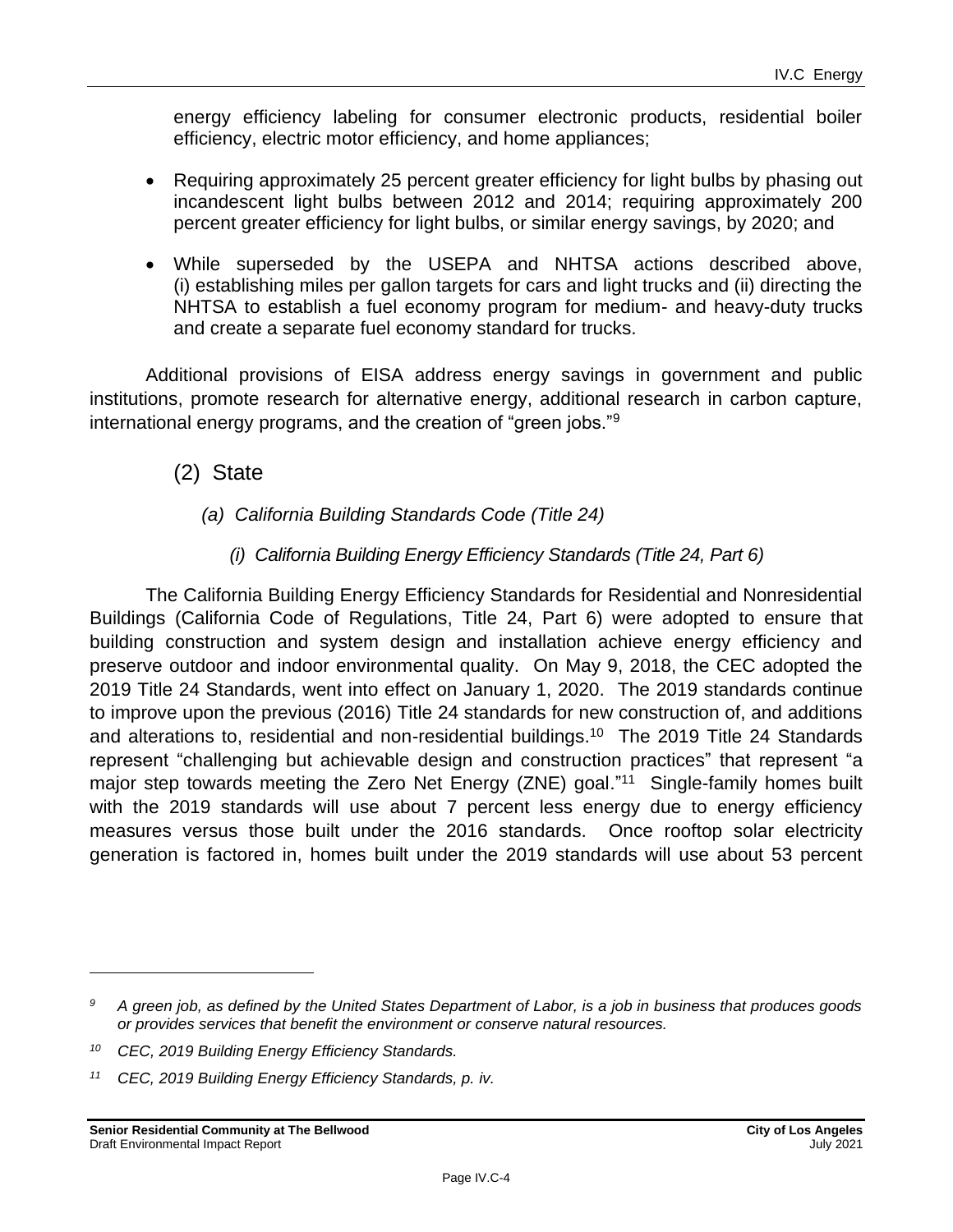less energy than those under the 2016 standards. Nonresidential buildings will use about 30 percent less energy due mainly to lighting upgrades.<sup>12</sup>

#### *(ii) California Green Building Standards (Title 24, Part 11)*

The California Green Building Standards Code (California Code of Regulations, Title 24, Part 11), commonly referred to as the CALGreen Code, went into effect on January 1, 2017. The 2016 CALGreen Code includes mandatory measures for non-residential development related to site development; energy efficiency; water efficiency and conservation; material conservation and resource efficiency; and environmental quality.<sup>13</sup> The CalGreen code is updated regularly with the latest version (2019) in effect since January 1, 2020. Most mandatory measure changes in the 2019 CALGreen Code from the previous 2016 CALGreen Code were related to the definitions and to the clarification or addition of referenced manuals, handbooks, and standards. For example, several definitions related to outdoor water use were clarified to present a more generic reference to irrigation requirements for residential developments. In addition, the 2019 CALGreen Code resulted in minor changes to voluntary measures related to landscaping water usage and indoor air quality. Compliance with the CALGreen Code is enforced through the building permit process.

#### *(b) California's Renewable Portfolio Standard*

First established in 2002 under Senate Bill (SB) 1078, California's Renewable Portfolio Standards (RPS) require retail sellers of electric services to increase procurement from eligible renewable energy resources to 33 percent of total retail sales by 2020.<sup>14</sup> The California Public Utilities Commission (CPUC) and the California Energy Commission (CEC) jointly implement the RPS program. The CPUC's responsibilities include: (1) determining annual procurement targets and enforcing compliance; (2) reviewing and approving each investor-owned utility's renewable energy procurement plan; (3) reviewing contracts for RPSeligible energy; and (4) establishing the standard terms and conditions used in contracts for eligible renewable energy.<sup>15</sup> The CEC's responsibilities include: (1) certifying renewable facilities as eligible for the RPS; and (2) designing and implementing a tracking and verification system to ensure that renewable energy output is counted only once for the

*<sup>12</sup> CEC, 2019 Building Energy Efficiency Standards, Fact Sheet.*

*<sup>13</sup> California Building Standards Commission, Guide to the 2016 California Green Building Standards Code Nonresidential, January 2017.*

*<sup>14</sup> CPUC, California Renewables Portfolio Standard (RPS), www.cpuc.ca.gov/RPS\_Homepage/, accessed November 11, 2020.*

*<sup>15</sup> CPUC, California Renewables Portfolio Standard (RPS), www.cpuc.ca.gov/RPS\_Homepage/, accessed November 11, 2020.*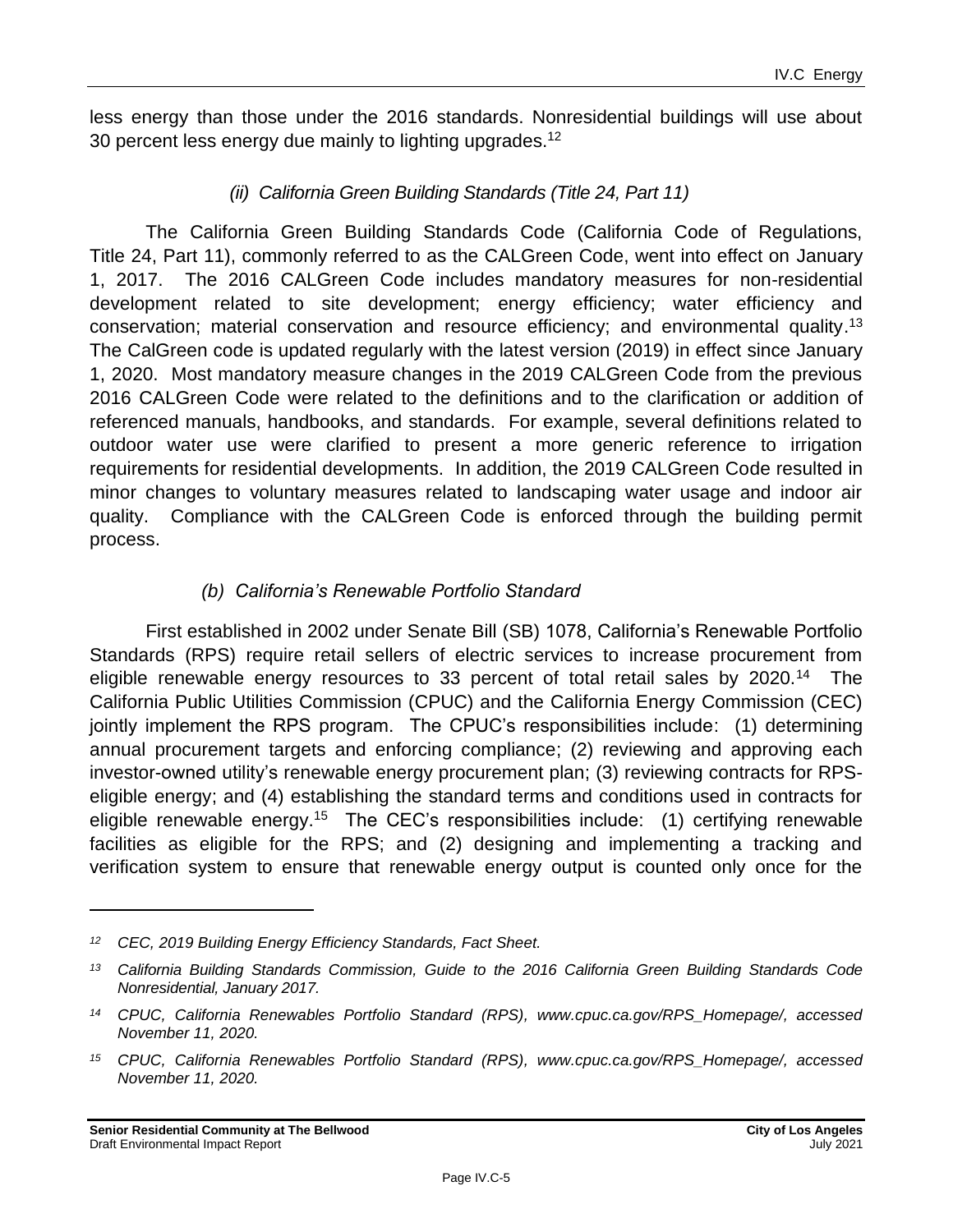purpose of the RPS and verifying retail product claims in California or other states. In 2018, SB 100, discussed further below, increased the RPS to 60 percent by 2030 and requires all the state's electricity to come from carbon-free resources by 2045.

#### *(c) Senate Bill 350*

Senate Bill (SB) 350, signed October 7, 2015, is the Clean Energy and Pollution Reduction Act of 2015. SB 350 is the implementation of some of the goals of Executive Order B-30-15, issued in April 2015, which established a new statewide policy goal to reduce greenhouse gas (GHG) emissions 40 percent below their 1990 levels by 2030. The objectives of SB 350 are: (1) to increase the procurement of electricity from renewable sources from 33 percent to 50 percent by 2030; and (2) to double the energy efficiency savings in electricity and natural gas final end uses of retail customers through energy efficiency and conservation by 2030.<sup>16</sup>

### *(d) Senate Bill 100*

Senate Bill (SB) 100, signed September 10, 2018, is the 100 Percent Clean Energy Act of 2018. SB 100 updates the goals of California's Renewable Portfolio Standard and SB 350, as discussed above, to the following: achieve 50 percent renewable resources target by December 31, 2026, and achieve a 60-percent target by December 31, 2030. SB 100 also requires that eligible renewable energy resources and zero-carbon resources supply 100 percent of retail sales of electricity to California end-use customers and 100 percent of electricity procured to serve all state agencies by December 31, 2045.<sup>17</sup>

## *(e) Assembly Bill 1493 (AB 1493)/Pavley Regulations*

AB 1493 (commonly referred to as CARB's Pavley regulations) was the first legislation to regulate GHG emissions from new passenger vehicles. Under this legislation, CARB adopted regulations to reduce GHG emissions from non-commercial passenger vehicles (cars and light-duty trucks) for model years 2009–2016.<sup>18</sup> After adopting these initial GHG standards for passenger vehicles, CARB adopted continuing standards for future model years. It was expected that the Pavley regulations would reduce GHG emissions from California's passenger vehicles by about 30 percent in 2016, while improving fuel efficiency

*<sup>16</sup> Senate Bill 350 (2015–2016 Reg, Session) Stats 2015, ch. 547.*

*<sup>17</sup> Senate Bill 100 (2017–2018 Reg. Session) Stats 2018, ch. 312.*

*<sup>18</sup> CARB, Clean Car Standards—Pavley, Assembly Bill 1943, www.arb.ca.gov/cc/ccms/ccms.htm, last reviewed January 11, 2017, accessed May 11, 2021.*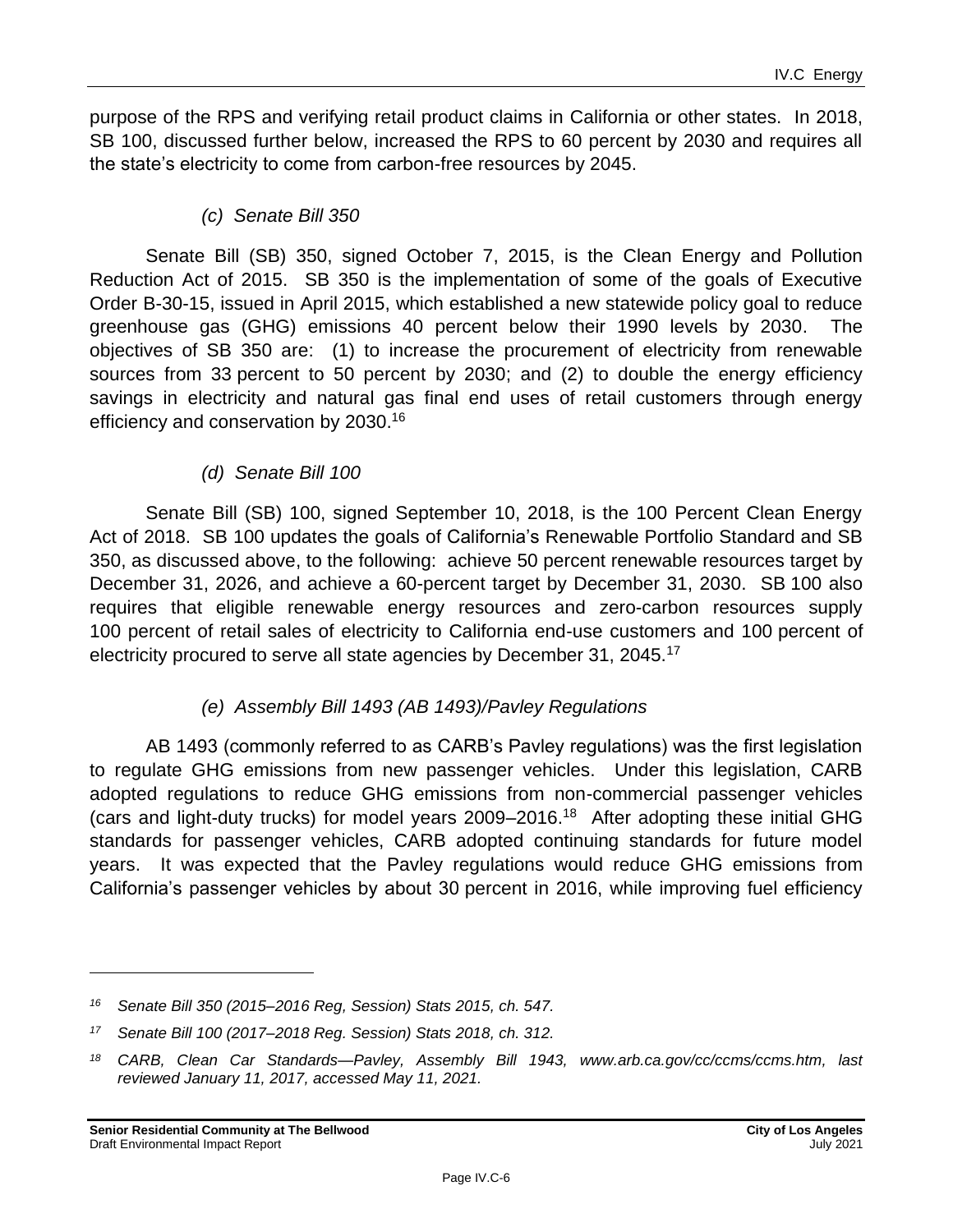and reducing motorists' costs.<sup>19</sup> While the main purpose is to reduce GHG emissions, the Pavley regulations would also result in better fuel efficiency. In comparison to the Federal CAFE standard of 35 miles per gallon (mpg), the California average fuel economy would be 43 mpg in 2020.<sup>20</sup>

### *(f) California Air Resources Board Advanced Clean Cars Program*

Closely associated with the Pavley regulations, the Advanced Clean Cars emissionscontrol program was approved by CARB in 2012.<sup>21</sup> The program combines the control of smog, soot, and GHGs with requirements for greater numbers of zero-emission vehicles for model years 2015–2025.<sup>22</sup> The components of the Advanced Clean Cars program include the Low-Emission Vehicle (LEV) regulations that reduce criteria pollutants and GHG emissions from light- and medium-duty vehicles, and the Zero-Emission Vehicle (ZEV) regulation, which requires manufacturers to produce an increasing number of pure ZEVs (meaning battery electric and fuel cell electric vehicles), with provisions to also produce plug-in hybrid electric vehicles (PHEV) in the 2018 through 2025 model years.<sup>23</sup> In March 2017, CARB voted unanimously to continue with the vehicle GHG emission standards and the ZEV program for cars and light trucks sold in California through 2025.<sup>24</sup> In particular, implementation of the ZEV and PHEV regulations reduce transportation fuel consumption by increasing the number of vehicles that are partially or fully electric-powered.

On September 27, 2019, the USEPA withdrew the waiver it had previously provided to California for the State's GHG and ZEV programs under Section 209 of the Clean Air Act.<sup>25</sup> The withdrawal of the waiver became effective November 26, 2019. In response, several

- *<sup>21</sup> CARB, California's Advanced Clean Cars Program, www.arb.ca.gov/msprog/acc/acc.htm, last reviewed by CARB January 18, 2017, accessed May 11, 2021.*
- *<sup>22</sup> CARB, California's Advanced Clean Cars Program, www.arb.ca.gov/msprog/acc/acc.htm, last reviewed by CARB January 18, 2017, accessed May 11, 2021.*
- *<sup>23</sup> CARB, California's Advanced Clean Cars Program, www.arb.ca.gov/msprog/acc/acc.htm, last reviewed by CARB January 18, 2017, accessed May 11, 2021.*
- *<sup>24</sup> CARB, News Release, CARB finds vehicle standards are achievable and cost-effective, www.arb.ca.gov/ newsrel/newsrelease.php?id=908, accessed May 17, 2018.*

*<sup>25</sup> 84 FR 51310*

*<sup>19</sup> CARB, Clean Car Standards—Pavley, Assembly Bill 1943, www.arb.ca.gov/cc/ccms/ccms.htm, last reviewed January 11, 2017, accessed May 11, 2021.*

*<sup>20</sup> CARB, Addendum to February 25 Technical Assessment, Comparison of Greenhouse Gas Reductions for the United States and Canada under ARB Regulations and Proposed 2011–2015 Model Year Fuel Economy Standards, May 8, 2008.*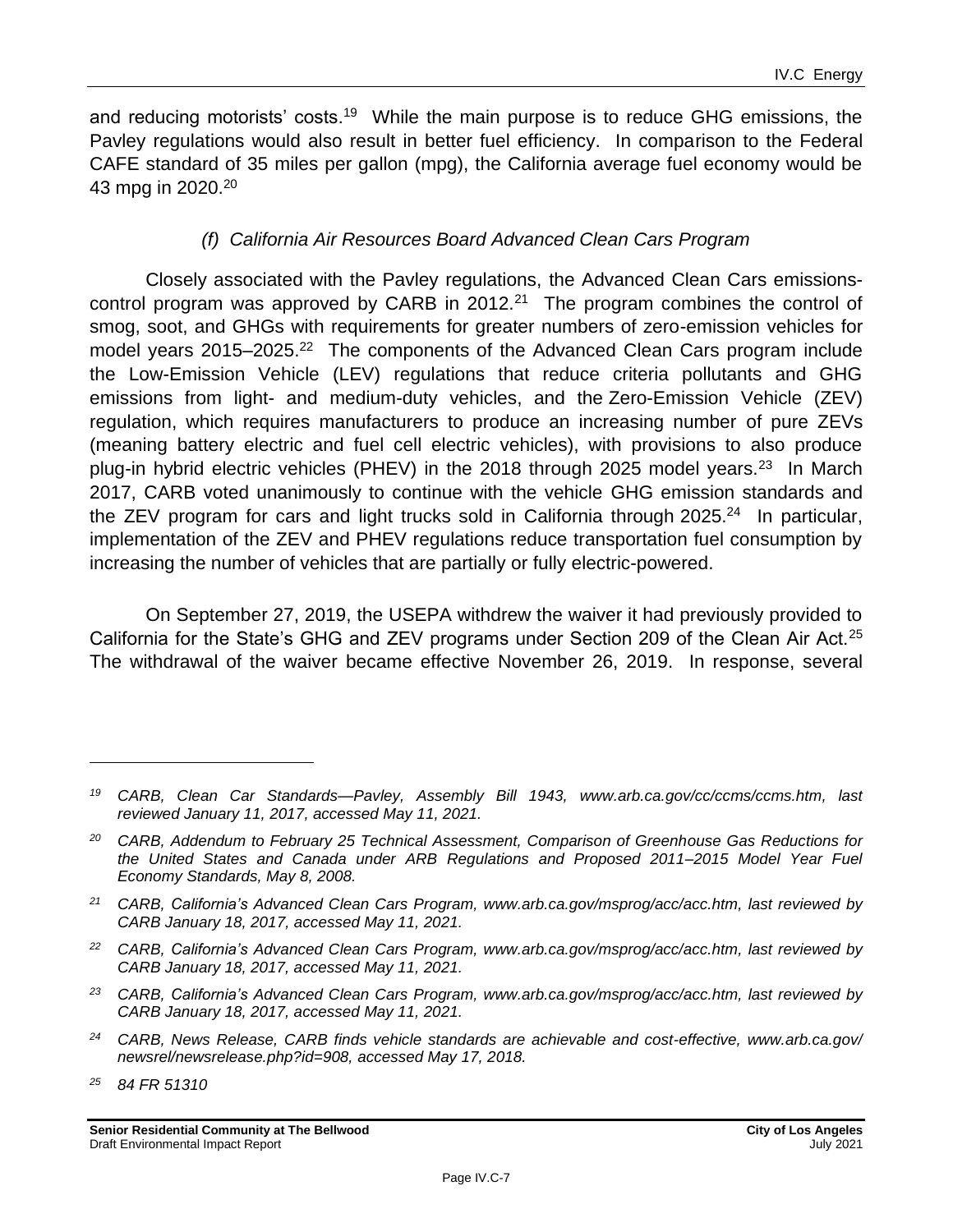states including California have filed a lawsuit challenging the withdrawal of the EPA waiver.<sup>26</sup> As of December 2020, the lawsuit is still ongoing.

#### *(i) Airborne Toxic Control Measure to Limit Diesel-Fueled Commercial Motor Vehicle Idling*

The Airborne Toxic Control Measure to Limit Diesel-Fueled Commercial Motor Vehicle Idling (Title 13, CCR, Division 3, Chapter 10, Section 2485) was adopted to reduce public exposure to diesel particulate matter and other air contaminants by limiting the idling of diesel-fueled commercial motor vehicles. This measure does not allow diesel-fueled commercial vehicles to idle for more than five minutes at any given location. This measure applies to diesel-fueled commercial motor vehicles with gross vehicular weight ratings of greater than 10,000 pounds that are or must be licensed for operation on highways. Reducing idling of diesel-fueled commercial motor vehicles reduces the amount of petroleumbased fuels used by the vehicle.

### *(ii) CARB's In-Use Off-Road Diesel Fueled Fleets Regulation*

Since off-road vehicles that are used in construction and other related industries can last 30 years or longer, most of those that are in service today are still part of an older fleet that do not have emission controls. In 2007, CARB approved the "In-Use Off-Road Diesel Fueled Fleets Regulation" to reduce emissions from existing (in-use) off-road diesel vehicles that are used in construction and other industries. This regulation sets an anti-idling limit of five minutes for all off-road vehicles 25 horsepower and up. It also establishes emission rates targets for the off-road vehicles that decline over time to accelerate turnover to newer, cleaner engines and require exhaust retrofits to meet these targets. Revised in October 2016, the regulation enforced off-road restrictions on fleets adding vehicles with older tier engines, and started enforcing beginning July 1, 2014. By each annual compliance deadline, a fleet must demonstrate that it has either met the fleet average target for that year, or has completed the Best Available Control Technology (BACT) requirements. Large fleets have compliance deadlines each year from 2014 through 2023, medium fleets each year from 2017 through 2023, and small fleets each year from 2019 through 2028.

#### *(g) Sustainable Communities Strategy (SB 375)*

The Sustainable Communities and Climate Protection Act of 2008, or Senate Bill 375 (SB 375), coordinates land use planning, regional transportation plans, and funding priorities to help California meet the GHG reduction mandates established in AB 32. SB 375

*<sup>26</sup> United States District Court for the District Court of Columbia, State of California vs. Chao, Case 1:19-cv-02826, 2019.*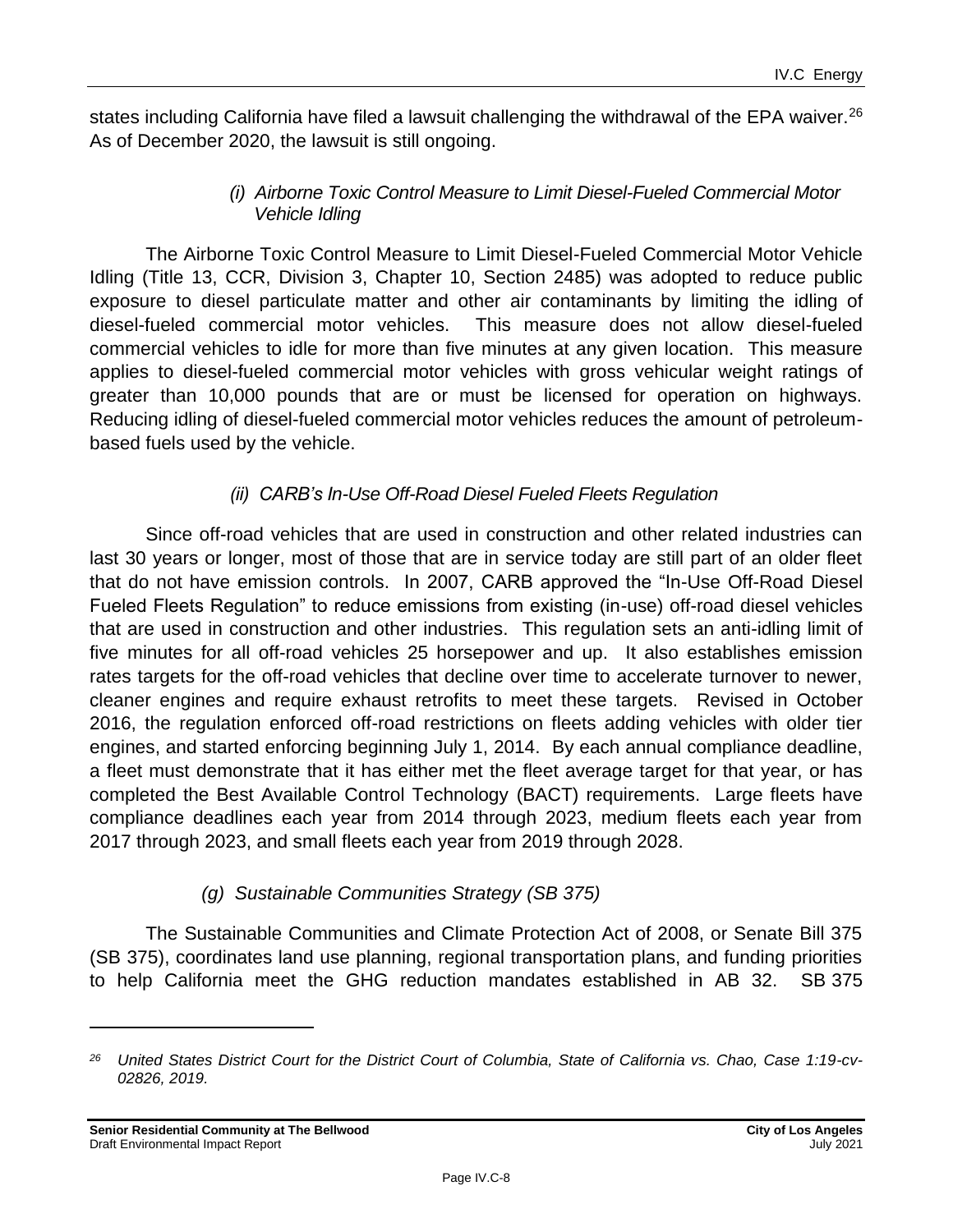specifically requires each Metropolitan Planning Organization (MPO) to prepare a "sustainable communities strategy" (SCS) as part of its Regional Transportation Plan (RTP), which is required by the state and federal government, that will achieve GHG emission reduction targets set by CARB for the years 2020 and 2035 by reducing vehicle-miles traveled (VMT) from light duty vehicles through the development of more compact, complete and efficient communities. 27

The Project Site is located within the planning jurisdiction of the Southern California Association of Governments (SCAG). SCAG's first-ever SCS was included in the 2012–2035 Regional Transportation Plan/Sustainable Communities Strategy (2012–2035 RTP/SCS), which was adopted by SCAG in April 2012. SCAG has since adopted the 2016–2040 Regional Transportation Plan/Sustainable Communities Strategy (2016–2040 RTP/SCS) and the 2020–2045 RTP/SCS. $^{28}$  The goals and policies of the SCS that reduce VMT (and result in corresponding decreases in transportation-related fuel consumption) focus on transportation and land use planning that include building infill projects, locating residents closer to where they work and play, and designing communities so there is access to high quality transit service. Specific goals of the 2020–2045 RTP/SCS include reducing greenhouse gas emissions and improve air quality; leverage new transportation technologies and data-driven solutions that result in more efficient travel; and encourage development of diverse housing types in areas that are supported by multiple transportation options. These goals would serve to reduce transportation fuel usage. See further discussion below.

#### *(h) Senate Bill 1389*

Senate Bill (SB) 1389 (Public Resources Code Sections 25300–25323) requires the development of an integrated plan for electricity, natural gas, and transportation fuels. The CEC must adopt and transmit to the Governor and Legislature an Integrated Energy Policy Report (IEPR) every two years. In 2018, the CEC decided to write the Integrated Energy Policy Report in two volumes. Volume I, which was published on August 1, 2018, highlights the implementation of California's policies and the role they have played in establishing a clean energy economy. Volume II was adopted February 20, 2019, provides more detail on several key energy issues and encompasses new analyses. $^{29}$  The IEPR contains recommendations on energy usage policies such as decarbonizing buildings, doubling energy efficiency savings, increasing flexibility in the electrical system to integrate more renewable energy, and reducing petroleum use in cars and trucks by up to 50 percent.

*<sup>27</sup> CARB, Sustainable Communities, www.arb.ca.gov/cc/sb375/sb375.htm, page last updated April 26, 2018, accessed May 11, 2021.*

*<sup>28</sup> SCAG, 2016 RTP/SCS, dated April 2016. SCAG 2020–2045 RTP/SCS, dated September 2020*

*<sup>29</sup> 2018 Integrated Energy Policy Report, Volume I, August 2018.*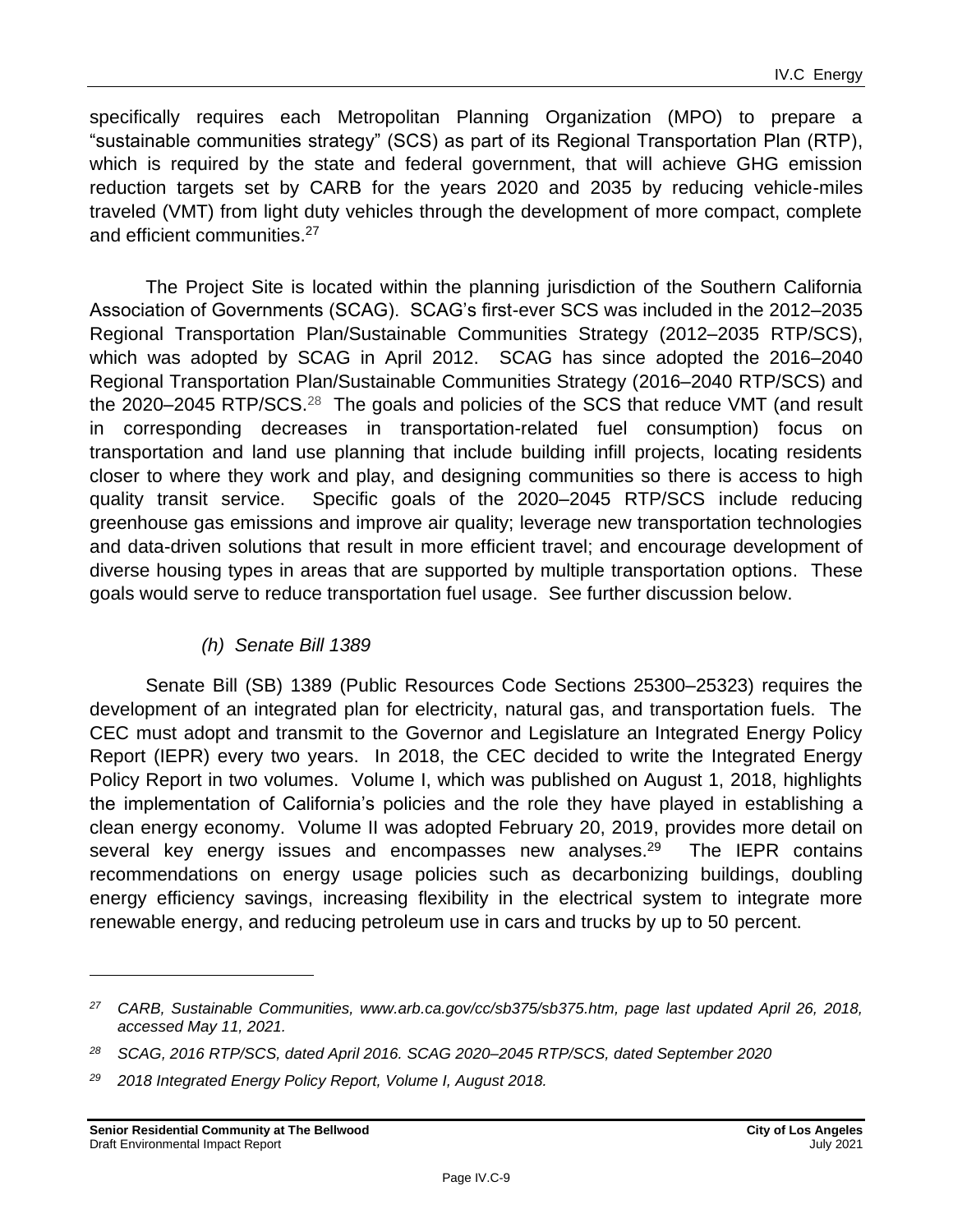#### *(i) California Environmental Quality Act*

Appendix F of the CEQA Guidelines provides a list of energy-related items that may be included throughout the various chapters of an EIR, with particular emphasis on avoiding or reducing inefficient, wasteful, and unnecessary consumption of energy. In addition, Appendix G provides questions for the lead agency to consider in the discussion of energy use in an EIR, where topics are applicable or relevant to the project, as detailed below in Subsection 3.a.

## (3) Regional

As discussed in Section IV.E, Land Use and Planning, of this Draft EIR, SCAG's 2016–2040 RTP/SCS presents a long-term transportation vision through the year 2040 for the six-county region of Imperial, Los Angeles, Orange, Riverside, San Bernardino, and Ventura Counties. On April 7, 2016, the SCAG Regional Council adopted the 2016 RTP/SCS, the mission of which is "leadership, vision and progress which promote economic growth, personal well-being, and livable communities for all Southern Californians." The 2016–2040 RTP/SCS includes land use strategies that focus on urban infill growth and walkable, mixed-use communities in existing urbanized and opportunity areas. More mixed-use, walkable, and urban infill development would be expected to accommodate a higher proportion of growth in more energy-efficient housing types like townhomes, apartments, and smaller single-family homes, as well as more compact commercial building types. Furthermore, the 2016–2040 RTP/SCS includes transportation investments and land use strategies that encourage carpooling, increase transit use, active transportation opportunities, and promoting more walkable and mixed-use communities, which would potentially help to reduce VMT.

The 2020–2045 RTP/SCS was adopted by SCAG on September 3, 2020. It was determined by the California Air Resources Board (CARB) on October 30, 2020, that the 2020–2045 RTP/SCS would meet the region's GHG reduction target. The goals and policies of the 2020–2045 RTP/SCS are similar to, and consistent with, those of the 2016–2040 RTP/SCS. For purposes of this analysis, both SCAG's 2016–2040 RTP/SCS and 2020–2045 RTP/SCS are discussed.

The 2020–2045 RTP/SCS vision for the region incorporates a range of best practices for increasing transportation choices, reducing dependence on personal automobiles, further improving air quality and encouraging growth in walkable, mixed-use communities with ready access to transit infrastructure and employment. More and varied housing types and employment opportunities would be located in and near job centers, transit stations and walkable neighborhoods where goods and services are easily accessible via shorter trips.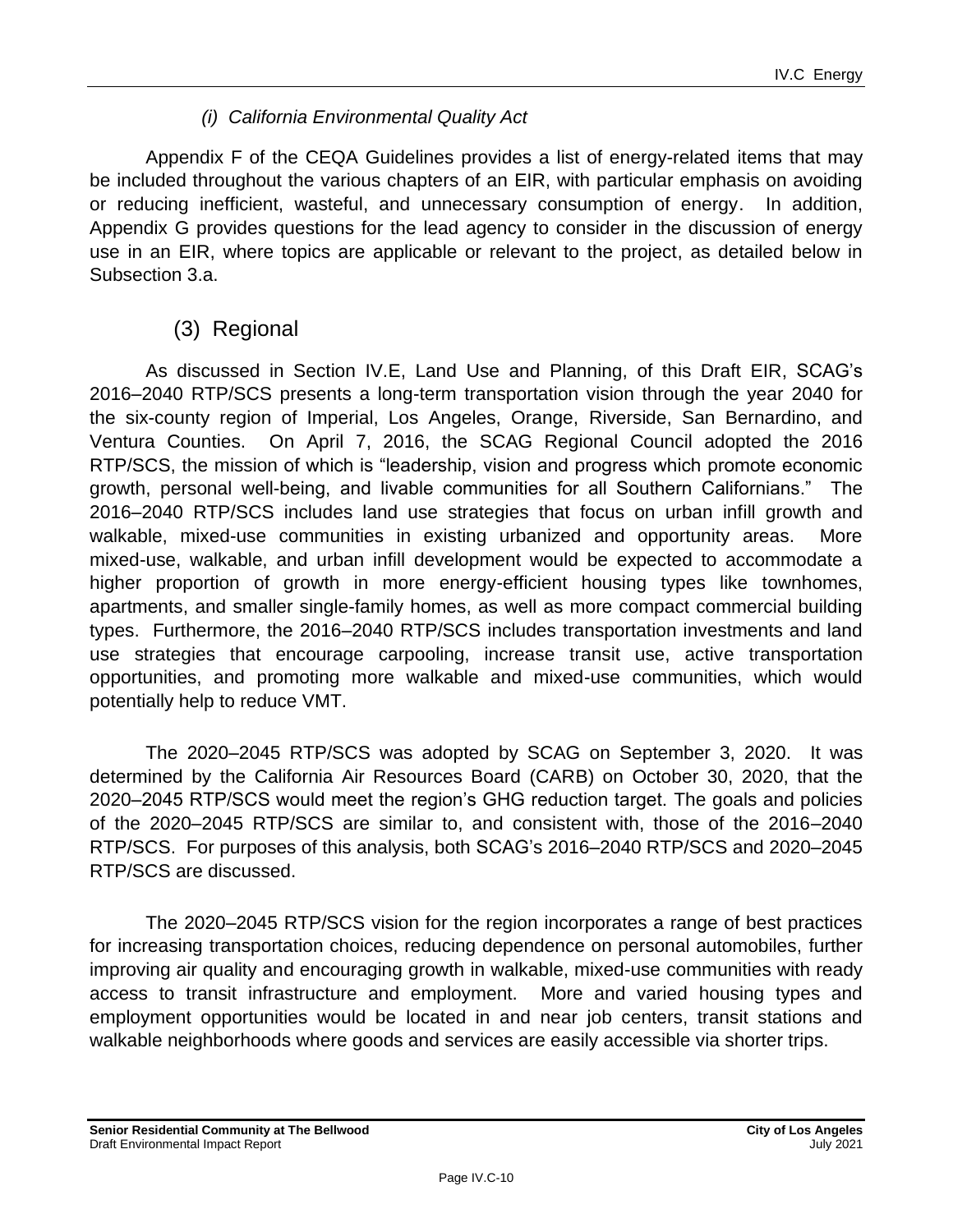The 2016–2040 and 2020–2045 RTP/SCS also establishes High-Quality Transit Areas (HQTA), which are described as generally walkable transit villages or corridors that are within 0.5-mile of a well-serviced transit stop or a transit corridor with 15-minute or less service frequency during peak commute hours.<sup>30</sup> Local jurisdictions are encouraged to focus housing and employment growth within HQTAs to reduce VMT. The Project Site is located within a HQTA as designated by the 2020–2045 RTP/SCS.<sup>31</sup> The Project Site is also located approximately 0.5-mile south of the Metro Purple Line station at Constellation Boulevard and Avenue of the Stars that is currently being constructed. In addition, the Project Site is served by six Metro bus lines, one Culver City Bus and three Santa Monica Big Blue Bus lines.

## (4) Local

### *(a) City of Los Angeles Green Building Code*

To achieve the goals outlined in its policy documents addressing climate change, in April 2008, the City adopted the Green Building Program Ordinance to address the impacts of new development. In 2011, 2014, 2016, and 2019, Chapter IX, Article 9, of the Los Angeles Municipal Code (LAMC), referred to as the Los Angeles Green Building Code, was amended to incorporate various provisions of the CALGreen Code. Specific mandatory requirements and elective measures are provided for three categories: (1) low-rise residential buildings; (2) nonresidential and high-rise residential buildings; and (3) additions and alterations to nonresidential and high-rise residential buildings. Article 9, Division 5 includes mandatory measures for newly constructed nonresidential and high-rise residential buildings. Mandatory measures include installation of electrical raceways to future electric vehicle supply equipment (EVSE), reduce water use by 20 percent compared to maximum allowable water use per plumbing fixture as required by the LAMC, and use of roofing material to reduce the heat island effect.

## *(b) City of Los Angeles Sustainable City pLAn/L.A.'s Green New Deal*

In April 2019, Mayor Eric Garcetti released the Green New Deal, a program of actions designed to create sustainability-based performance targets through 2050 designed to advance economic, environmental, and equity objectives. L.A.s Green New Deal is the first four-year update to the City's first Sustainable City pLAn that was released in 2015. The 2019 Sustainable City pLAn/L.A.'s Green New Deal has established targets, such as 100-percent renewable energy by 2045, installation of 10,000 publicly available EV chargers

*<sup>30</sup> SCAG, 2020–2045 RTP/SCS, p. 23.*

*<sup>31</sup> SCAG, 2020–2045 RTP/SCS; Exhibit 3.8: High-Quality Transit Areas in the SCAG Region for 2045 Plan, p. 90.*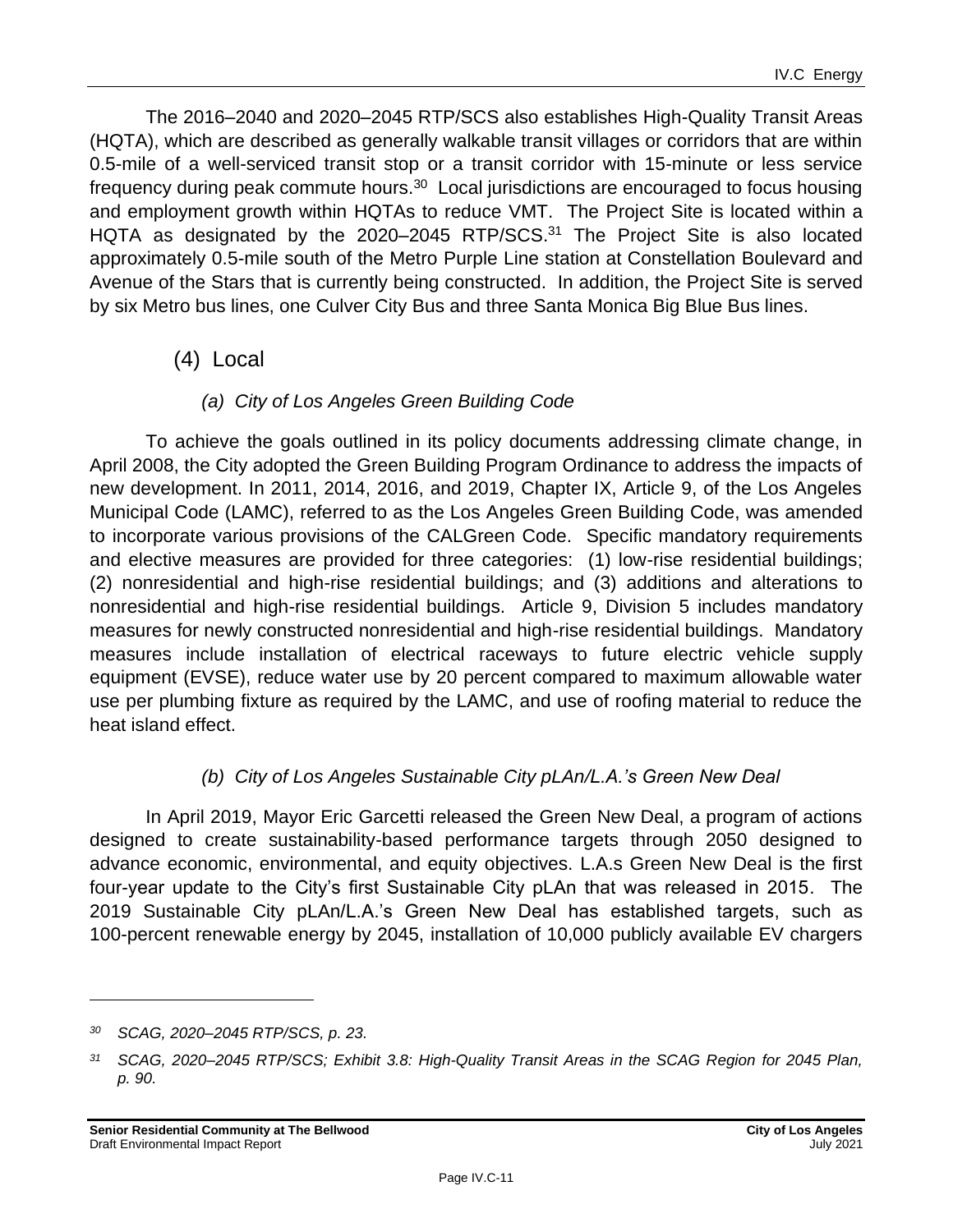by 2022 and 28,000 by 2028, diversion of 100 percent of waste by 2050, and recycling of 100 percent of wastewater by 2035.

#### *(c) City of Los Angeles Solid Waste Programs and Ordinances*

The recycling of solid waste materials also contributes to reduced energy consumption. Specifically, when products are manufactured using recycled materials, the amount of energy that would have otherwise been consumed to extract and process virgin source materials is reduced. For example, in 2015, 3.61 million tons of aluminum were produced by recycling in the United States, saving enough energy to provide electricity to 7.5 million homes.<sup>32</sup> In 1989, California enacted Assembly Bill 939 (AB 939), the California Integrated Waste Management Act which establishes a hierarchy for waste management practices such as source reduction, recycling, and environmentally safe land disposal.<sup>33</sup> The City of Los Angeles includes programs and ordinances related to solid waste. They include: (1) the City of Los Angeles Solid Waste Management Policy Plan, which was adopted in 1993 and is a long-range policy plan promoting source reduction for recycling for a minimum of 50 percent of the City's waste by 2000 and 70 percent of the waste by 2020; (2) the RENEW LA Plan, which is a Resource Management Blueprint with the aim to achieve a zero waste goal through reducing, reusing, recycling, or converting the resources now going to disposal so as to achieve an overall diversion level of 90 percent or more by 2025; (3) the Waste Hauler Permit Program (Ordinance 181,519), which requires all private waste haulers collecting solid waste, including construction and demolition waste, to obtain AB 939 Compliance Permits and to transport construction and demolition waste to City certified construction and demolition processing facilities; and (4) the Exclusive Franchise System Ordinance (Ordinance No. 182,986), which, among other requirements, sets maximum annual disposal levels and specific diversion requirements for franchised waste haulers in the City to promote solid waste diversion from landfills in an effort to meet the City's zero waste goals. These solid waste reduction programs and ordinances help to reduce the number of trips to haul solid waste, therefore reducing the amount of petroleum-based fuel, and also help to reduce the energy used to process solid waste.

*<sup>32</sup> American Geosciences Institute, How Does Recycling Save Energy?, www.americangeosciences.org/ critical-issues/faq/how-does-recycling-save-energy, accessed November 11, 2020..*

*<sup>33</sup> CalRecycle, History of California Solid Waste Law, 1985–1989, www.calrecycle.ca.gov/laws/legislation/ calhist/1985to1989.htm, accessed November 11, 2020.*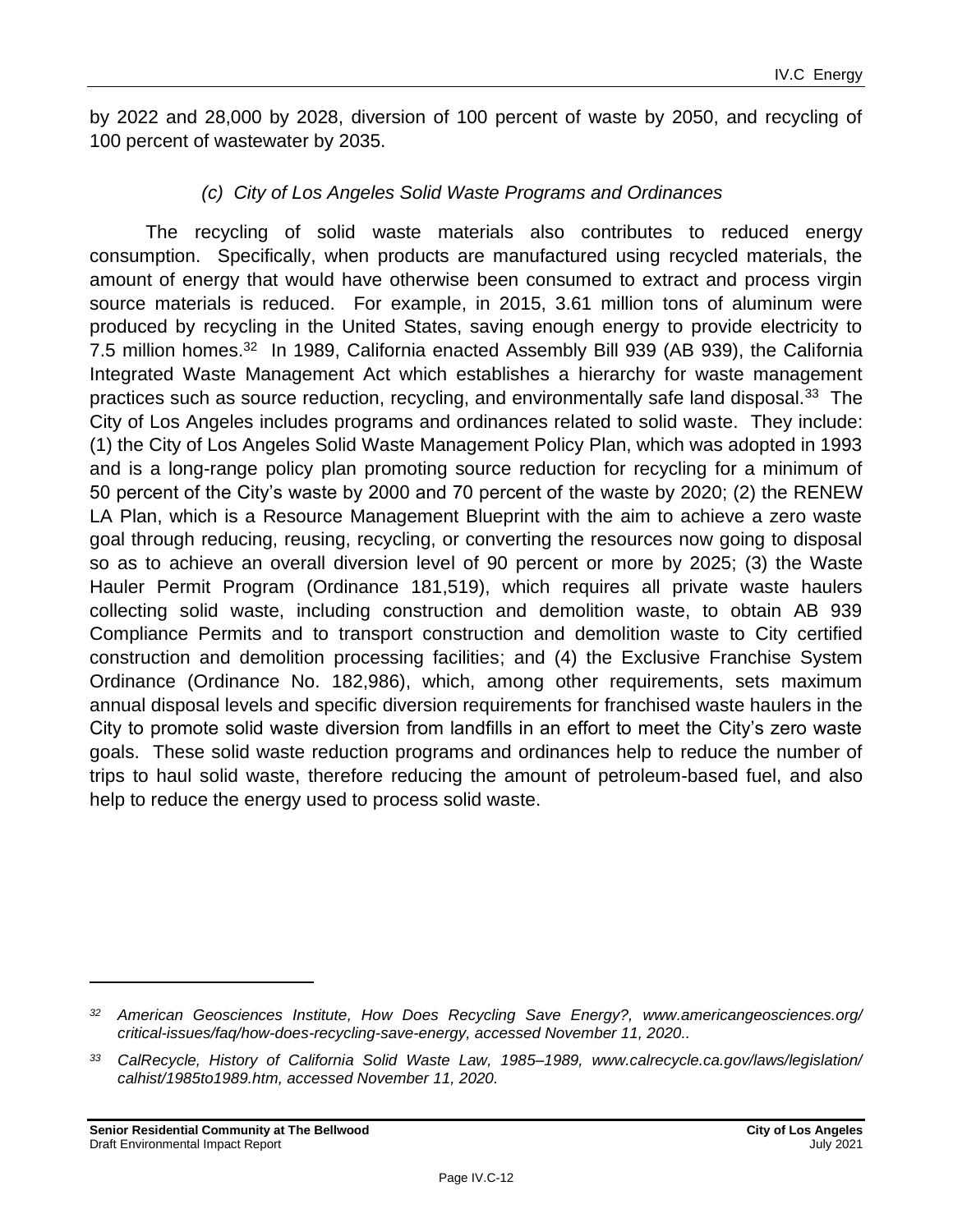## **b. Existing Conditions**

## (1) Electricity

Electricity, a consumptive utility, is a man-made resource. The production of electricity requires the consumption or conversion of energy resources, including water, wind, oil, gas, coal, solar, geothermal, and nuclear resources, into energy. The delivery of electricity involves a number of system components, including substations and transformers that lower transmission line power (voltage) to a level appropriate for on-site distribution and use. The electricity generated is distributed through a network of transmission and distribution lines commonly called a power grid. Conveyance of electricity through transmission lines is typically responsive to market demands.

Energy capacity, or electrical power, is generally measured in watts (W) while energy use is measured in watt-hours (Wh). For example, if a light bulb has a capacity rating of 100 W, the energy required to keep the bulb on for 1 hour would be 100 Wh. If ten 100 W bulbs were on for 1 hour, the energy required would be 1,000 Wh or 1 kilowatt-hour (kWh). On a utility scale, a generator's capacity is typically rated in megawatts (MW), which is one million watts, while energy usage is measured in megawatt-hours (MWh) or gigawatt-hours (GWh), which is one billion watt-hours.

The Los Angeles Department of Water and Power (LADWP) provides electricity throughout the City of Los Angeles and many areas of the Owens Valley, serving approximately 4 million people within a service area of approximately 465 square miles, excluding the Owens Valley. Electricity provided by the LADWP is divided into two planning districts: Valley and Metropolitan. The Valley Planning District includes the LADWP service area north of Mulholland Drive, and the Metropolitan Planning District includes the LADWP service area south of Mulholland Drive. The Project Site is located within LADWP's Metropolitan Planning District.

LADWP generates power from a variety of energy sources, including hydropower, coal, gas, nuclear sources, and renewable resources, such as wind, solar, and geothermal sources. According to LADWP's 2017 Power Strategic Long-Term Resources Plan, the LADWP has a net dependable generation capacity greater than 7,531 MW.<sup>34</sup> In 2017, the LADWP power system experienced an instantaneous peak demand of 6,432 MW.<sup>35</sup> Approximately 32 percent of LADWP's 2018 electricity purchases were from renewable

*<sup>34</sup> LADWP, 2017 Power Strategic Long-Term Resources Plan.*

*<sup>35</sup> LADWP, 2017 Retail Electric Sales and Demand Forecast, p. 6.*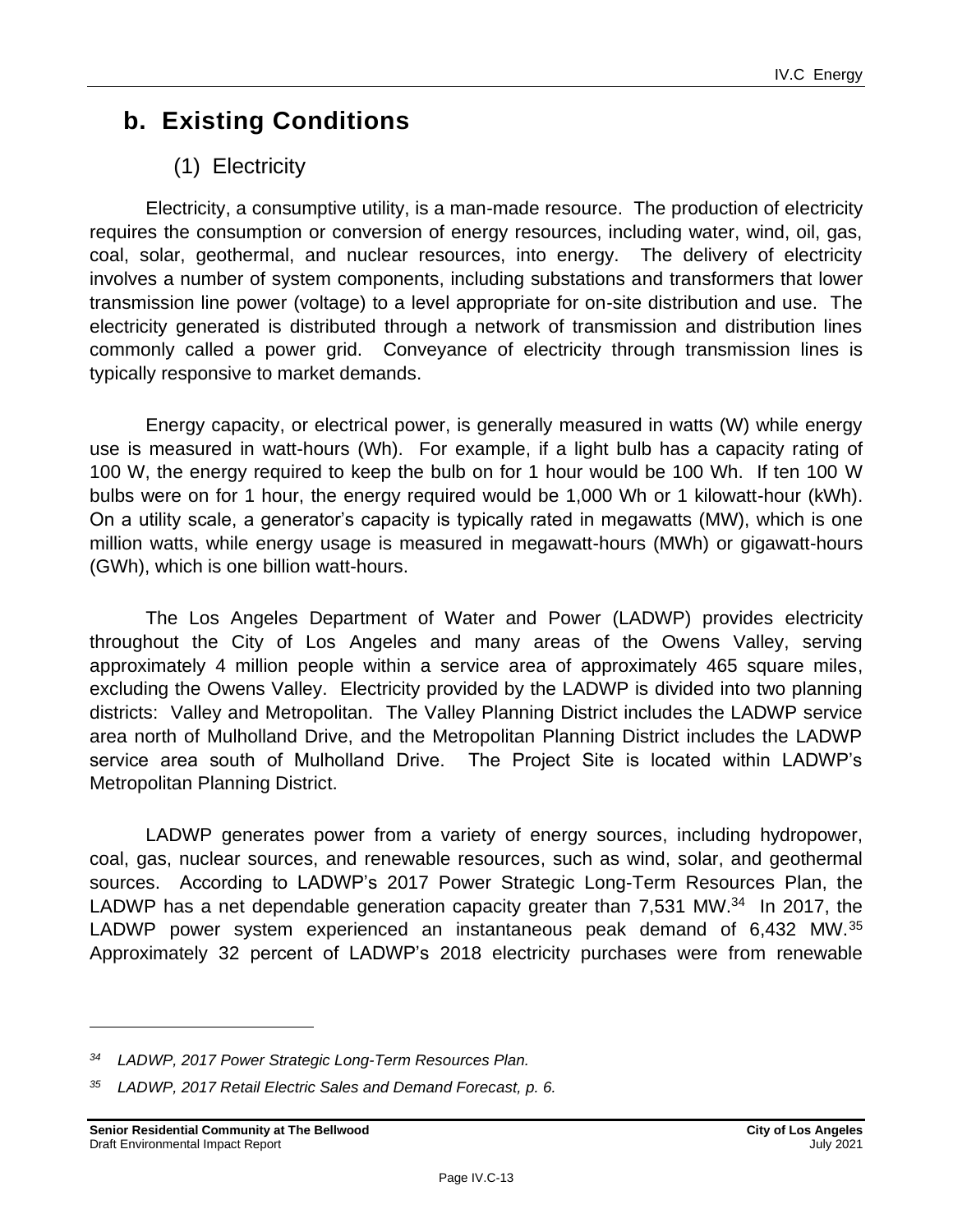sources, which is similar to the 31 percent statewide percentage of electricity purchases from renewable sources. 36

LADWP supplies electrical power to the Project Site from electrical service lines located in the Project vicinity. Existing electricity usage was estimated based on the same methodology contained in the GHG analysis included in Section IV.D, Greenhouse Gas Emissions, of this Draft EIR (California Emissions Estimator Model [CalEEMod] Version 2016.3.2). It is estimated that existing uses on the Project Site currently consume approximately 683,895 kWh of electricity per year.<sup>37</sup>

## (2) Natural Gas

Natural gas is a combustible mixture of simple hydrocarbon compounds (primarily methane) that is used as a fuel source. Natural gas consumed in California is obtained from naturally occurring reservoirs, mainly located outside the State, and delivered through high-pressure transmission pipelines. The natural gas transportation system is a nationwide network, and, therefore, resource availability is typically not an issue. Natural gas provides almost one-third of the state's total energy requirements and is used in electricity generation, space heating, cooking, water heating, industrial processes, and as a transportation fuel. Natural gas is measured in terms of cubic feet (cf).

Natural gas is provided to the Project Site by the Southern California Gas Company (SoCalGas). SoCalGas is the principal distributor of natural gas in Southern California, serving residential, commercial, and industrial markets. SoCalGas serves approximately 21.8 million customers in more than 500 communities encompassing approximately 24,000 square miles throughout Central and Southern California, from the City of Visalia to the Mexican border.<sup>38</sup>

SoCalGas receives gas supplies from several sedimentary basins in the western United States and Canada, including supply basins located in New Mexico (San Juan Basin), West Texas (Permian Basin), the Rocky Mountains, and Western Canada as well as local California supplies.<sup>39</sup> The traditional, southwestern United States sources of natural gas will

*<sup>36</sup> California Energy Commission, Utility Annual Power Content Labels for 2018, www.energy.ca.gov/ programs-and-topics/programs/power-source-disclosure/power-content-label-pcl-copy/annual-power, accessed February 18, 2021.*

*<sup>37</sup> Eyestone Environmental, Energy Calculations for Senior Residential Community at the Bellwood Project. See Appendix D of this Draft EIR.*

*<sup>38</sup> SoCalGas, Company Profile, www.socalgas.com/about-us/company-info.shtml, accessed November 11, 2020.*

*<sup>39</sup> California Gas and Electric Utilities, 2018 California Gas Report, p. 80.*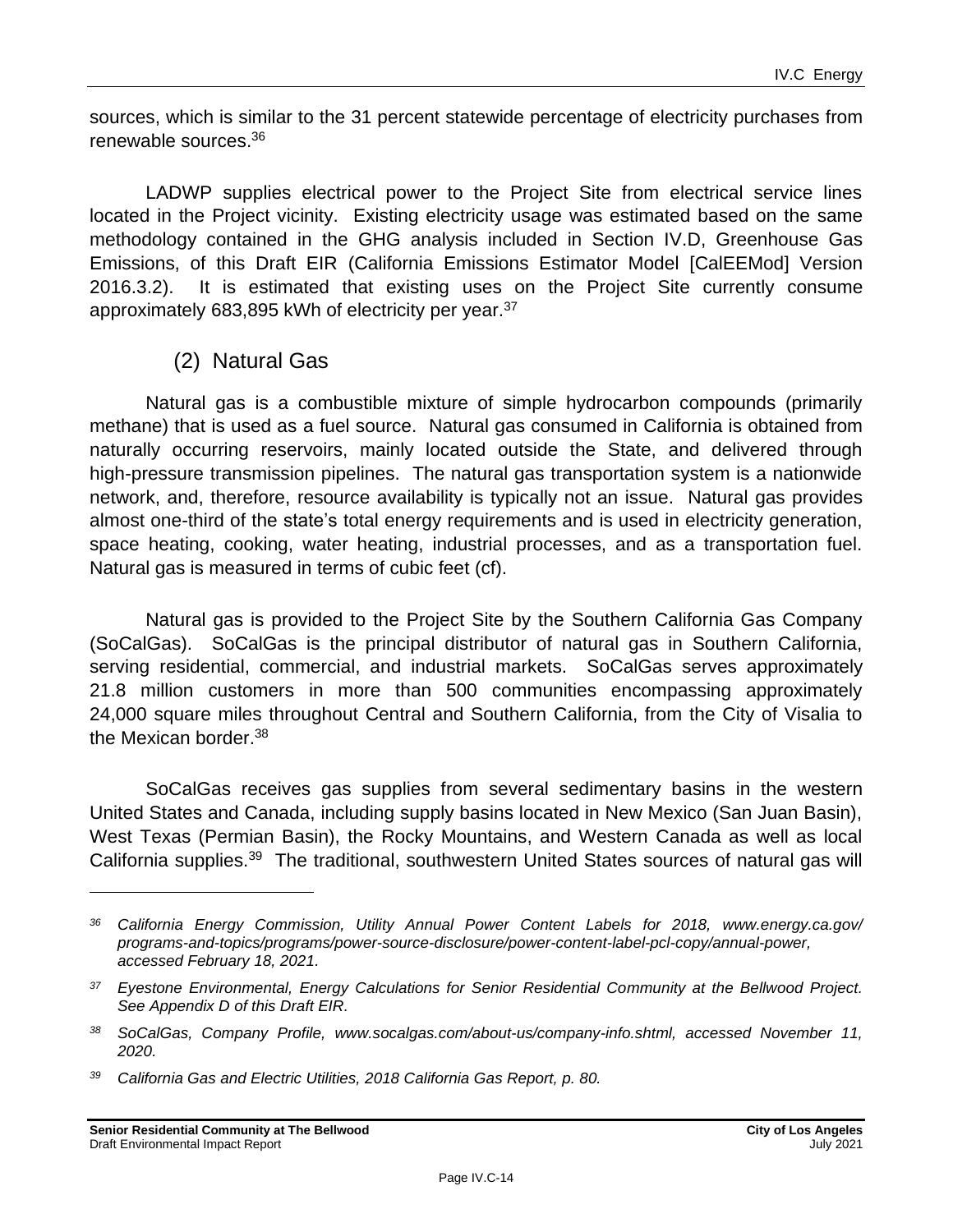continue to supply most of SoCalGas' natural gas demand. The Rocky Mountain supply is available but is used as an alternative supplementary supply source, and the use of Canadian sources provide only a small share of SoCalGas supplies due to the high cost of transport.<sup>40</sup> Gas supply available to SoCalGas from California sources averaged 323 million cf per day in 2017 (the most recent year for which data are available). $41$  SoCalGas supplies natural gas to the Project Site from natural gas service lines located in the Project vicinity. It is estimated that existing uses on the Project Site currently consume approximately 1,947,257 cf of natural gas per year.<sup>42</sup>

## (3) Transportation Energy

According to the CEC, transportation accounts for nearly 40 percent of California's total energy consumption in 2017.<sup>43</sup> In 2018, California consumed 15.6 billion gallons of gasoline and 3.1 billion gallons of diesel fuel.<sup>44,45</sup> Petroleum-based fuels currently account for 90 percent of California's transportation energy sources.<sup>46</sup> However, the state is now working on developing flexible strategies to reduce petroleum use. Over the last decade, California has implemented several policies, rules, and regulations to improve vehicle efficiency, increase the development and use of alternative fuels, reduce air pollutants and GHGs from the transportation sector, and reduce VMT. Accordingly, gasoline consumption in California has declined. The CEC predicts that the demand for gasoline will continue to decline over the next 10 years, and there will be an increase in the use of alternative fuels. $47$  According to CARB's EMFAC Web Database, Los Angeles County on-road transportation sources consumed 4.1 billion gallons of gasoline and 634 million gallons of diesel fuel in 2019.<sup>48</sup>

The existing on-site land uses currently generate a demand for transportation-related fuel use as a result of vehicle trips to and from the Project Site. The estimate of annual VMT

- *<sup>43</sup> CEC, 2016 Integrated Energy Policy Report, docketed January 18, 2017, p. 4.*
- *<sup>44</sup> California Board of Equalization, Net Taxable Gasoline Gallons 10-Year Report.*
- *<sup>45</sup> California Board of Equalization, Net Taxable Diesel Gallons 10-Year Report.*
- *<sup>46</sup> CEC, 2016–2017 Investment Plan Update for the Alternative and Renewable Fuel and Vehicle Technology Program, March 2016.*
- *<sup>47</sup> CEC, 2015 Integrated Energy Policy Report, docketed June 29, 2016, p. 113.*
- *<sup>48</sup> California Air Resources Board, EMFAC2017 Web Database.*

*<sup>40</sup> U.S. Energy Information Administration, California State Profile and Energy Estimates, www.eia.gov/state/ print.php?sid=CA, accessed May 11, 2021.*

*<sup>41</sup> California Gas and Electric Utilities, 2018 California Gas Report, p. 80.*

*<sup>42</sup> Eyestone Environmental, Energy Calculations for Senior Residential Community at the Bellwood Project. See Appendix D of this Draft EIR.*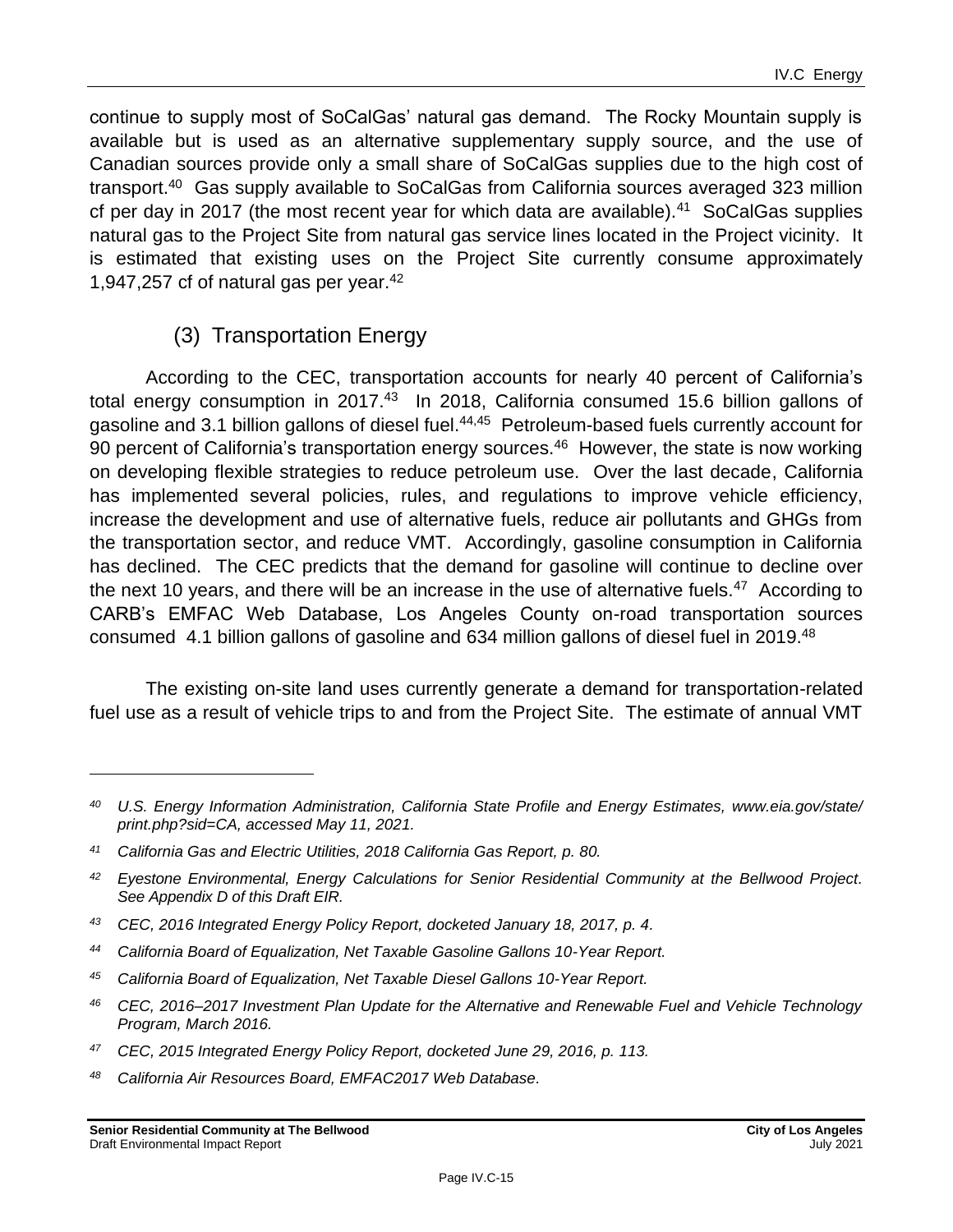associated with the existing Project Site uses is 2,214,856 VMT per year.<sup>49</sup> This translates to 86,796 gallons of gasoline and 14,567 gallons of diesel per year.<sup>50</sup> Persons traveling to and from the Project Site also have the option of using public transportation to reduce transportation-related fuel use. Specifically, two transit service providers operate lines within the Project Site area, including Metro, Culver City Bus and Santa Monica Big Blue Bus which are within 0.25-mile of the site. Antelope Valley Transit Authority, Santa Clarita Transit, and LADOT Commuter Express are also located within 0.5-mile of the site. As discussed in Section IV.I, Transportation, of this Draft EIR, the Project Site is located approximately 0.5 mile from the future Metro Purple Line rail station at Constellation Boulevard and Avenue of the Stars. For further discussion of public transit lines that serve the Project area, refer to Section IV.I, Transportation, of this Draft EIR.

## **3. Project Impacts**

## **a. Thresholds of Significance**

In accordance with Appendix G of the State CEQA Guidelines, the Project would have a significant impact related to energy if it would:

#### *Threshold (a): Result in potentially significant environmental impact due to wasteful, inefficient, or unnecessary consumption of energy resources, during project construction or operation?*

### *Threshold (b): Conflict with or obstruct a state or local plan for renewable energy or energy efficiency?*

With regard to Threshold (a), this analysis relies upon Appendix F of the CEQA Guidelines, prepared in response to the requirement in PRC Section 21100(b)(3), which states that an EIR shall include a detailed statement setting forth "[m]itigation measures proposed to minimize significant effects of the environment, including, but not limited to, measures to reduce the wasteful, inefficient, and unnecessary consumption of energy."

In addition, with regard to potential impacts to energy, the *L.A. CEQA Thresholds Guide* states that a determination of significance shall be made on a case-by case basis, considering the following factors:

*<sup>49</sup> Eyestone Environmental, Energy Calculations for Senior Residential Community at the Bellwood Project. See Appendix D of this Draft EIR.*

*<sup>50</sup> Eyestone Environmental, Energy Calculations for Senior Residential Community at the Bellwood Project. See Appendix D of this Draft EIR.*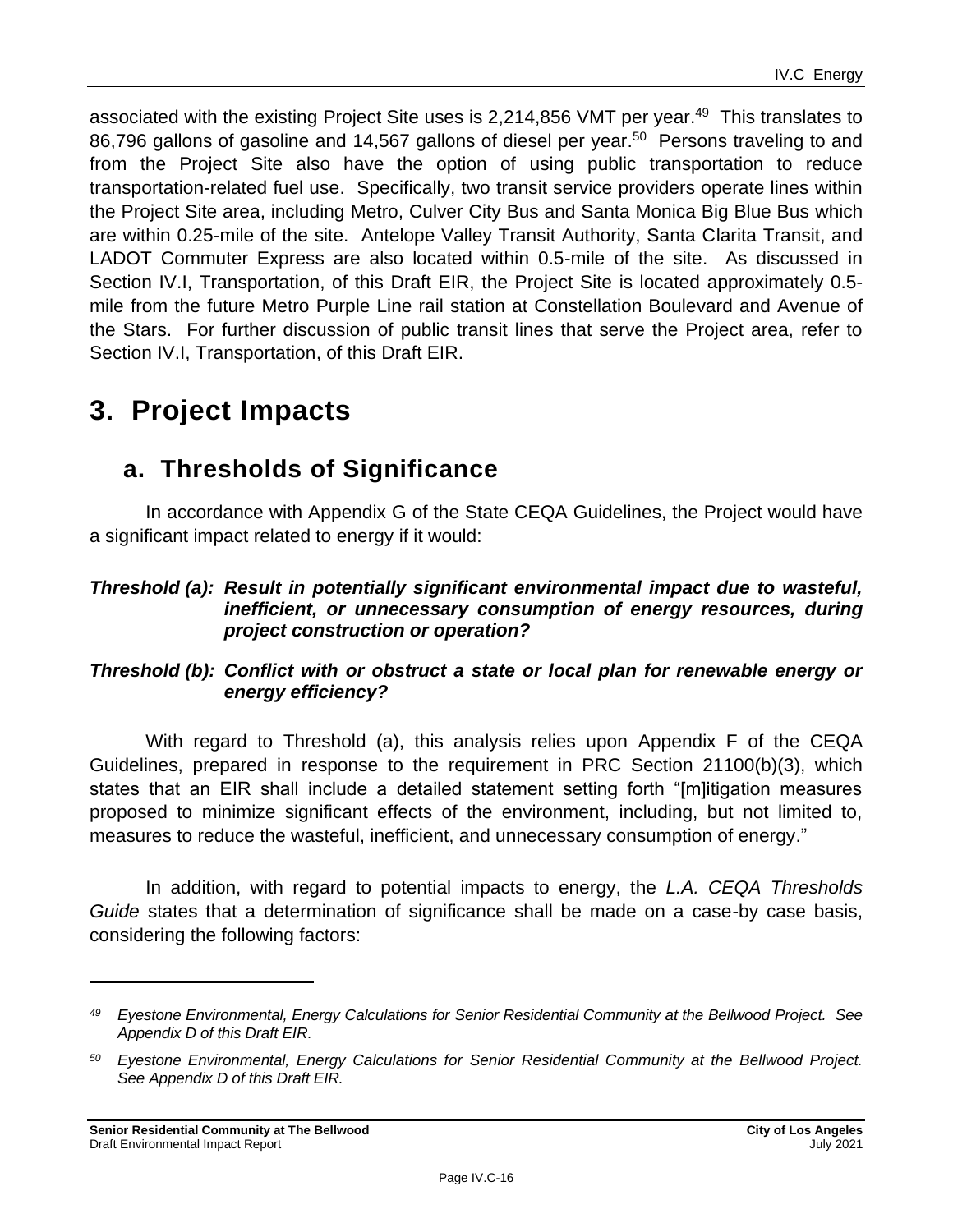- The extent to which the project would require new (off-site) energy supply facilities and distribution infrastructure; or capacity-enhancing alterations to existing facilities;
- Whether and when the needed infrastructure was anticipated by adopted plans; and
- The degree to which the project design and/or operations incorporate energyconservation measures, particularly those that go beyond City requirements.

In accordance with Appendix F and the *L.A. CEQA Thresholds Guide*, the following factors will be considered in determining whether this threshold of significance is met:

- 1. The project's energy requirements and its energy use efficiencies by amount and fuel type for each stage of the project including construction, operation, maintenance, and/or removal. If appropriate, the energy intensiveness of materials may be discussed;
- 2. The effects of the project on local and regional energy supplies and on requirements for additional capacity;
- 3. The effects of the project on peak and base period demands for electricity and other forms of energy;
- 4. The degree to which the project complies with existing energy standards;
- 5. The effects of the project on energy resources;
- 6. The project's projected transportation energy use requirements and its overall use of efficient transportation alternatives.
- 7. The degree to which the project design and/or operations incorporate energyconservation measures, particularly those that go beyond City requirements.
- 8. Whether the project conflicts with adopted energy conservation plans.

With regard to Threshold (b), the Project will be evaluated for consistency with adopted energy conservation plans and policies relevant to the Project. Such adopted energy conservation plans and policies include Title 24 energy efficiency requirements, CalGreen Code, and City building codes.

## **b. Methodology**

Appendix F provides the following topics that the lead agency may consider in the discussion of energy use in an EIR, where topics are applicable or relevant to the project: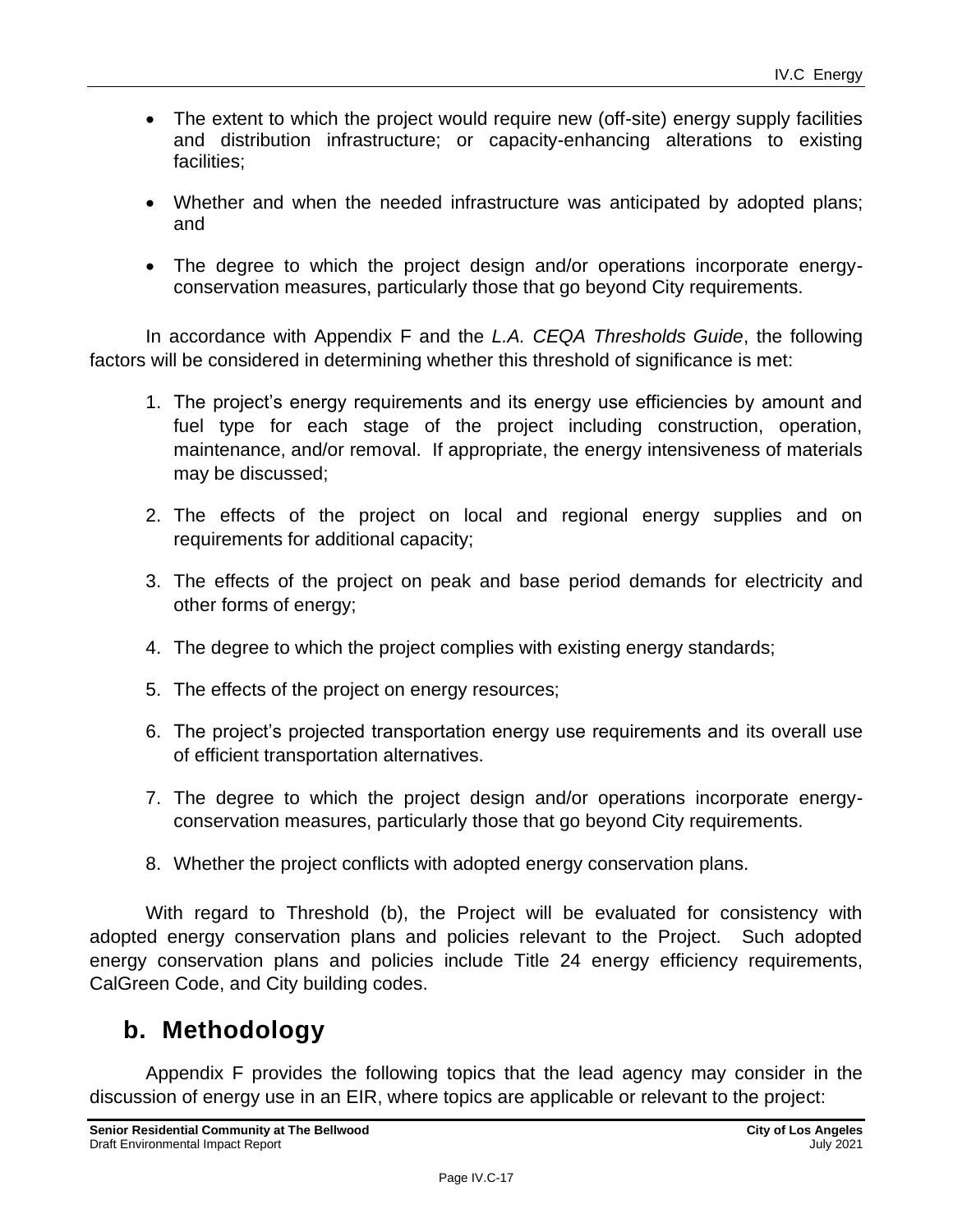- The project's energy requirements and its energy use efficiencies by amount and fuel type for each stage of the project including construction, operation, maintenance, and/or removal. If appropriate, the energy intensiveness of materials may be discussed;
- The effects of the project on local and regional energy supplies and on requirements for additional capacity;
- The effects of the project on peak and base period demands for electricity and other forms of energy;
- The degree to which the project complies with existing energy standards;
- The effects of the project on energy resources;
- The project's projected transportation energy use requirements and its overall use of efficient transportation alternatives.

## (1) Construction

During Project construction, energy would be consumed in the form of electricity associated with the conveyance of water used for dust control (including supply and conveyance) and, on a limited basis, powering lights, electronic equipment, or other construction activities necessitating electrical power. Electricity usage associated with the supply and conveyance of water used for dust control during construction was calculated using CalEEMod.<sup>51</sup> Electricity used to power lighting, electronic equipment, and other construction activities necessitating electrical power was calculated based on data provided in South Coast Air Quality Management District (SCAQMD) construction surveys (i.e., construction activity, horsepower, load factor, and hours of use per day).<sup>52</sup>

In terms of natural gas, construction activities typically do not involve the consumption of natural gas.

Project construction would also consume energy in the form of petroleum-based fuels associated with the use of off-road construction vehicles and equipment on the project site, construction worker travel to and from the project site, and delivery and haul truck trips (e.g., the hauling of demolition material to off-site reuse and disposal facilities). Fuel consumption from on-site heavy-duty construction equipment was calculated based on the equipment mix

*<sup>51</sup> California Air Pollution Control Officers Association, CalEEModTM version 2016.3.2 User's Guide, November 2017.*

*<sup>52</sup> CalEEMod Users Guide. Appendix E1, Technical Source Documentation. October 2017.*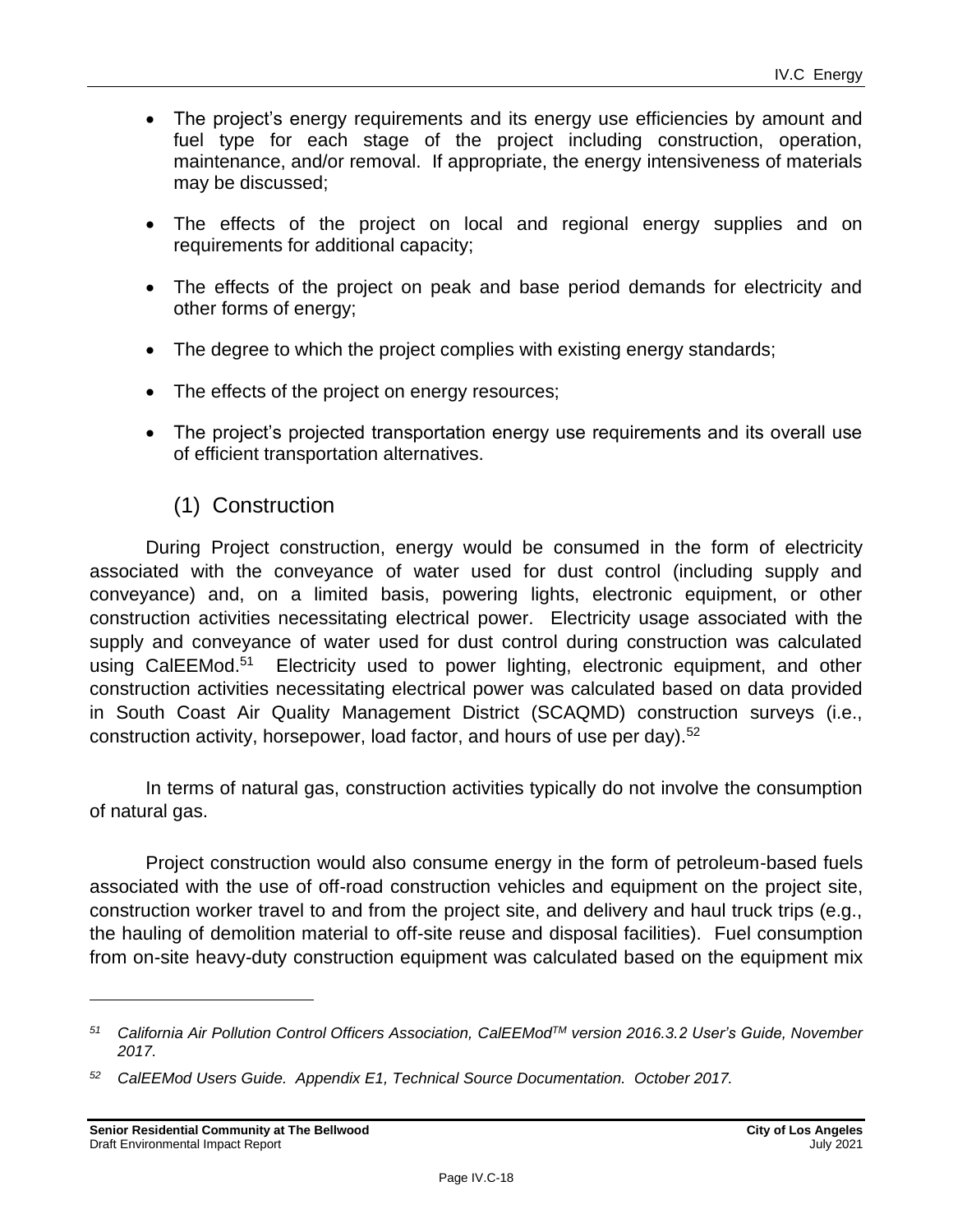and usage factors provided in the CalEEMod construction output files included in Appendix D of this Draft EIR. The total horsepower was then multiplied by fuel usage estimates per horsepower-hour included in Table A9-3-E of the SCAQMD *CEQA Air Quality Handbook*. Fuel consumption from construction worker, vendor, and delivery/haul trucks was calculated using the trip rates and distances provided in the CalEEMod construction output files. Total VMT was then calculated for each type of construction-related trip and divided by the corresponding county-specific miles per gallon factor using CARB's EMFAC 2017 model. EMFAC provides the total annual VMT and fuel consumed for each vehicle type. Consistent with CalEEMod, construction worker trips were assumed to include 50 percent light duty gasoline auto and 50 percent light duty gasoline trucks. Construction vendor and delivery/haul trucks were assumed to be heavy-duty diesel trucks. Refer to Appendix D of this Draft EIR for detailed calculations.

## (2) Operation

Annual consumption of electricity (including electricity usage associated with the supply and conveyance of water) and natural gas was calculated using demand factors provided in CalEEMod as part of the GHG analysis included in Section IV.D, Greenhouse Gas Emissions, of this Draft EIR.

Energy impacts associated with transportation during operation were also assessed. Daily trip generation used in this analysis was based on the *Transportation Assessment for the Senior Residential Community at the Bellwood Project* dated February 2021 and revised in April 2021 (see Appendix H of this Draft EIR). As discussed therein, the trip generation and VMT for the Project was determined based on the LADOT VMT Calculator for the applicable land uses. Based on this annual VMT, gasoline and diesel consumption rates were calculated using the county-specific miles per gallon calculated using EMFAC2017. The vehicle fleet mix for vehicles anticipated to visit the Project Site was calculated consistent with the CalEEMod default for Los Angeles County. Supporting calculations are provided in Appendix D of this Draft EIR. These calculations were used to determine if the Project would cause the wasteful, inefficient and/or unnecessary consumption of energy as required by Appendix F guidelines.

The Project's estimated energy demands were also analyzed relative to LADWP's and SoCalGas' existing and planned energy supplies in 2023 (i.e., the Project buildout year) to determine if these two energy utility companies would be able to meet the Project's energy demands.

## **c. Project Design Features**

The Project would include project design features designed to improve energy efficiency as set forth in Section IV.B, Air Quality, and Section IV.D, Greenhouse Gas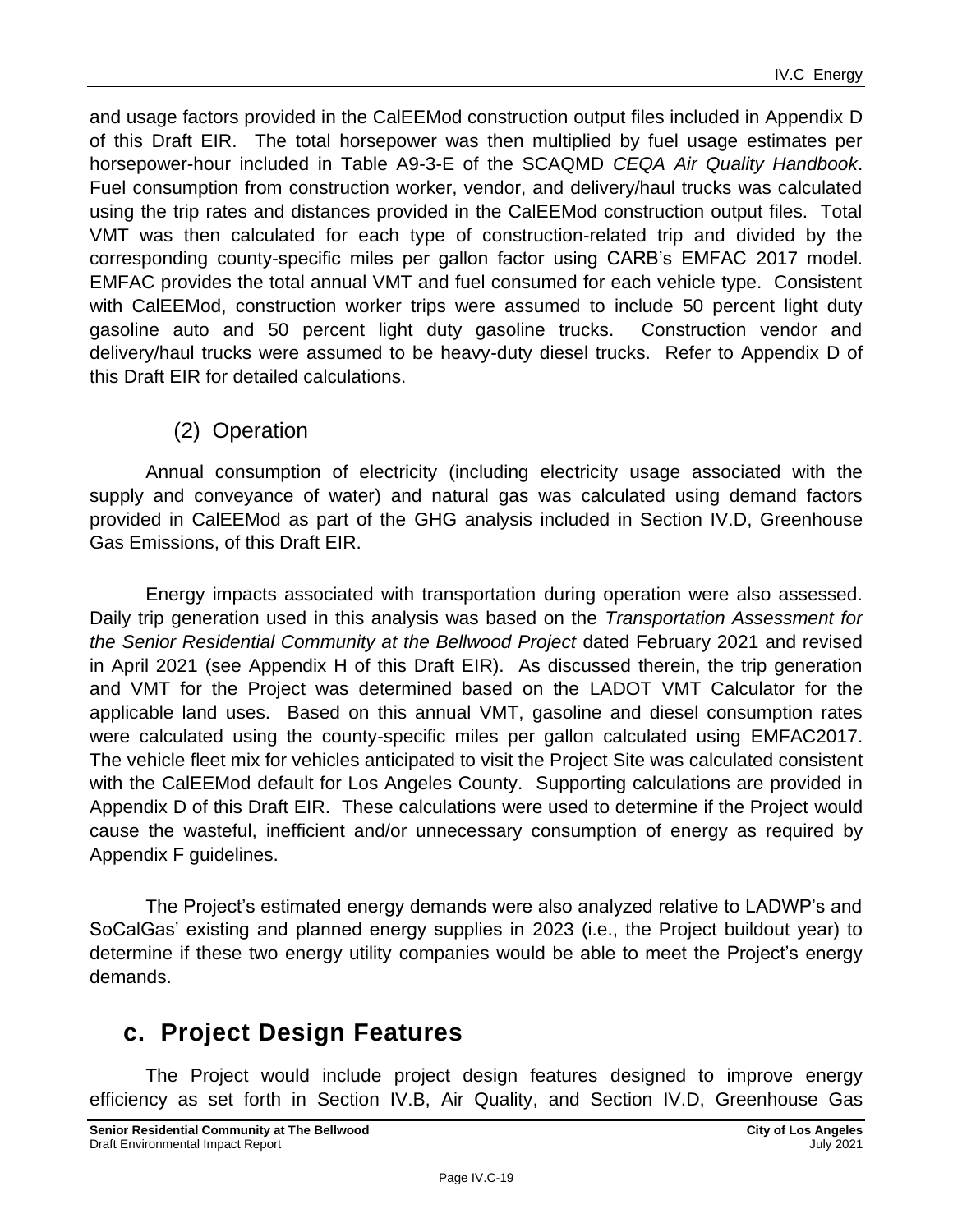Emissions, of this Draft EIR, including Project Design Features AQ-PDF-1, GHG-PDF-1, and GHG-PDF-2. These measures include, but are not limited to, installation of occupancycontrolled light switches and thermostats, installation of time-controlled lighting, provisions to encourage pedestrian and bicycle use, use of power pole electricity during construction activities and limits on the number of natural gas fueled fireplaces on the Project Site.

## **d. Analysis of Project Impacts**

#### *Threshold (a): Would the Project result in potentially significant environmental impact due to wasteful, inefficient, or unnecessary consumption of energy resources, during Project construction or operation?*

(1) Impact Analysis

The following analysis considers the eight criteria factors in the Thresholds of Significance subsection above to determine whether Threshold (a) would be exceeded.

#### *(a) The project's energy requirements and its energy use efficiencies by amount and fuel type for each stage of the project including construction, operation, maintenance, and/or removal. If appropriate, the energy intensiveness of materials may be discussed.*

As discussed above, the Project would consume energy during construction and operational activities. Sources of energy for these activities would include electricity usage, natural gas consumption (during operation only), and transportation fuels such as diesel and gasoline. The analysis below includes the Project's energy requirements and energy use efficiencies by fuel type for each stage of the Project (construction, operations, maintenance and removal activities).<sup>53</sup>

For purposes of this analysis, Project maintenance would include activities such as repair of structures, landscaping and architectural coatings, which could potentially use electricity and petroleum-based fuels. Energy usage related to Project maintenance activities are assumed to be included as part of Project operations. If the Project were to be built and were to be removed at the end-of-life phase, Project removal activities would include demolition or abandonment of the Project Site. However, it is not known when the Project would be removed. Therefore, analysis of energy usage related to Project removal activities would be speculative. For this reason, energy usage related to Project removal was not analyzed.

*<sup>53</sup> Removal activities relate to the life of a project.*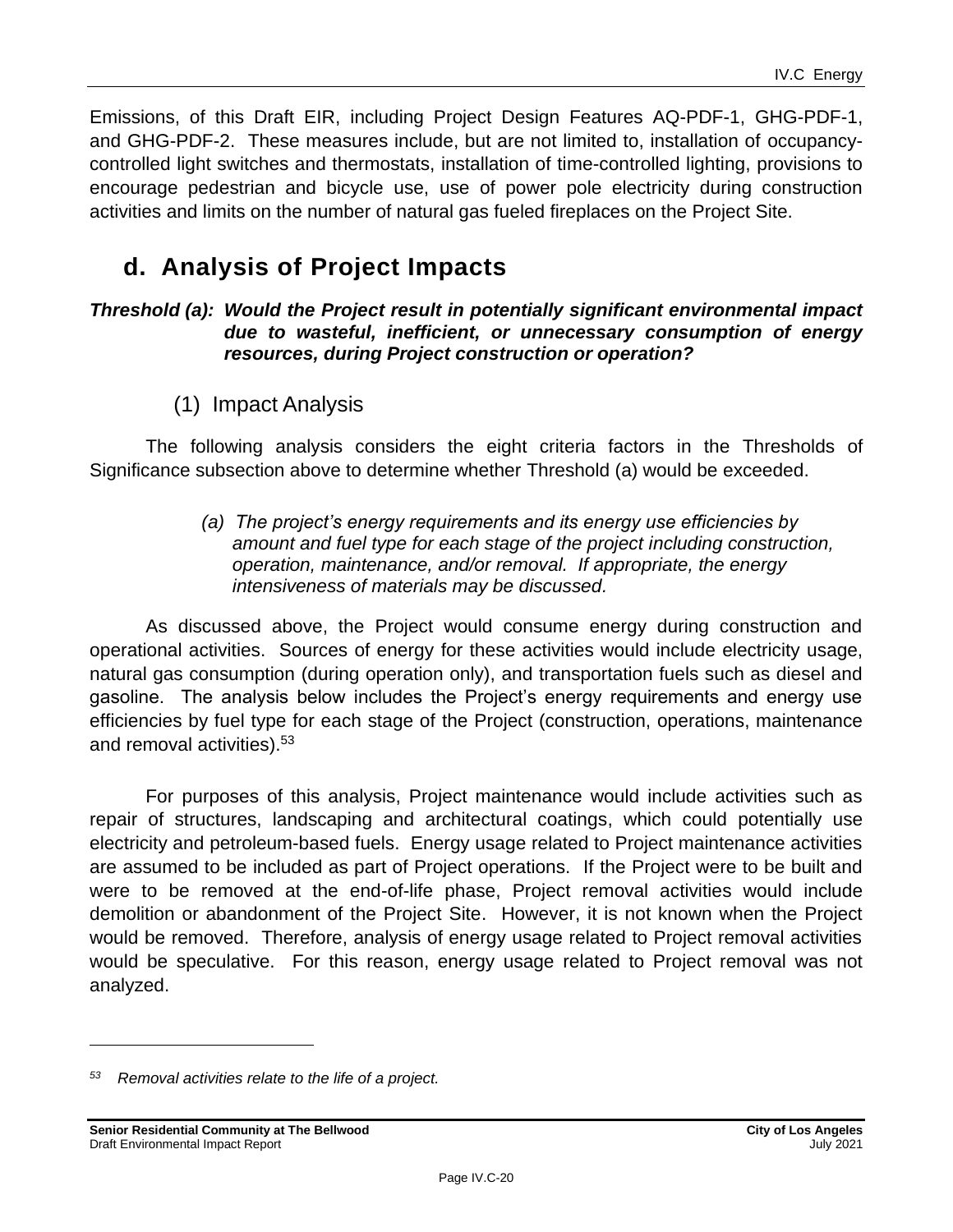### *(i) Construction*

During Project construction, energy would be consumed in the form of electricity associated with the conveyance of water used for dust control and, on a limited basis, powering lights, electric equipment, or other construction activities necessitating electrical power. Electricity from these construction activities would be limited in comparison to existing operational electricity usage at the Project Site given that construction activities would be intermittent and temporary. As discussed below, construction activities, including the construction of new buildings and facilities, typically do not involve the consumption of natural gas. Project construction would also consume energy in the form of petroleum-based fuels associated with the use of off-road construction vehicles and equipment on the Project Site, construction worker travel to and from the Project Site, and delivery and haul truck trips (e.g., hauling of demolition material to off-site reuse and disposal facilities).

As shown in Table IV.C-1 on page [IV.C-22,](#page-21-0) a total of 17,268 kWh of electricity, 33,541 gallons of gasoline, and 153,345 gallons of diesel is estimated to be consumed during Project construction. Project construction is expected to start in 2021 and be completed by 2023.

#### **Electricity**

During construction of the Project, electricity would be consumed to supply and convey water for dust control and, on a limited basis, may be used to power lighting, electric equipment, and other construction activities necessitating electrical power. Electricity would be supplied to the Project Site by LADWP and would be obtained from the existing electrical lines that connect to the Project Site. This would be consistent with suggested measures in the *L.A. CEQA Thresholds Guide* and AQ-PDF-1 which would require the use of electricity from power poles rather than temporary gasoline or diesel powered generators where available.

As shown in Table IV.C-1, a total of approximately 17,268 kWh of electricity is anticipated to be consumed during Project construction. The electricity demand at any given time would vary throughout the construction period based on the construction activities being performed, and would cease upon completion of construction. When not in use, electric equipment would be powered off so as to avoid unnecessary energy consumption. In addition, long-term building construction lighting (longer than 120 days) is subject to Title 24 requirements which includes limits on the lighting wattage, which would result in the conservation of energy.<sup>54</sup> As such, the demand for electricity during construction would not cause wasteful, inefficient, and unnecessary use of energy.

*<sup>54</sup> California Building Energy Efficiency Standards, Title 24, Part 6, §110.9, §130.0, and §130.2.*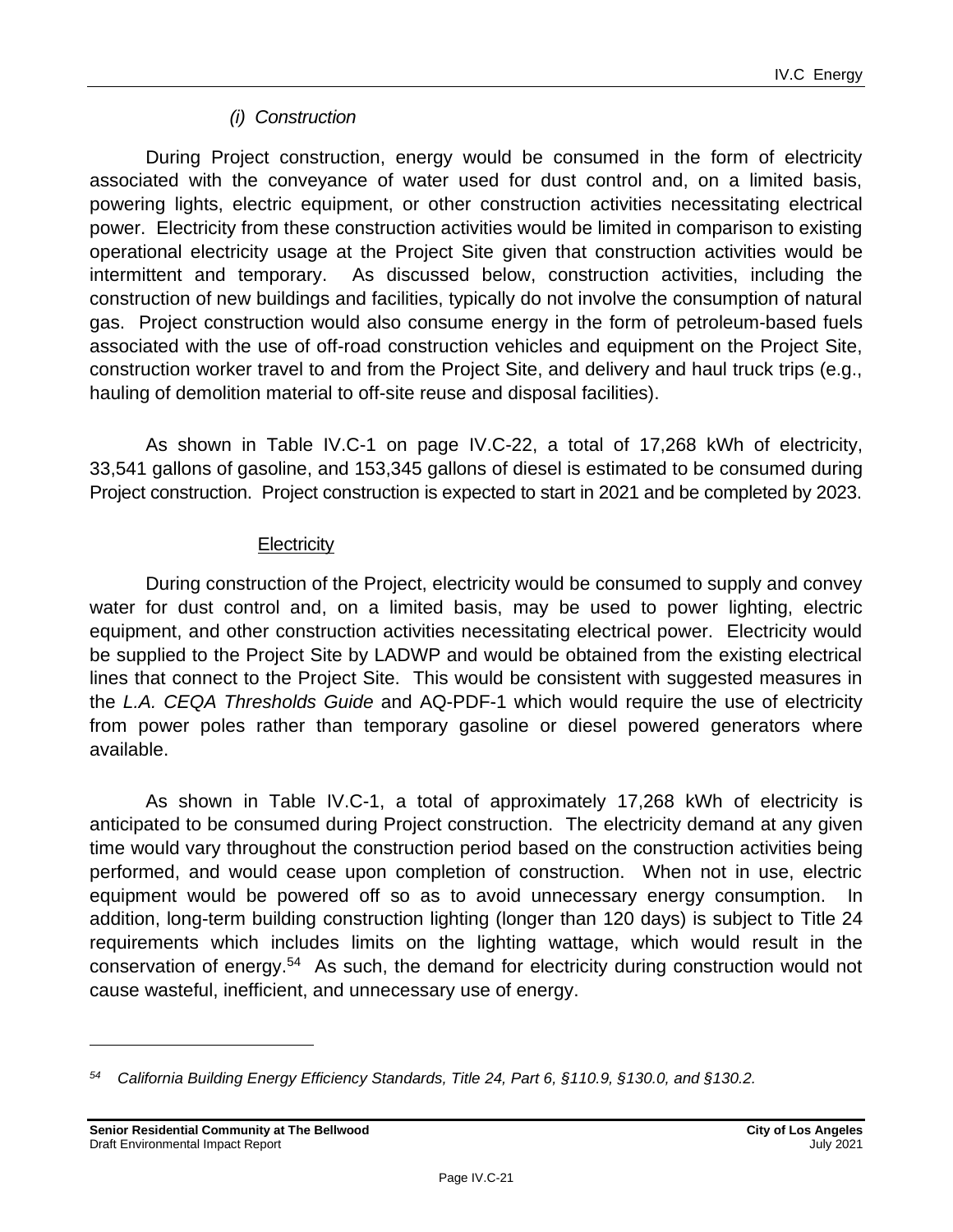| Table IV.C-1                                                   |
|----------------------------------------------------------------|
| Summary of Energy Use During Project Construction <sup>a</sup> |

<span id="page-21-0"></span>

| <b>Fuel Type</b>                                                                                               | Quantity        |
|----------------------------------------------------------------------------------------------------------------|-----------------|
| <b>Electricity</b>                                                                                             |                 |
| <b>Water Consumption</b>                                                                                       | 2,047 kWh       |
| Lighting, electric equipment, and other construction activities<br>necessitating electrical power <sup>b</sup> | 15,221 kWh      |
| <b>Total Electricity</b>                                                                                       | 17,268 kWh      |
| Gasoline                                                                                                       |                 |
| On-Road Construction Equipment <sup>c</sup>                                                                    | 33,541 gallons  |
| Off-Road Construction Equipment <sup>d</sup>                                                                   | 0 gallons       |
| <b>Total Gasoline</b>                                                                                          | 33,541 gallons  |
| <b>Diesel</b>                                                                                                  |                 |
| On-Road Construction Equipment <sup>c</sup>                                                                    | 88,202 gallons  |
| Off-Road Construction Equipment <sup>d</sup>                                                                   | 65,142 gallons  |
| <b>Total Diesel</b>                                                                                            | 153,345 gallons |

*kWh = kilowatt hours*

*<sup>a</sup> Detailed calculations are provided in Appendix D of this Draft EIR. Totals may not add up due to rounding.*

*<sup>b</sup>Electricity usage is based on SCAQMD construction site survey data and typical requirements for power generators. Such electricity demand would be temporary, limited, and would cease upon the completion of construction.*

*<sup>c</sup> On-Road equipment includes worker trips, vendor trips, and haul trips.*

*<sup>d</sup> Off-Road equipment includes bulldozers, backhoes, cranes, and other types of heavy-duty equipment. Off-road equipment is assumed to be powered with diesel fuel. Source: Eyestone Environmental, 2020.*

The estimated construction electricity usage represents approximately 2 percent of the estimated net annual operational demand which, as discussed below, would be within the supply capabilities of LADWP.<sup>55</sup> Moreover, construction electricity usage would be less than the electricity usage from existing uses removed at the Project Site.

#### Natural Gas

Construction activities, including the construction of new buildings and facilities, typically do not involve the consumption of natural gas. Accordingly, natural gas would not

*<sup>55</sup> The percentage is derived by taking the total amount of electricity usage during construction (17,268 kWh) and dividing that number by the total amount of net electricity usage during operation (899,296 kWh) to arrive at 2 percent.*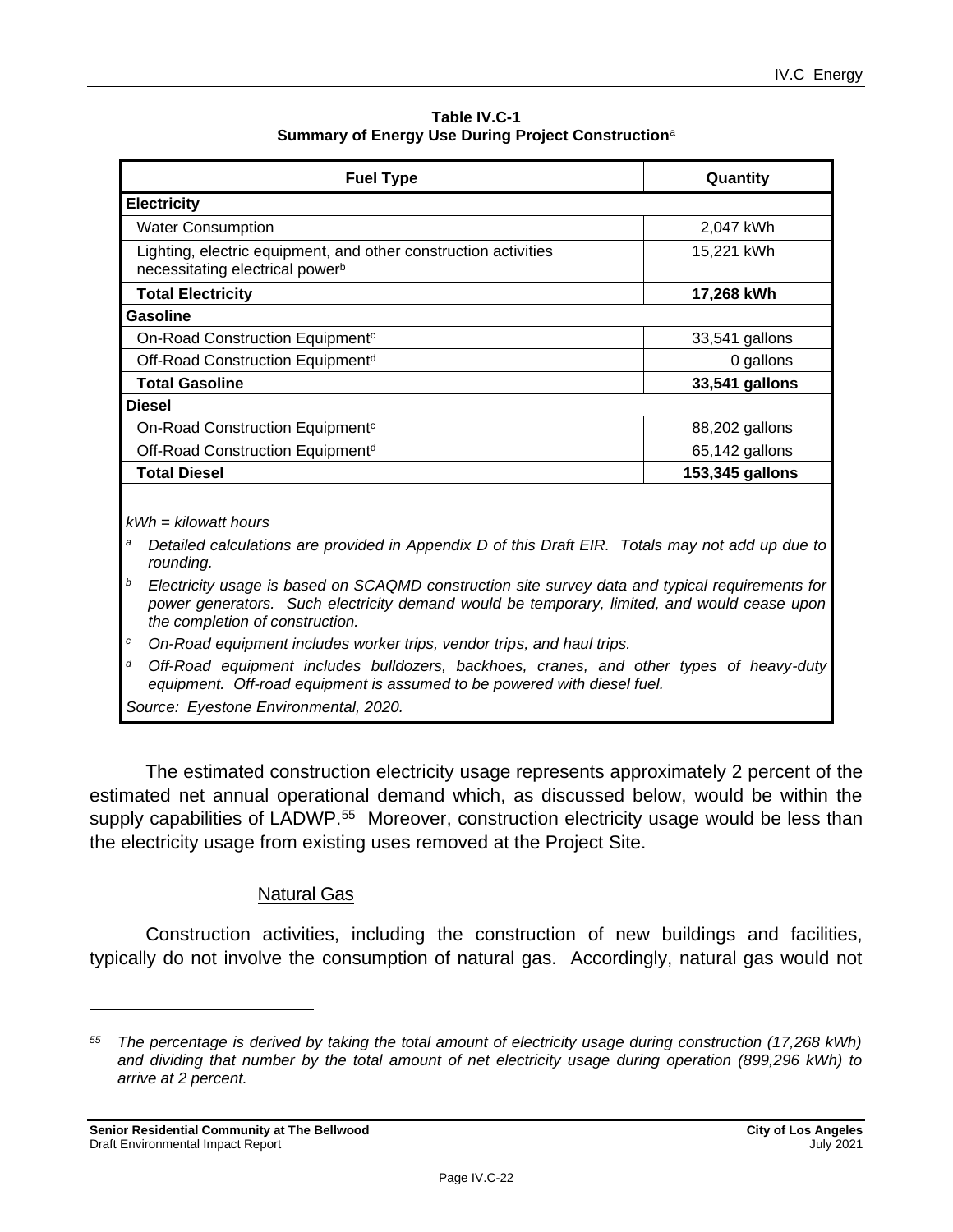be supplied to support Project construction activities; thus there would be no demand generated by construction.

#### Transportation Energy

The petroleum-based fuel use summary provided in Table IV.C-1 on page [IV.C-22](#page-21-0) represents the amount of transportation energy that could potentially be consumed during Project construction based on a conservative set of assumptions, provided in Appendix D, of this Draft EIR. As shown, on- and off-road vehicles would consume an estimated 33,541 gallons of gasoline and approximately 153,345 gallons of diesel fuel throughout the Project's construction (an approximately 3-year duration). For comparison purposes, the fuel usage during Project construction would represent approximately 0.001 percent of the 2021 annual on-road gasoline-related energy consumption and 0.01 percent of the 2021 annual diesel fuel–related energy consumption in Los Angeles County, as shown in Appendix D, of this Draft EIR. Moreover, the temporary construction-period gasoline consumption would be offset by removal of existing uses. For construction-period diesel consumption, the removal of existing uses would also partially offset the temporary net increase in diesel fuel consumption.

Trucks and equipment used during proposed construction activities would comply with CARB's anti-idling regulations as well as the In-Use Off-Road Diesel-Fueled Fleets regulation. In addition to reducing criteria pollutant emissions, compliance with the anti-idling and emissions regulations would also result in efficient use of construction-related energy and reduce fuel consumption. In addition, on-road vehicles (i.e., haul trucks, worker vehicles) would be subject to Federal and State fuel efficiency requirements. Therefore, Project construction activities would comply with existing energy standards with regard to transportation fuel consumption. As such, the demand for petroleum-based fuel during construction would not cause wasteful, inefficient, and unnecessary use of energy.

#### Construction Materials

The energy analysis does not include a full life cycle analysis of energy usage that would occur over the production/transport of materials during the production process used during the construction of the project or used during the operational life of the project, or the end of life for the materials and processes that would occur as an indirect result of the project. Estimating the energy usage associated with these processes would be too speculative for meaningful consideration, would require analysis beyond the current state-ofthe-art in impact assessment, and may lead to a false or misleading level of precision in reporting. Manufacture and transport of materials during the production process related to Project construction and operation is expected to be regulated under regulatory energy efficiency requirements. It should be noted that transport of materials to the Project Site is included in the energy analysis above. Therefore, it is assumed that energy usage related to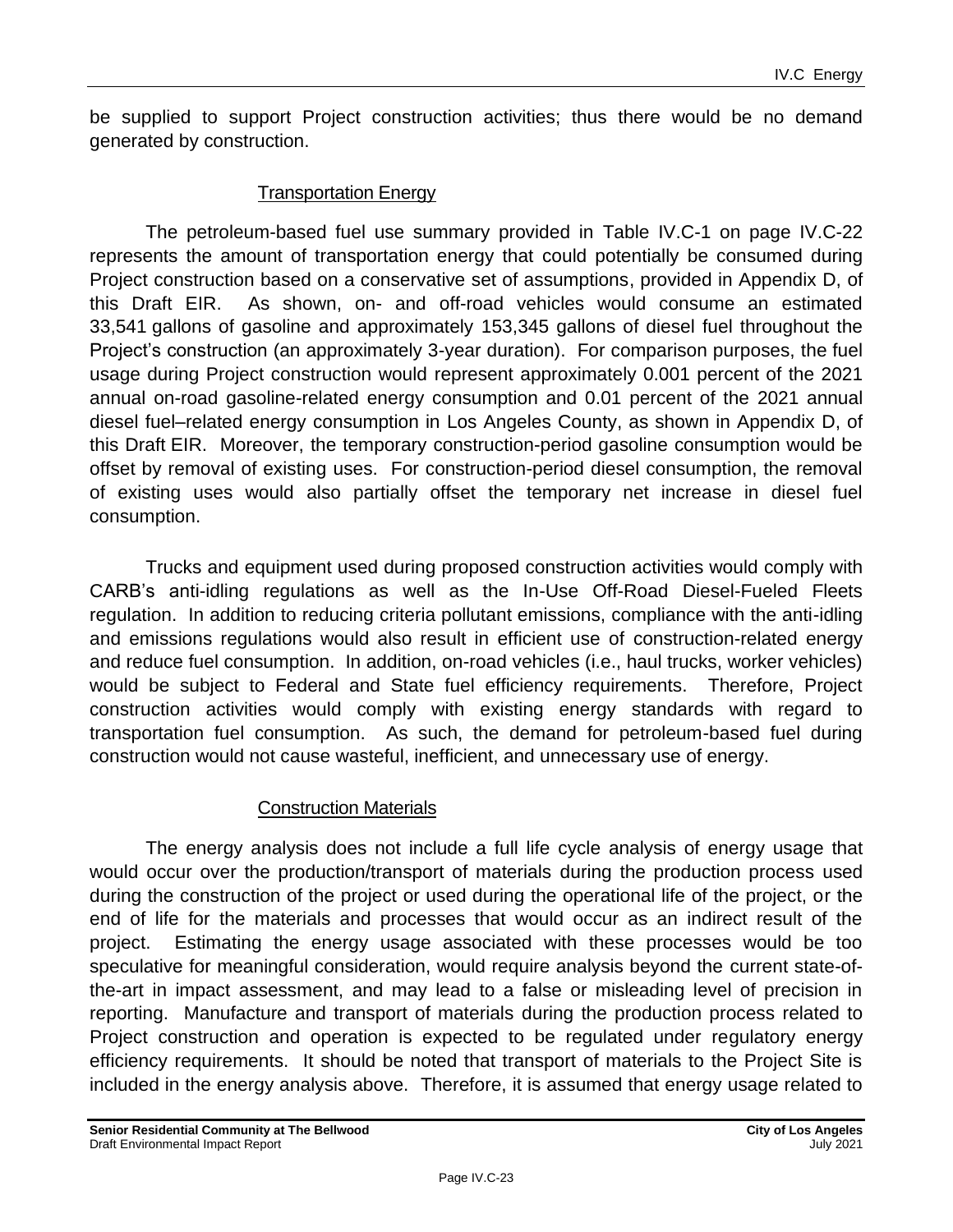construction and operational materials would be consistent with current regulatory requirements regarding energy usage.

#### *(ii) Operation*

During operation of the Project, energy would be consumed for multiple purposes, including, but not limited to, heating/ventilating/air conditioning (HVAC); refrigeration; lighting; and the use of electronics, equipment, and machinery. Energy would also be consumed during Project operations related to water usage, solid waste disposal, and vehicle trips. As shown in Table IV.C-2 on page IV.C-25, the Project's net new energy demand would be approximately 899,296 kWh of electricity per year, 539,350 cf of natural gas per year. When taking into account removal of existing uses, the Project would result in a net increase of 229 gallons of gasoline per year and 42 gallons of diesel fuel per year consumed.

#### **Electricity**

As shown in Table IV.C-2, with compliance with Title 24 standards and applicable CALGreen Code requirements, buildout of the Project would result in a projected net increase in the on-site demand for electricity totaling approximately 889,296 kWh per year. In addition to complying with CALGreen Code, the Applicant would also implement GHG-PDF-1 in Section IV.D, Greenhouse Gas Emissions, of this Draft EIR, which states that the design of new buildings would incorporate sustainability features (e.g., Energy Star–labeled products) and incorporate water conservation features, such as drip/subsurface irrigation. Also, under GHG-PDF-1, the Project would use LED lighting, which would reduce electricity used for lighting purposes compared to non-LED lighting. These measures would reduce the Project's energy demand in comparison to the Project without such reduction features. In addition, the Project would be subject to the 2019 Title 24 standards. Residential and nonresidential buildings built in compliance with the 2019 standards will use about 30 to 53 percent less energy than those under the 2016 standards.<sup>56</sup> This analysis conservatively includes a 10-percent reduction from the 2016 standards in the CalEEMod calculated energy use to account for compliance with 2019 Title 24 standards.

LADWP is required to procure at least 33 percent of their energy portfolio from renewable sources by 2020. The current sources procured by LADWP include wind, solar, and geothermal sources. These sources account for 32 percent of LADWP's overall energy mix in 2018, the most recent year for which data are available. $57$  This represents the available off-site renewable sources of energy that would meet the Project's energy demand.

*<sup>56</sup> CEC, 2019 Building Energy Efficiency Standards, Fact Sheet.*

*<sup>57</sup> LADWP 2018 Power Content Label.*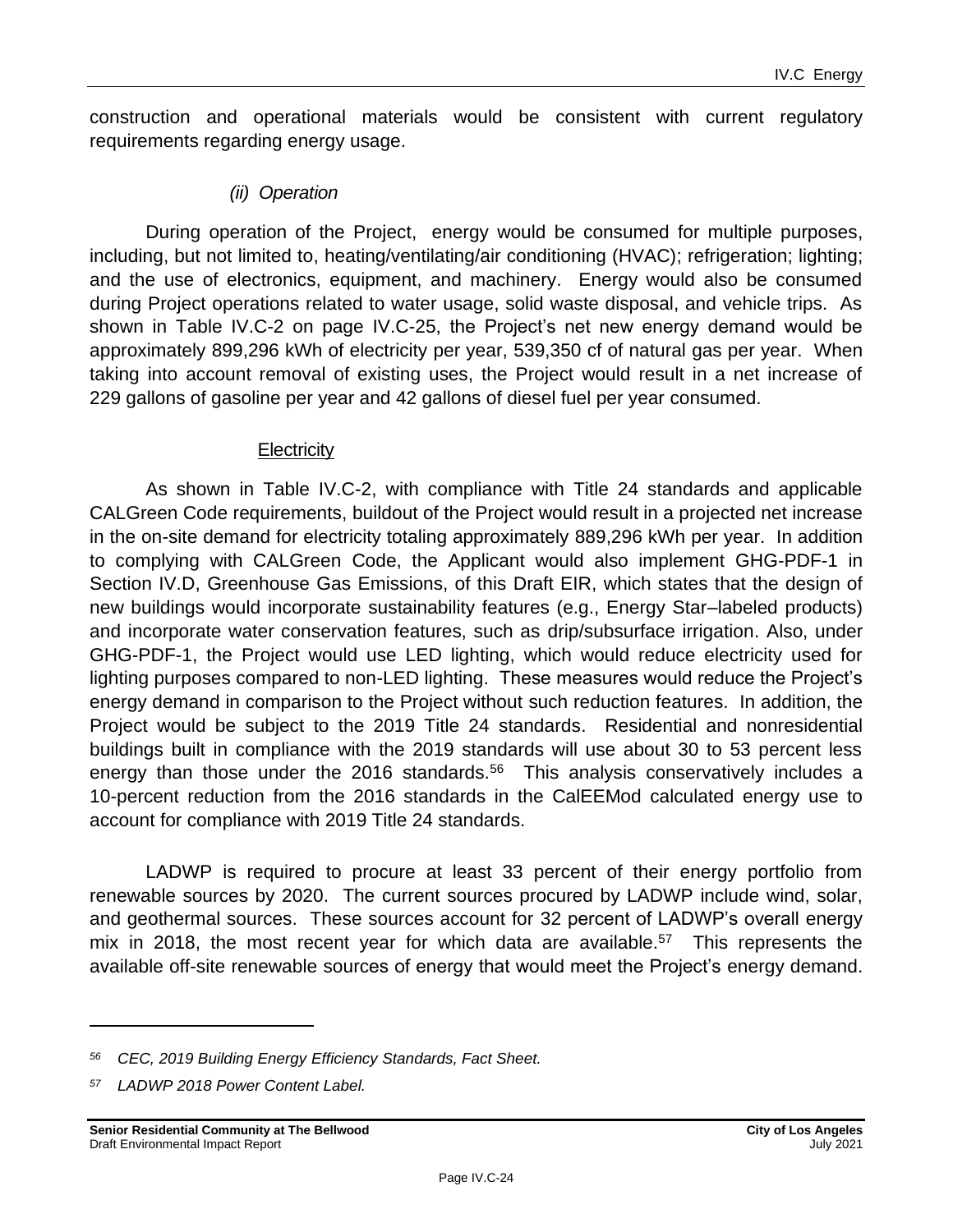| <b>Source</b>                            | <b>Existing Energy</b><br><b>Demand</b> | <b>Project Energy</b><br>Demand | <b>Net Energy Demand</b> |
|------------------------------------------|-----------------------------------------|---------------------------------|--------------------------|
| <b>Electricity</b>                       |                                         |                                 |                          |
| <b>Building</b>                          | 558,067 kWh                             | 1,360,427 kWh                   | 802,360 kWh              |
| Waterb                                   | 125,828 kWh                             | 184,383 kWh                     | 58,555 kWh               |
| EV Chargers <sup>c</sup>                 | 0 kWh                                   | 38,381 kWh                      | 38,381 kWh               |
| Total Electricity <sup>d</sup>           | 683,895 kWh                             | 1,583,191 kWh                   | 899,296 kWh              |
| <b>Natural Gas</b>                       |                                         |                                 |                          |
| <b>Building</b>                          | 1,947,257 cf                            | 2,409,465 cf                    | 462,208 cf               |
| Fireplaces <sup>e</sup>                  | 0 <sub>cf</sub>                         | 77,143 cf                       | 77,143 cf                |
| Total Natural Gasd                       | 1,947,257 cf                            | 2,486,608 cf                    | 539,350 cf               |
| <b>Transportation</b>                    |                                         |                                 |                          |
| Gasoline                                 | 39,879 gal                              | 40,107 gal                      | 229 gal                  |
| <b>Diesel</b>                            | 7,360 gal                               | 7,402 gal                       | 42 gal                   |
| <b>Total Transportation</b> <sup>f</sup> | 47,240 gal                              | 47,510 gal                      | 271 gal                  |

**Table IV.C-2 Summary of Annual Net New Energy Use During Project Operation**<sup>a</sup>

*cf = cubic feet*

*gal = gallons*

*kWh = thousand kilowatt hours*

- *<sup>a</sup> Detailed calculations are provided in Appendix D of this Draft EIR. Totals may not add up due to rounding.*
- *<sup>b</sup> Calculations assume compliance with Project Design Feature GHG-PDF-1 provided in Section IV.D, Greenhouse Gas Emissions, of this Draft EIR.*
- *<sup>c</sup> Consistent with City code requirements, The Project would provide at least 30 percent of Coderequired parking spaces with the capability of supporting electric vehicle supply equipment (EVSE) and that a minimum of 10 percent of Code-required parking spaces would be further equipped with EV charging stations.*
- *<sup>d</sup> Electricity and natural gas estimates assume compliance with applicable 2019 CALGreen requirements and implementation of GHG-PDF-1, in Section IV.D, Greenhouse Gas Emissions, of this Draft EIR.*
- *<sup>e</sup> Calculations assume compliance with Project Design Feature GHG-PDF-2 provided in Section IV.D, Greenhouse Gas Emissions, of this Draft EIR*
- *<sup>f</sup> Transportation fuel estimates include project characteristics entered into the VMT Calculator (bicycle parking). Fuel estimates conservatively do not include reductions in fuel usage associated with implementation of EV Chargers.*

*Source: Eyestone Environmental, 2020.* 

The use of renewable energy would indirectly reduce use of fossil fuels required for electricity generation (natural gas, coal, oil). While the electricity usage rate for a given land use would not be directly affected by the availability of renewable energy, the consumption of fossil fuels required for electricity generation would be reduced.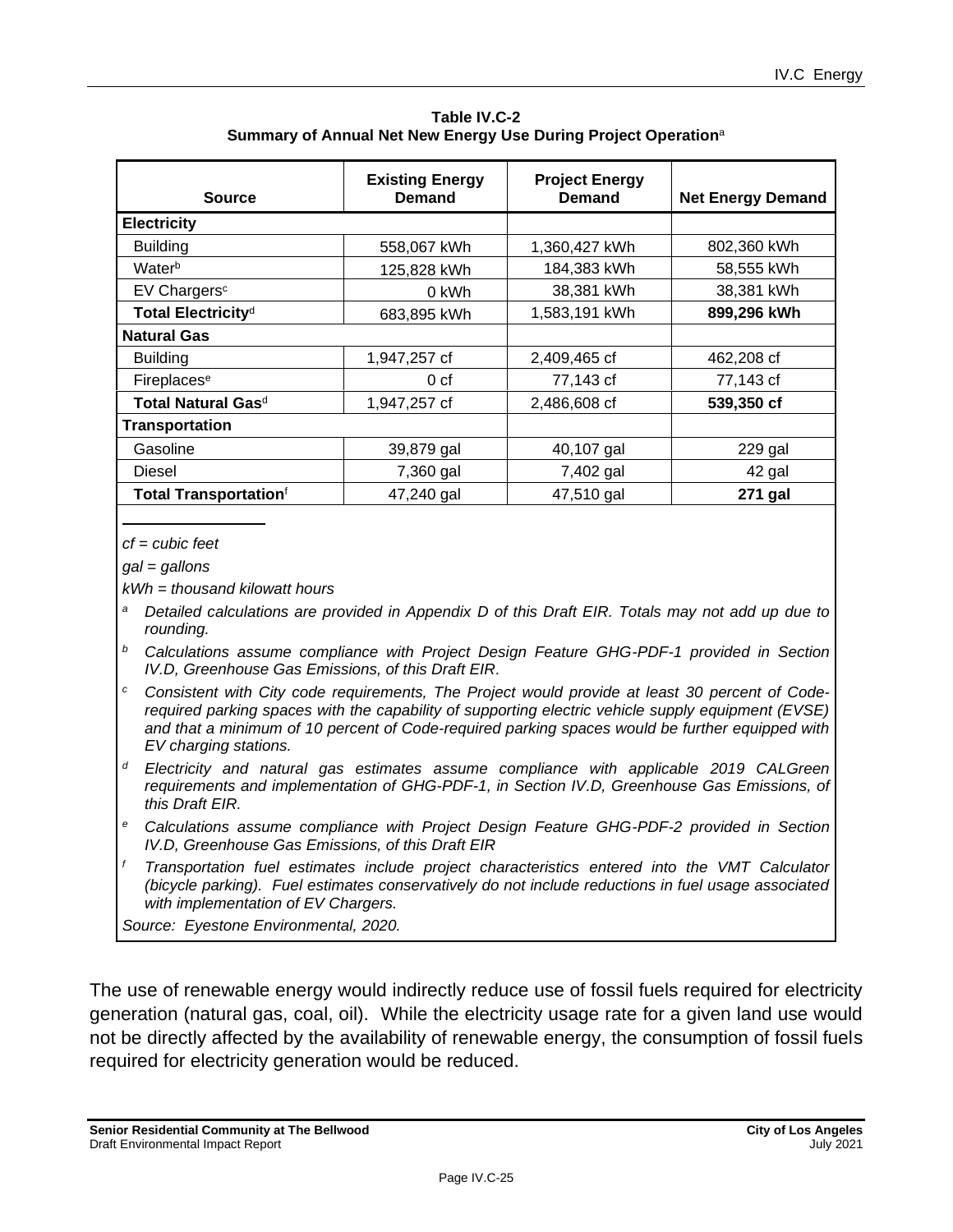In addition, the Project would comply with Section 110.10 of Title 24, which includes mandatory requirements for solar-ready buildings which would allow for installation of solar panels at a later date, and, as such, would not preclude the potential use of alternative sources of energy.

Based on LADWP's 2017 Power Strategic Long-Term Resources Plan, LADWP forecasts that its total energy sales in the 2023–2024 fiscal year (the Project's buildout year) will be 23,033 GWh of electricity.<sup>58,59</sup> As such, the Project-related net increase in annual electricity consumption of 899,296 kWh per year would represent less than 0.004 percent of LADWP's projected sales in 2023. In addition, as previously described, the Project would incorporate a variety of energy conservation measures to reduce energy usage.

#### Natural Gas

As provided in Table IV.C-2 on page IV.C-25, with compliance with Title 24 standards and applicable CALGreen Code requirements, buildout of the Project is projected to generate a net increase in the on-site demand for natural gas totaling approximately 539,350 cf per year. As discussed above, in addition to complying with applicable regulatory requirements regarding energy conservation (e.g., California Building Energy Efficiency Standards and CALGreen Code), the Project would implement project design features to further reduce energy use. Specifically, the Applicant would implement GHG-PDF-1 in Section IV.D, Greenhouse Gas Emissions, of this Draft EIR, which states that the design of new buildings would incorporate sustainability features (e.g., Energy Star–labeled products). As discussed above, the Project would be subject to the 2019 Title 24 standards. However, CalEEMod default energy usage parameters are based on 2016 Title 24 standards. This analysis conservatively includes a 10-percent reduction in the CalEEMod calculated energy use to account for compliance with 2019 Title 24 standards. In addition, the Project would implement GHG-PDF-2 which limits the use of natural gas fireplaces to common areas and the top floor residential dwelling units. In comparison to CalEEMod defaults which assumes natural gas fireplaces in most residential units, implementation of GHG-PDF-2 would reduce natural gas usage by 21 percent. In order to meet the Title 24 energy performance requirement, the Project may also include use of efficient water heaters, cooking equipment and other major support appliances.

As stated above, the Project's estimated net increase in demand for natural gas is 539,350 cf per year, or approximately 1,478 cf per day. Based on the 2020 California Gas Report, the California Energy and Electric Utilities estimates natural gas consumption within

*<sup>58</sup> LADWP defines its future electricity supplies in terms of sales that will be realized at the meter.*

*<sup>59</sup> LADWP, 2017 Power Strategic Long-Term Resources Plan, Appendix A, Table A-1.*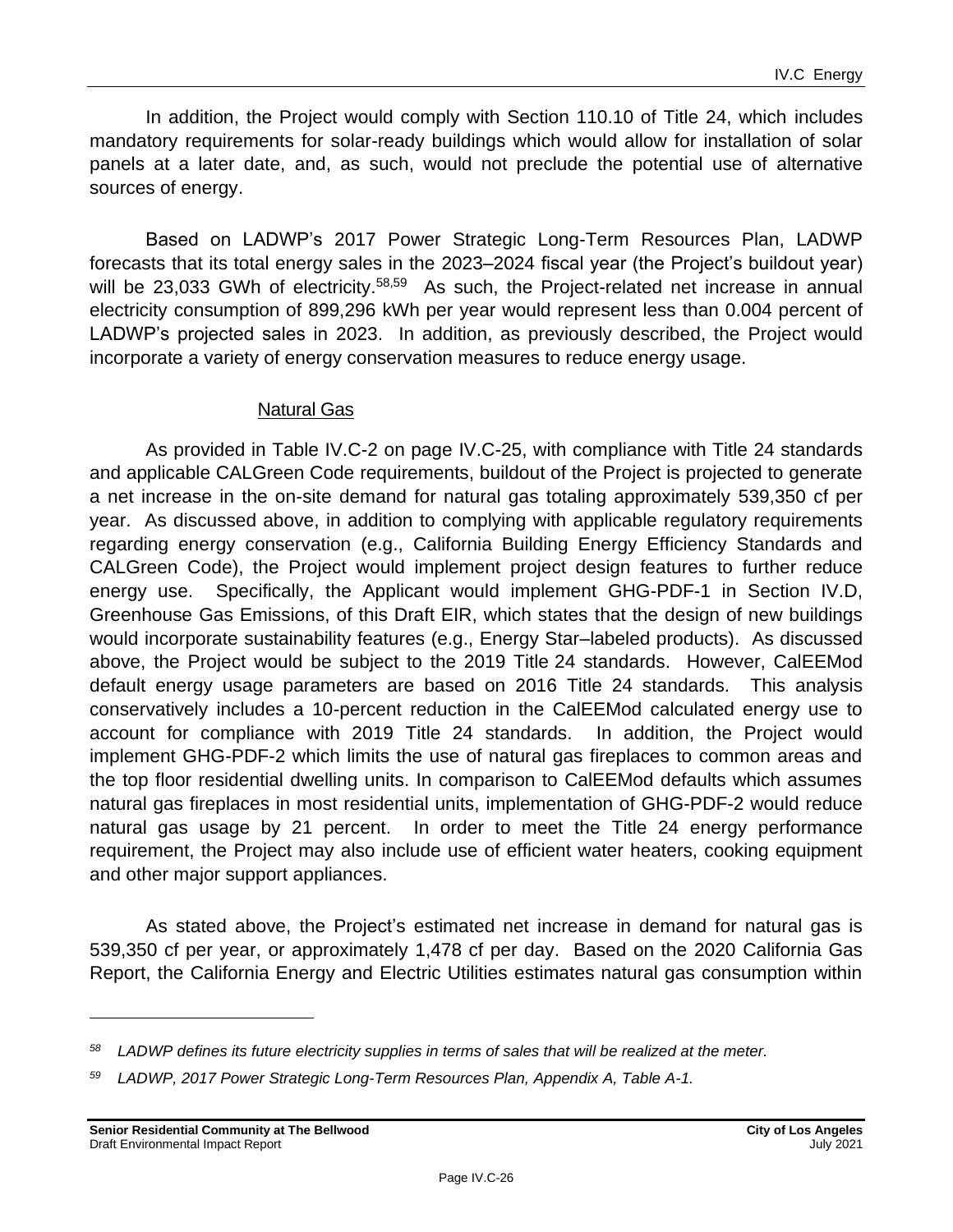SoCalGas' planning area will be approximately 2.40 billion cf/day in 2023 (the Project's buildout year).<sup>60</sup> The Project would account for approximately 0.00006 percent of the 2023 forecasted consumption in SoCalGas' planning area. In addition, as previously described, the Project would incorporate a variety of energy conservation measures to reduce energy usage.

#### Transportation Energy

During operation, Project-related traffic would result in the consumption of petroleumbased fuels related to vehicular travel to and from the Project Site. As noted above, the Project Site is located in a HQTA designated by SCAG, which indicates that the Project Site is an appropriate site for increased density and employment opportunities from a "smart growth," regional planning perspective. <sup>61</sup>, <sup>62</sup> As discussed in Section IV.I, Transportation, of this Draft EIR, the Project Site is located approximately 0.5-mile from the future Metro Purple Line rail station, as well as the Metro, Culver City Bus, Santa Monica Big Blue Bus lines, Santa Clarita Transit and LADOT Commuter Express which would provide service within the Project vicinity and would provide employees, residents, and guests with various public transportation opportunities. In accordance with the LAMC, the Project would provide bicycle parking spaces consistent with code.

The Project's location near mass transit and installation of bicycle parking spaces would encourage alternative modes of transportation, reducing VMT and associated energy usage. As such, the Project would minimize transportation fuel consumption through the reduction of VMT, as described above and discussed further in Section IV.D, Greenhouse Gas Emissions, of this Draft EIR. With incorporation of these VMT reducing measures and

*<sup>60</sup> California Gas and Electric Utilities, 2020 California Gas Report pp. 144–145. Interpolated between 2021 and 2035 estimates.*

*<sup>61</sup> SCAG, 2020–2045 RTP/SCS, Exhibit 3.8: High Quality Transit Areas in the SCAG Region for 2045 Plan, p. 90.*

*<sup>62</sup> Smart growth is an approach to development that encourages a mix of building types and uses, diverse housing and transportation options, development within existing neighborhoods, and community engagement. Smart growth includes the following ten principles: mix land uses; take advantage of compact building design; create a range of housing opportunities and choices; create walkable neighborhoods; foster distinctive, attractive communities with a strong sense of place; preserve open space, farmland, natural beauty, and critical environmental areas; strengthen and direct development towards existing communities; provide a variety of transportation choices; make development decisions predictable, fair, and cost effective; and encourage community and stakeholder collaboration in development decisions. Source: U.S. Environmental Protection Agency and the International City/County Management Association, This is Smart Growth, 2014; Smart Growth America, What is smart growth?, [https://smartgrowthamerica.org/our](https://smartgrowthamerica.org/our-vision/what-is-smart-growth/)[vision/what-is-smart-growth/,](https://smartgrowthamerica.org/our-vision/what-is-smart-growth/) accessed November 11, 2020; SCAG, Glossary, "Smart Growth Principles," https://scag.ca.gov/sites/main/files/file-attachments/0903fconnectsocal\_glossary-plan\_0.pdf?1606001349, accessed April 27, 2021.*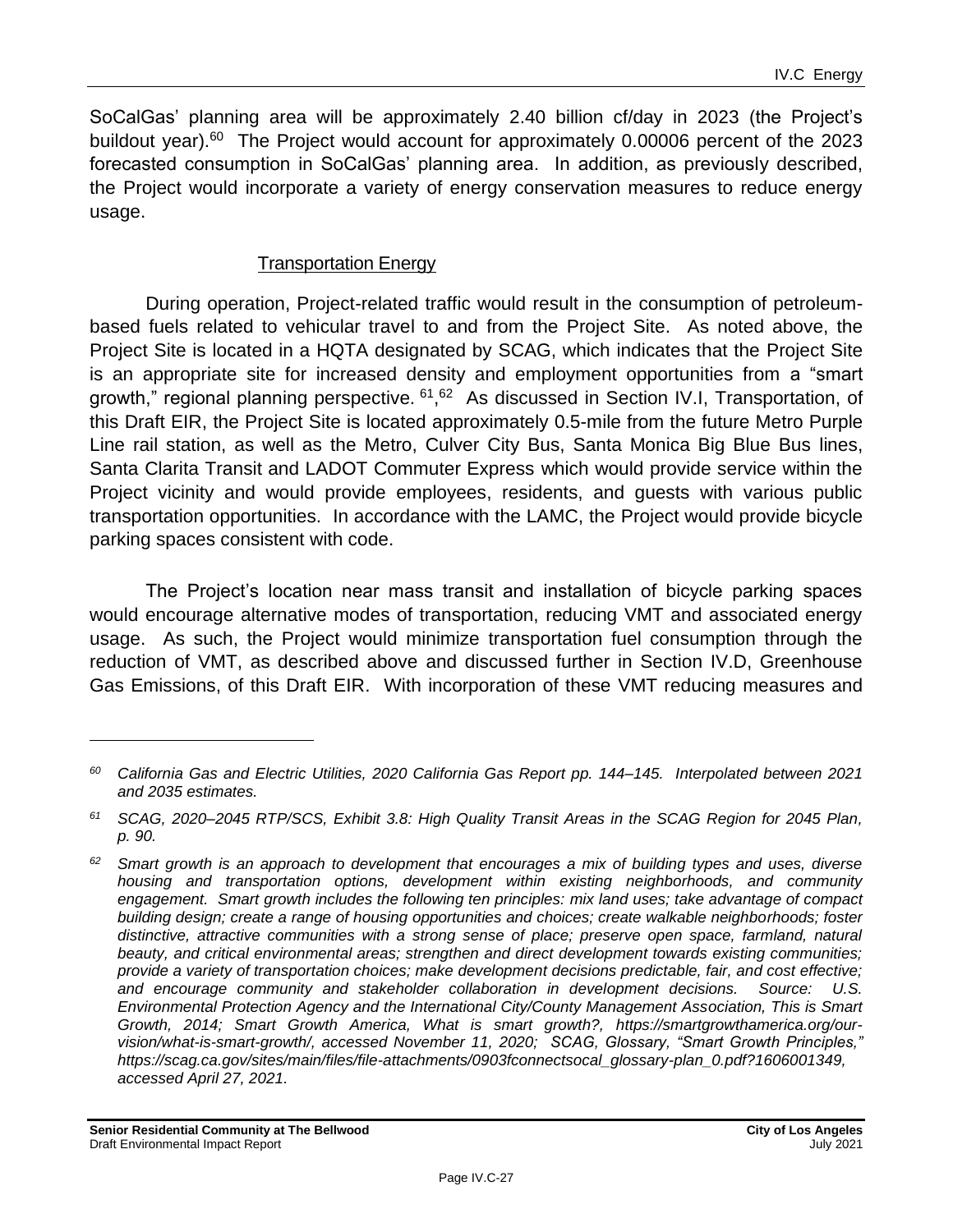taking into account removal of existing uses and associated vehicle trips, net transportationfuel usage would be reduced by 24 percent for both gasoline and diesel fuels.

As summarized in Table IV.C-2 on page IV.C-25, when accounting for the measures that would be implemented to reduce VMT as well as removal of existing uses, the Project's estimated petroleum-based fuel usage would result in a net increase of 229 gallons of gasoline and 42 gallons of diesel per year, or a total of 271 gallons of petroleum-based fuels annually.

### *(iii) Summary of Energy Requirements and Energy Use Efficiencies*

As previously discussed, CEQA Guidelines Appendix F and Appendix G recommend quantification of a project's energy requirements and its energy use efficiencies by amount and fuel type for each stage of the project's life cycle including construction, operation, maintenance, and/or removal. If appropriate, the energy intensiveness of materials may be discussed. The Project's energy requirements were calculated based on the methodology contained in CalEEMod for electricity and natural gas usage. Project VMT data from the VMT Calculator output was used to calculate transportation fuel usage. The calculations also took into account energy efficiency measures such as Title 24, CalGreen Code, and vehicle fuel economy standards. Table IV.C-1 on page [IV.C-22](#page-21-0) and Table IV.C-2 provide a summary of Project construction and operational energy usage, respectively. During Project construction activities, a total of 17,268 kWh of electricity would be consumed along with 186,886 gallons of transportation fuel (gasoline and diesel). During Project operations, a total of 899,296 kWh of electricity, 539,350 cf of natural gas along with 271 gallons of transportation fuel would be consumed on an annual basis. When accounting for project design features and increased energy efficiency measures, operational electricity usage would be reduced by 6 percent, natural gas usage would be reduced by 21 percent when compared to a project without energy efficiency measures. Transportation fuel usage would be reduced by 24 percent when compared to a project without VMT reducing features. Details are provided in Appendix D of this Draft EIR.

#### *(b) The effects of the project on local and regional energy supplies and on requirements for additional capacity*

## *(i) Construction*

As discussed above, electricity would be intermittently consumed during the conveyance of the water used to control fugitive dust, as well as to provide electricity for temporary lighting and other general construction activities. The electricity demand at any given time would vary throughout the construction period based on the construction activities being performed and would cease upon completion of construction. When not in use, electric equipment would be powered off so as to avoid unnecessary energy consumption. The estimated construction electricity usage, as shown in Table IV.C-1, represents approximately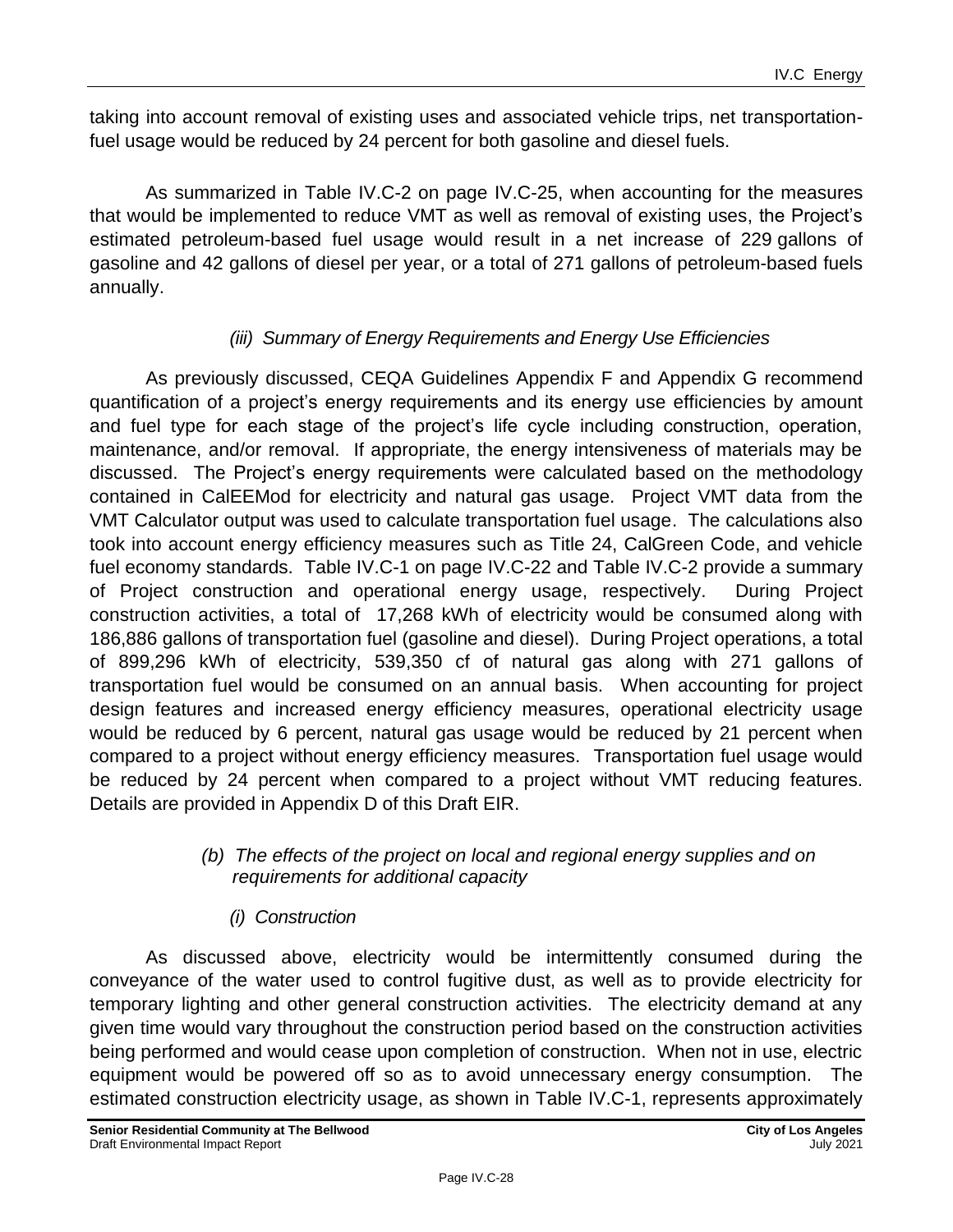2 percent of the estimated net annual operational demand which, as discussed below, would be within the supply and infrastructure service capabilities of LADWP.<sup>63</sup> Furthermore, the electricity demand during construction would be offset with the removal of the existing on-site uses which currently generate a demand for electricity. Construction activities, including the construction of new buildings and facilities, typically do not involve the consumption of natural gas. Accordingly, natural gas would not be supplied to support Project construction activities; thus there would be no demand generated by construction, resulting in a net decrease when compared to existing operations. As discussed above, transportation fuel usage during Project construction activities would represent approximately 0.001 percent of gasoline usage and 0.01 percent of diesel usage within Los Angeles County, respectively. As energy consumption during Project construction activities would be relatively negligible, the Project would not affect regional energy consumption during the construction period.

#### *(ii) Operation*

Based on LADWP's 2017 Power Strategic Long-Term Resources Plan, LADWP forecasts that its total energy sales in the 2023–2024 fiscal year (the Project's buildout year) will be 23,033 GWh of electricity.<sup>64,65</sup> As such, the Project-related net increase in annual electricity consumption of 899,296 kWh per year would represent less than 0.004 percent of LADWP's projected sales in 2023.<sup>66</sup> Furthermore, LADWP has confirmed that the Project's electricity demand can be served by the facilities in the Project area. $67$  Therefore, it is anticipated that LADWP's existing and planned electricity capacity and electricity supplies would be sufficient to support the Project's electricity demand.

As stated above, the Project's estimated net increase in demand for natural gas is 539,350 cf per year, or approximately 1,478 cf per day. Based on the 2020 California Gas Report, the California Energy and Electric Utilities estimated natural gas consumption within SoCalGas' planning area will be approximately 2.40 billion cf/day in 2023 (the Project's buildout year).<sup>68</sup> The Project would account for approximately 0.00006 percent of the 2023 forecasted consumption in SoCalGas' planning area.

*<sup>63</sup> The percentage is derived by taking the total amount of electricity usage during construction (17,268 kWh) and dividing that number by the total amount of net electricity usage during operation (899,296 kWh) to arrive at 2 percent.*

*<sup>64</sup> LADWP defines its future electricity supplies in terms of sales that will be realized at the meter.*

*<sup>65</sup> LADWP, 2017 Power Strategic Long-Term Resources Plan, Appendix A, Table A-1.*

*<sup>66</sup> LADWP, 2017 Power Strategic Long-Term Resources Plan, December 2017, Appendix A.*

*<sup>67</sup> Fuscoe Engineering Inc., Water, Sewer, and Energy Infrastructure Assessment Report – Senior Residential Community at the Bellwood, February 2020. Refer to Appendix J of this Draft EIR.*

*<sup>68</sup> California Gas and Electric Utilities, 2018 California Gas Report p. 97.*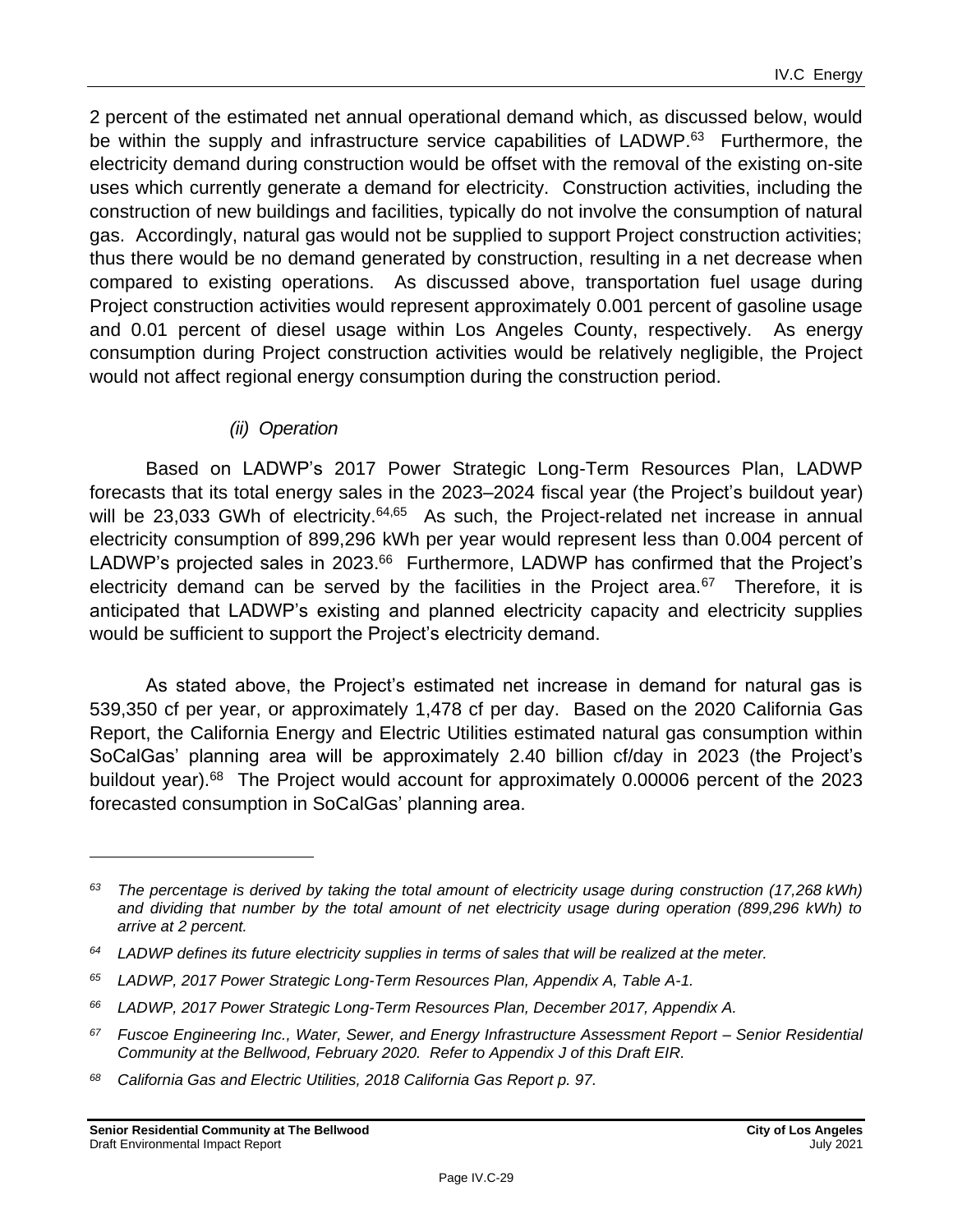At buildout, the Project would result in a net increase of 229 gallons of gasoline and 42 gallons of diesel per year, or a total net increase of 271 gallons of petroleum-based fuels consumed per year, as shown in Appendix D, of this Draft EIR.

In sum, energy consumption during Project operations would be relatively negligible and energy requirements are within LADWP's and SoCalGas' service provision. Project operation would not affect regional energy supplies.

#### *(c) The effects of the project on peak and base period demands for electricity and other forms of energy*

As discussed above, electricity demand during construction and operation of the Project would have a negligible effect on the overall capacity of LADWP's power grid and base load conditions. With regard to peak load conditions, the LADWP power system experienced an all time high peak of 6,432 MW on August 31, 2017.<sup>69</sup> The LADWP also estimates a peak load based on two years of data known as base case peak demand to account for typical peak conditions. Based on LADWP estimates for 2017, the base case peak demand for the power grid is 5,854 MW.<sup>70</sup> Under peak conditions, the Project would consume 320 kW during peak load conditions.<sup>71</sup> In comparison to the LADWP power grid base peak load of 5,854 MW in 2017, the Project would represent approximately 0.005 percent of the LADWP base peak load conditions. In addition, LADWP's annual growth projection in peak demand of the electrical power grid of 0.4 percent would be sufficient to account for future electrical demand by the Project.<sup>72</sup> Therefore, Project electricity consumption during operational activities would have a negligible effect on peak load conditions of the power grid.

## *(d) The degree to which the project complies with existing energy standards*

Although Title 24 requirements typically apply to energy usage for buildings, long-term construction lighting (greater than 120 days) providing illumination for the Project Site and staging areas would also comply with applicable Title 24 requirements (includes limits on the wattage allowed per specific area). In addition, construction equipment would comply with energy efficiency requirements contained in the Federal Energy Independence and Security Act or previous Energy Policy Acts for electrical motors and equipment.<sup>73</sup> Electricity and

*<sup>69</sup> LADWP, 2017 Retail Electric Sales and Demand Forecast. p. 6.*

*<sup>70</sup> LADWP, 2017 Retail Electric Sales and Demand Forecast. p. 6.*

*<sup>71</sup> Eyestone Environmental, Energy Calculations for Senior Residential Community at The Bellwood Project, See Appendix D of this Draft EIR.*

*<sup>72</sup> LADWP, 2017 Retail Electric Sales and Demand Forecast. p. 6.*

*<sup>73</sup> Energy Independence and Security Act of 2007, Pub.L. 110-140.*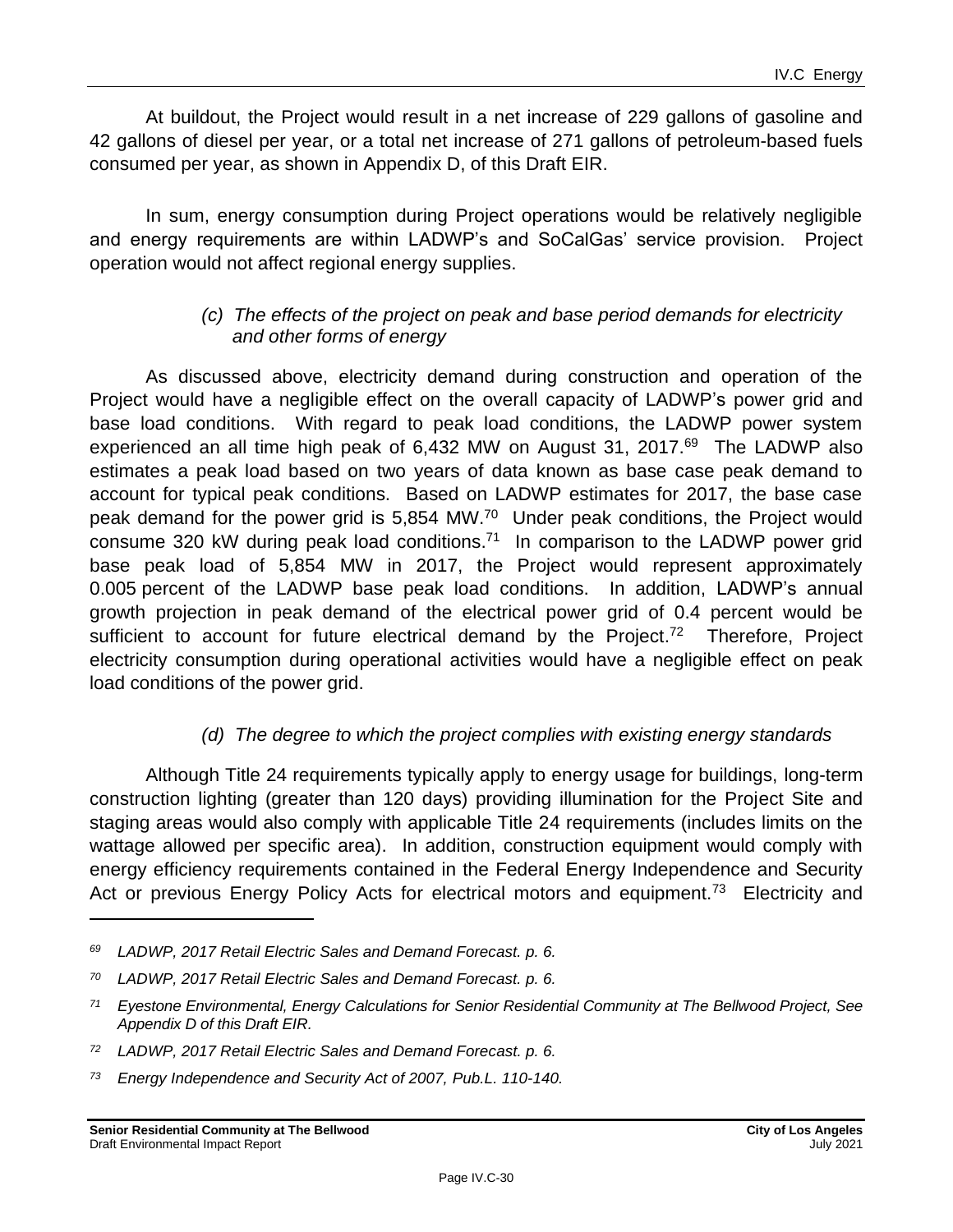Natural Gas usage during Project operations presented in Table IV.C-2 on page IV.C-25 would comply with 2019 Title 24 standards and applicable CalGreen and Los Angeles Green Building Code requirements. Therefore, Project construction and operational activities would comply with existing energy standards with regards to electricity and natural gas usage.

With regard to transportation fuels, trucks and equipment used during proposed construction activities, the Project would comply with CARB's anti-idling regulations as well as the In-Use Off-Road Diesel-Fueled Fleets regulation. Although these regulations are intended to reduce criteria pollutant emissions, compliance with the anti-idling and emissions regulations would also result in efficient use of construction-related energy. During Project operations, vehicles travelling to and from the Project Site are assumed to comply with CAFE fuel economy. Project-related vehicle trips would also comply with Pavley and Low Carbon Fuel Standards which are designed to reduce vehicle GHG emissions but would also result in fuel savings in addition to CAFE standards, as required.

Based on the above, Project construction and operational activities would comply with existing energy standards with regards to electricity and natural gas usage, as well as transportation fuel consumption.

### *(e) Effects of the Project on Energy Resources*

As discussed above, LADWP's electricity generation is derived from a mix of non-renewable and renewable sources such as coal, natural gas, solar, geothermal wind and hydropower. The LADWP's most recently adopted 2017 Power Strategic Long-Term Resources Plan identifies adequate resources (natural gas, coal) to support future generation capacity.

Natural gas supplied to Southern California is mainly sourced from out of state with a small portion originating in California. Sources of natural gas for the Southern California region are obtained from locations throughout the western United States as well as Canada.<sup>74</sup> According to the U.S. Energy Information Administration (EIA), the United States currently has over 80 years of natural gas reserves based on 2015 consumption.<sup>75</sup> Compliance with energy standards is expected to result in more efficient use of natural gas (lower consumption) in future years. Therefore, Project construction and operation activities would have a negligible effect on natural gas supply.

*<sup>74</sup> California Gas and Electric Utilities, 2018 California Gas Report.*

*<sup>75</sup> U.S. Energy Information Administration, Frequently Asked Questions, www.eia.gov/tools/faqs/faq.php?id= 58&t=8, accessed November 11, 2020.*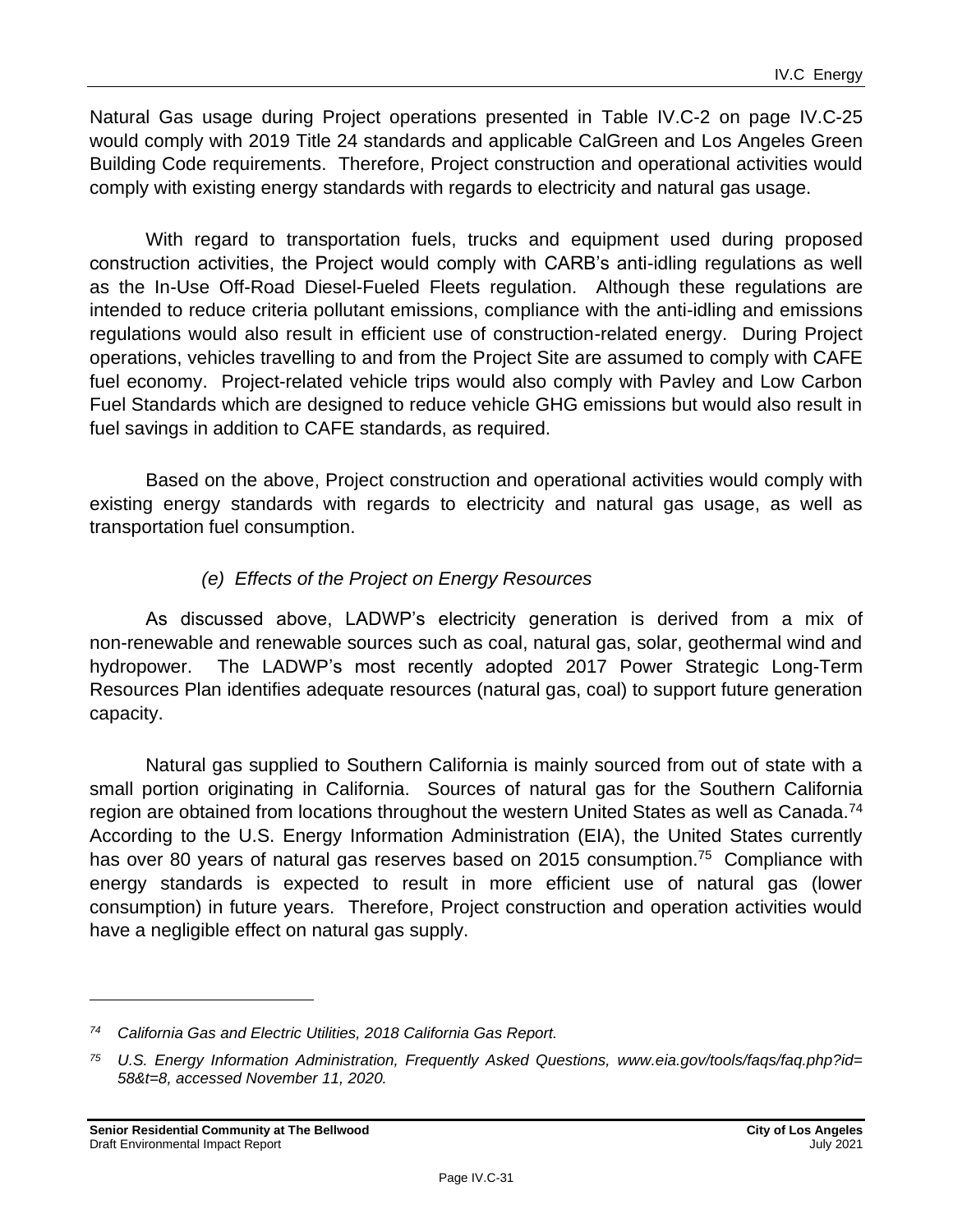With regard to on-site energy resources, the Project Site does not contain any significant sources of renewable (i.e., water, solar, wind, geothermal) or non-renewable energy, such as coal, natural gas, petroleum. In addition, the Project would not generate power using non-renewable sources or associated energy transmission lines. Therefore, the Project construction and operation activities would not conflict with existing or planned energy resources.

Transportation fuels (gasoline and diesel) are produced from crude oil which is imported from various regions around the world. According to the EIA's International Energy Outlook 2019, the global supply of crude oil, other liquid hydrocarbons, and biofuels is expected to be adequate to meet the world's demand for liquid fuels through 2050.<sup>76</sup> The EIA's International Energy Outlook 2020 indicates that motor gasoline and distillate fuel oil's combined share of total transportation energy consumption decreases from 84 percent in 2019 to 74 percent in 2050. Increases in fuel economy standards drive the decrease in U.S. motor gasoline consumption, which declines by 19 percent through 2050.

The Project would comply with CAFE fuel economy standards, which would result in more efficient use of transportation fuels (lower consumption). Project-related vehicle trips would also comply with Pavley and Low Carbon Fuel Standards which are designed to reduce GHG emissions but would also result in fuel savings in addition to compliance with CAFE standards. Also, the Project would include provisions for alternative modes of transportation by providing for bicycle parking spaces. In addition, the Project is located within an HQTA, which would encourage use of mass transit, further reducing transportation fuel usage during Project operations. Therefore, Project construction and operation activities would have a negligible effect on the transportation fuel supply.

As discussed above in Subsection 2.a, Regulatory Framework, one of the objectives of SB 350 is to increase procurement of California's electricity from renewable sources from 33 percent to 50 percent by 2030. As of September 2018, SB 100 was signed, which would require retail sellers of electric services to increase procurement from eligible renewable energy resources to 50 percent renewable resources target by December 31, 2026, and 60 percent by December 31, 2030. Accordingly, LADWP is required to procure at least 60 percent of their energy portfolio from renewable sources by 2030. The current sources of renewable energy procured by LADWP include wind, solar, and geothermal sources. These sources account for 32 percent of LADWP's overall energy mix in 2018, the most recent year for which data are available.<sup>77</sup> This represents the available off-site renewable sources of

*<sup>76</sup> U.S. Energy Information Administration, Frequently Asked Questions, www.eia.gov/tools/faqs/faq.php?id= 58&t=8, accessed November 11, 2020.*

*<sup>77</sup> California Energy Commission, Utility Annual Power Content Labels for 2018 (Version: July 2019).*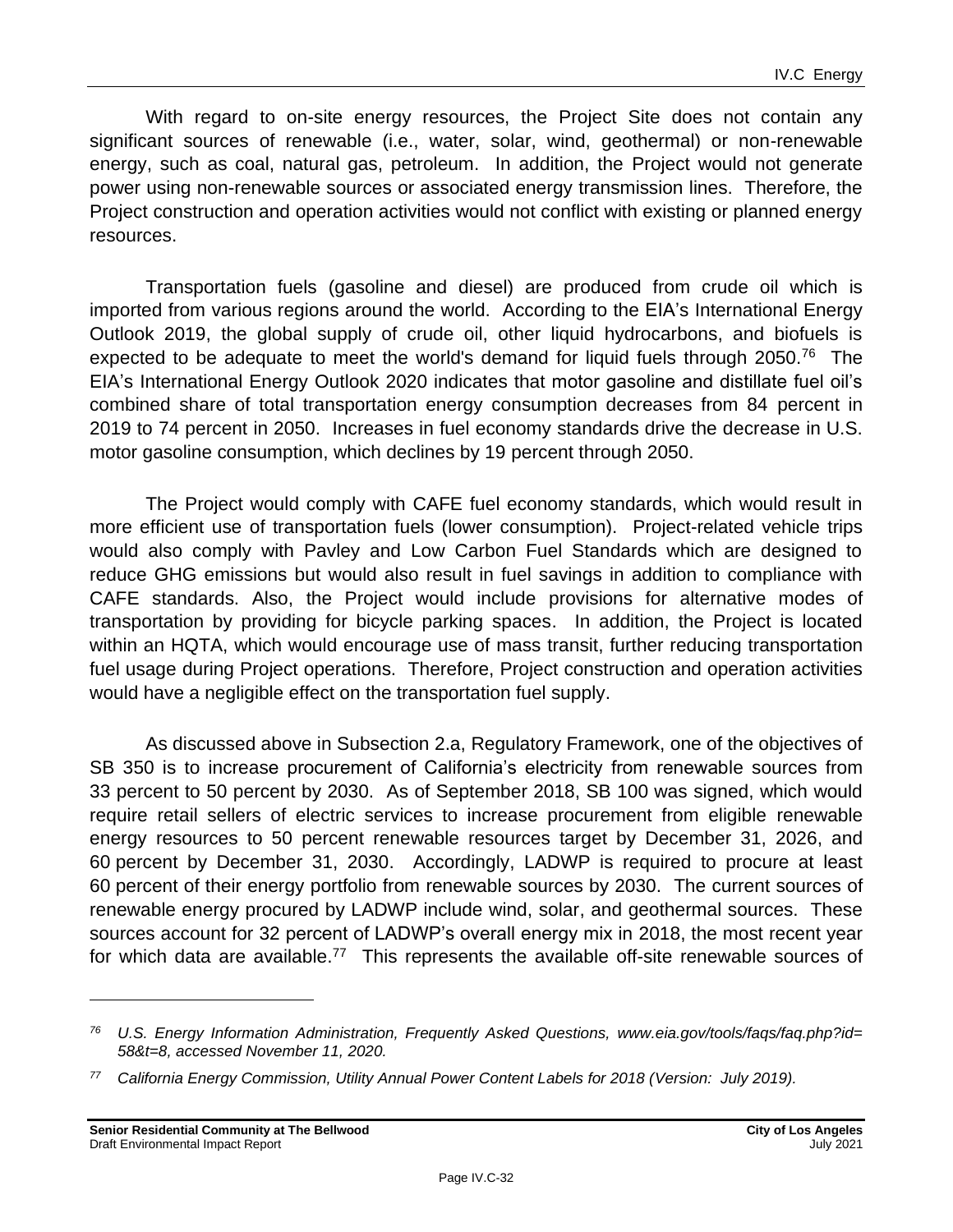energy that would meet the Project's energy demand. The Project's use of renewable energy would indirectly reduce use of fuels required for electricity generation (natural gas, coal, oil). While the Project's electricity usage rate would not be directly affected by the availability of renewable energy, the Project's usage of renewable energy would indirectly avoid consumption of fossil fuels.

With regard to on-site renewable energy sources, the Project would include the provision of conduit that is appropriate for future photovoltaic and solar thermal collectors, consistent with requirements of the LA Green Building Code. The Project would also comply with Title 24 requirements for "Solar Ready Buildings" which requires a certain area of rooftop to be set aside for installation of solar panels. However, due to the Project Site's location, other on-site renewable energy sources would not be feasible to install on-site as there are no local sources of energy from the following sources: biodiesel, biomass hydroelectric and small hydroelectric, digester gas, methane, fuel cells, landfill gas, municipal solid waste, ocean thermal, ocean wave, and tidal current technologies, or multi-fuel facilities using renewable fuels. Furthermore, wind-powered energy is not viable on the Project Site due to the lack of sufficient wind in the Los Angeles basin. Specifically, based on a map of California's wind resource potential, the Project Site is not identified as an area with wind resource potential.<sup>78</sup>

#### *(f) The project's projected transportation energy use requirements and its overall use of efficient transportation alternatives*

The Project represents an infill development within an existing urbanized area that would introduce a new senior residential use on the Project Site, within an HQTA. The Project would provide 192 residential units in close proximity to retail, restaurant, entertainment and other commercial uses would allow for more residents to live closer to these areas, reducing the vehicle miles traveled. The design, which includes dedicated bicycle parking facilities with 72 bicycle parking spaces and an improved streetscape with pedestrian amenities, also encourages non-automotive forms of transportation such as walking or biking to nearby destinations. Pedestrian access would be maintained on both side of Bellwood Avenue and amenities including trees and lighting would enhance the pedestrian experience. In addition, the Project would be located approximately 0.5-mile from the future Metro Purple Line Station. In addition, the Project Site is served by the Metro Bus, Culver City Bus and Santa Monica Big Blue Bus lines which are within 0.25-mile of the site. Antelope Valley Transit Authority, Santa Clarita Transit, and LADOT Commuter Express are also located within 0.5-mile of the site. With the reduction in trips due to accessibility to mass transit and alternative modes of transportation, the Project results in a VMT reduction of approximately 23 percent (see Appendix H of this Draft EIR) compared to a Project without

*<sup>78</sup> CEC, Wind Resource Area & Wind Resources, 2018.*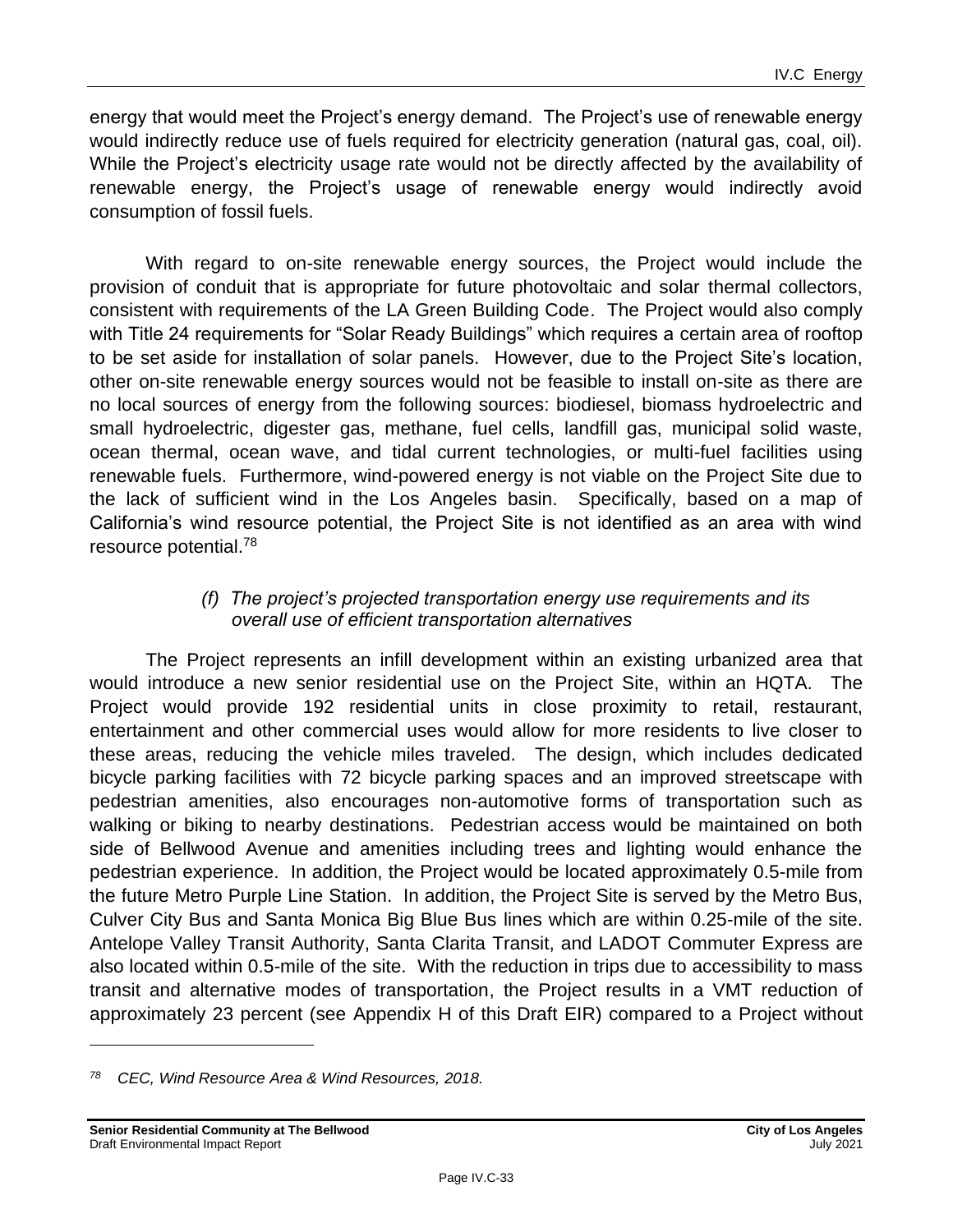Reduction Features, with a corresponding reduction in the Project's petroleum-based fuel usage. $79$  Therefore, the Project would encourage the use of efficient transportation alternatives.

#### *(g) The degree to which the project design and/or operations incorporate energy-conservation measures, particularly those that go beyond City requirements*

The current City of Los Angeles Green Building Code requires compliance with the CalGreen Code and California's Building Energy Efficiency Standards (Title 24). Residential and nonresidential buildings built in compliance with the 2019 standards will use about 30 to 53 percent less energy than those under the 2016 standards.<sup>80</sup> In addition, Project Design Feature GHG-PDF-1 would incorporate sustainability features beyond 2019 Title 24 requirements such as use of Energy Star appliances, LED lighting and fenestration designed for solar orientation. Therefore, the Project would incorporate measures that are above and beyond current State and City energy conservation requirements.

Project Design Feature GHG-PDF-1 in Section IV.D, Greenhouse Gas Emissions, of this Draft EIR, of this Draft EIR, states that the Project would implement water-efficient plantings with drought-tolerant species, among other sustainability features. A reduction in water usage would in turn reduce the amount of electricity used for water conveyance. In addition, GHG-PDF-2 would also limit the number of natural gas-fueled fireplaces resulting in less natural gas consumed during operations. Therefore, the Project would incorporate measures that are above and beyond current State and City energy conservation requirements.

The City has also adopted several plans and regulations to promote the reduction, reuse, recycling, and conversion of solid waste going to disposal systems. These regulations include the City of Los Angeles Solid Waste Management Policy Plan, the RENEW LA Plan, the City of Los Angeles Space Allocation Ordinance (Ordinance No. 171,687), and the Exclusive Franchise System Ordinance (Ordinance No. 182,986). These solid waste reduction programs and ordinances help to reduce the number of trips associated with hauling solid waste, thereby reducing the amount of petroleum-based fuel consumed. Furthermore, recycling efforts indirectly reduce the energy necessary to create new products made of raw material, which is an energy-intensive process. As discussed in the Initial Study included as Appendix A of this Draft EIR, the Project would be consistent with the applicable regulations associated with solid waste. Specifically, the Project would provide adequate

*<sup>79</sup> The Project without Reduction Features scenario does not account for energy efficiency measures or trip reductions.*

*<sup>80</sup> CEC, 2019 Building Energy Efficiency Standards, Fact Sheet.*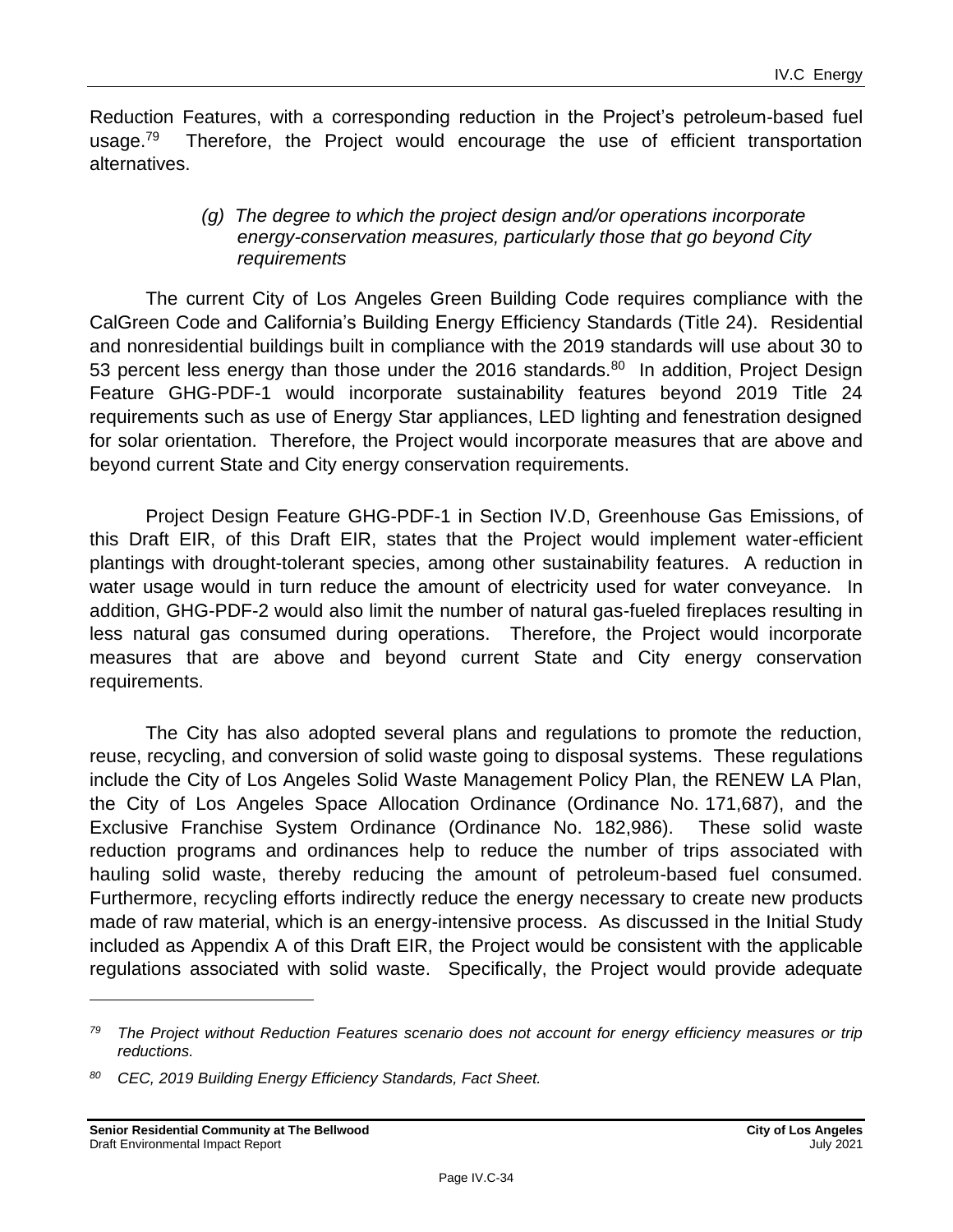storage areas in accordance with Ordinance No. 171,687, which requires that development projects include an on-site recycling area or room of specified size.<sup>81</sup> The Project would also comply with State and City waste diversion goals, as applicable, by providing clearly marked, source-sorted receptacles to facilitate recycling. Thus, through compliance with the City's construction-related solid waste recycling programs, the Project would contribute to reduced fuel-related energy consumption.

Based on the above, with compliance with state and local energy efficiency standards, the Project would meet and/or exceed all applicable energy conservation policies and regulations.

#### *(h) Whether the Project conflicts with adopted energy conservation plans*

The Project would comply with applicable regulatory requirements for the design of new buildings, including the provisions set forth in the CALGreen Code and California's Building Energy Efficiency Standards, which have been incorporated into the City's Green Building Code.

With regard to transportation uses, the Project design would reduce VMT within the region and encourage use of alternative modes of transportation. The Project would be consistent with regional planning strategies that address energy conservation. As discussed above and in Section IV.E, Land Use and Planning, of this Draft EIR, SCAG's 2016–2040 RTP/SCS and 2020–2045 RTP/SCS focuses on creating livable communities with an emphasis on sustainability and integrated planning, and identifies mobility, economy, and sustainability as the three principles most critical to the future of the region. Also, as discussed in Section IV.D, Greenhouse Gas Emissions, of this Draft EIR, the Project would be consistent with the SCAG 2016–2040 RTP/SCS and 2020–2045 RTP/SCS, which includes goals to reduce VMT and corresponding decrease in fuel consumption. As part of the approach, the 2016–2040 RTP/SCS and 2020–2045 RTP/SCS focuses on reducing fossil fuel use by decreasing VMT, reducing building energy use, and increasing use of renewable sources. The Project would be consistent with the energy efficiency policies emphasized in the 2016–2040 RTP/SCS and 2020–2045 RTP/SCS. Most notably, the Project would be a residential development located in an area with nearby commercial uses with sidewalks and crosswalks in the Project vicinity to promote walking. The 2016–2040 RTP/SCS also establishes High-Quality Transit Areas (HQTA), which are described as generally walkable transit villages or corridors that are within 0.5-mile of a well-serviced transit stop or a transit corridor with 15-minute or less service frequency during peak commute hours.<sup>82</sup> Local

*<sup>81</sup> Ordinance No. 171,687, adopted by the Los Angeles City Council on August 6, 1997.*

*<sup>82</sup> SCAG, 2016 RTP/SCS, p. 8.*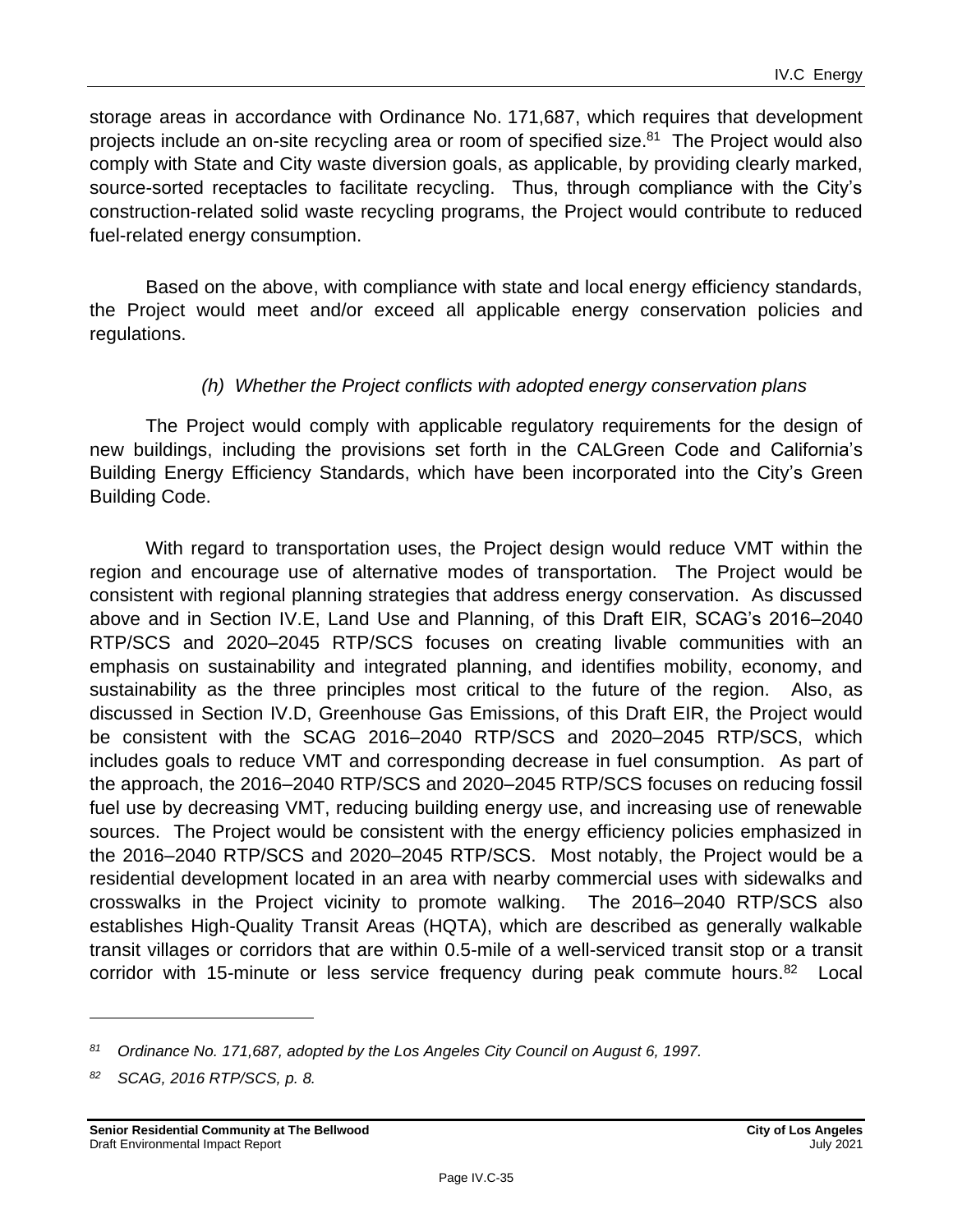jurisdictions are encouraged to focus housing and employment growth within HQTAs to reduce VMT. The Project Site is located within a HQTA as designated by the 2016–2040 RTP/SCS and 2020–2045 RTP/SCS.<sup>83,84</sup>The Project would provide greater proximity to neighborhood services, jobs, and residences and would be well-served by existing public transportation, including existing Metro, Culver City Bus and Santa Monica Big Blue Bus lines and a future Metro Purple Line station.

The introduction of new housing and job opportunities within a HQTA, as proposed by the Project, is consistent with numerous policies in the 2016–2040 RTP/SCS and 2020–2045 related to locating new housing and jobs near transit. The 2016–2040 RTP/SCS and 2020– 2045 would result in an estimated 8-percent decrease in VMT by 2020, an 18-percent decrease in VMT by 2035, and a 21-percent decrease in VMT by 2040. Subsequent to adoption of the 2016–2040 RTP/SCS, CARB adopted in 2018 a new target requiring a 19-percent decrease in VMT for the SCAG region by 2035. This new target has been incorporated in the 2020–2045 RTP/SCS. On October 30, 2020, CARB certified the 2020– 2045 RTP/SCS to meet the region's GHG emissions reduction targets consistent with SB 375.<sup>85</sup> The 2016–2040 RTP/SCS and 2020–2045 RTP/SCS are expected to fulfill and exceed SB 375 compliance with respect to meeting the state's GHG emission reduction goals.

As discussed in Section IV.D, Greenhouse Gas Emissions, of this Draft EIR, the Project daily per capita VMT is 9.9 miles which is 46 percent less than Los Angeles County's 18.4 daily per capita VMT for the 2040 Plan Year and 48 percent less than Los Angeles County's 19.2 daily per capita VMT for the 2045 Plan Year. This reduction in VMT is substantially better than the goals of the 2016–2040 and 2020–2045 RTP/SCS with an estimated 19-percent decrease in per capita GHG emissions from passenger vehicles by 2035.<sup>86</sup> In addition, the Project would comply with state energy efficiency requirements and Title 24 requirements, and would use electricity from LADWP, which has a current renewable energy mix of 32 percent. All of these features would serve to reduce the consumption of electricity, natural gas, and transportation fuel. Based on the above, the Project would not conflict with adopted energy conservation plans.

*<sup>83</sup> SCAG, 2016 RTP/SCS; Exhibit 5.1: High Quality Transit Areas in the SCAG Region for 2040 Plan, p. 77.*

*<sup>84</sup> SCAG, 2020–2045 RTP/SCS, Connect SoCal; Exhibit 3.8 Priority Growth Areas—High-Quality Transit Areas, p. 91.*

*<sup>85</sup> California Air Resources Board. Executive Order G-20-239. October 30, 2020*

*<sup>86</sup> CARB updated the SB 375 targets for the SCAG region, requiring a 19-percent decrease in VMT by 2035 in comparison to a 2005 baseline. Implementation of the 2020–2045 RTP/SCS or the next plan is expected to fulfill and exceed the region's obligations under SB 375 with respect to meeting the State's VMT and related GHG emission reduction goals.*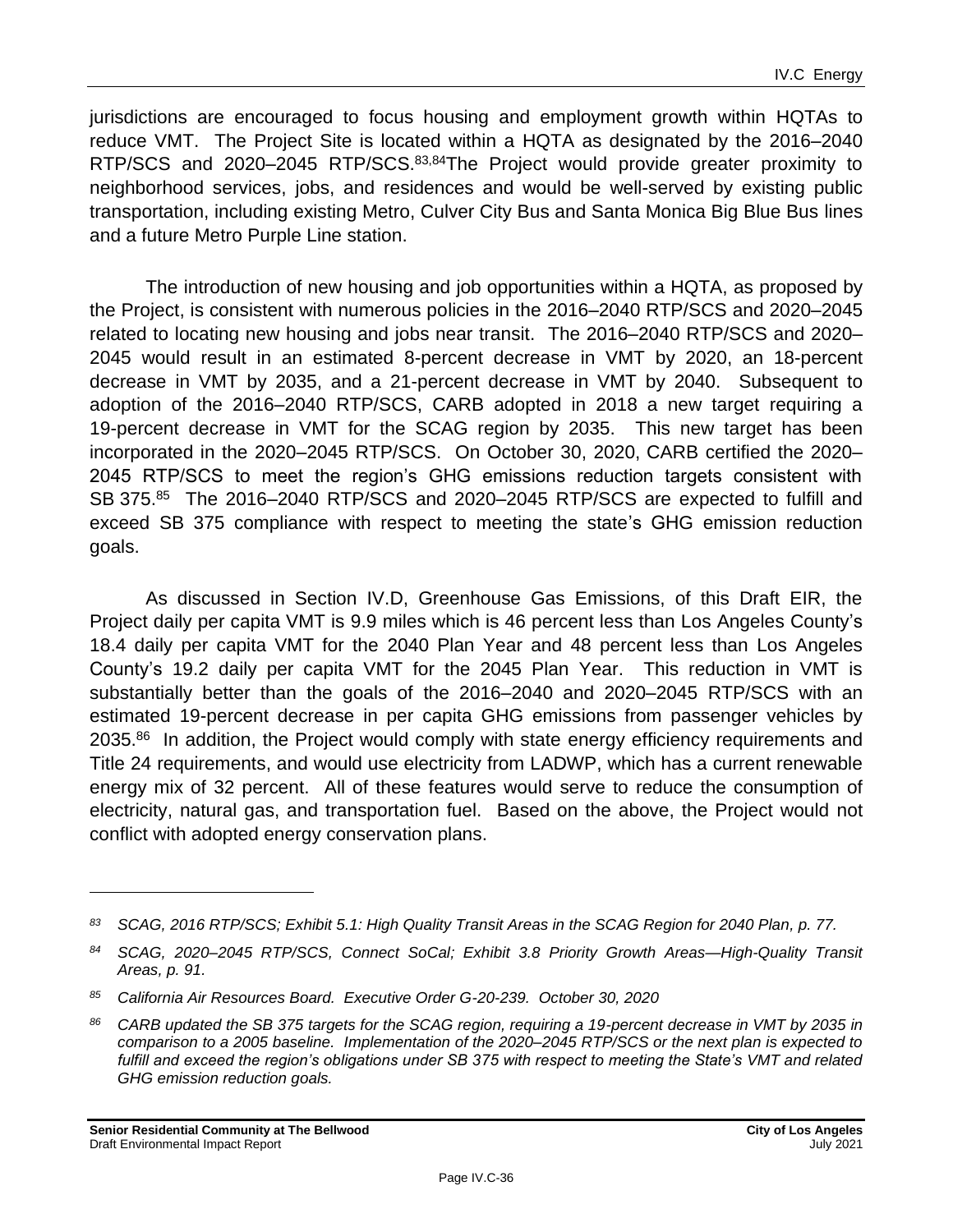### *(i) Conclusion Regarding Significance Threshold a*

As demonstrated in the analysis above, the Project would not result in potentially significant environmental impacts due to wasteful, inefficient, and unnecessary consumption of energy resources during construction or operation. The Project's energy requirements would not significantly affect local and regional supplies or capacity. The Project's energy usage during peak and base periods would also be consistent with electricity and natural gas future projections for the region. As discussed previously, gasoline fuel usage for the region is expected to decline over the next 10 years. Transportation fuel supply is not expected to decrease significantly over this same period and supplies would be sufficient to meet Project demand. Therefore, electricity generation capacity and supplies of natural gas and transportation fuels would also be sufficient to meet the needs of Project-related construction and operations. During operations, the Project would comply with existing energy efficiency requirements such as CalGreen Code and would include energy conservation measures beyond requirements. **In summary, the Project's energy demands would comply with existing energy efficiency standards and would not cause wasteful, inefficient, or unnecessary use of energy. Therefore, Project impacts related to energy use under Threshold (a) would be less than significant during construction and operation.**

(2) Mitigation Measures

Project-level impacts related to energy use would be less than significant. Therefore, no mitigation measures are required.

(3) Level of Significance After Mitigation

Project-level impacts related to energy use were determined to be less than significant without mitigation. Therefore, no mitigation measures were required or included, and the impact level remains less than significant.

#### *Threshold (b): Would the Project conflict with or obstruct a state or local plan for renewable energy or energy efficiency?*

## (1) Impact Analysis

As discussed in Subsection 3.d.(1)(a)(h) above, the energy conservation policies and plans relevant to the Project include the California Title 24 energy standards, the 2019 CALGreen Code, and the City of Los Angeles Green Building Code. As these conservation policies are mandatory under the City of LA Building Code, the Project would not conflict with applicable plans for renewable energy or energy efficiency.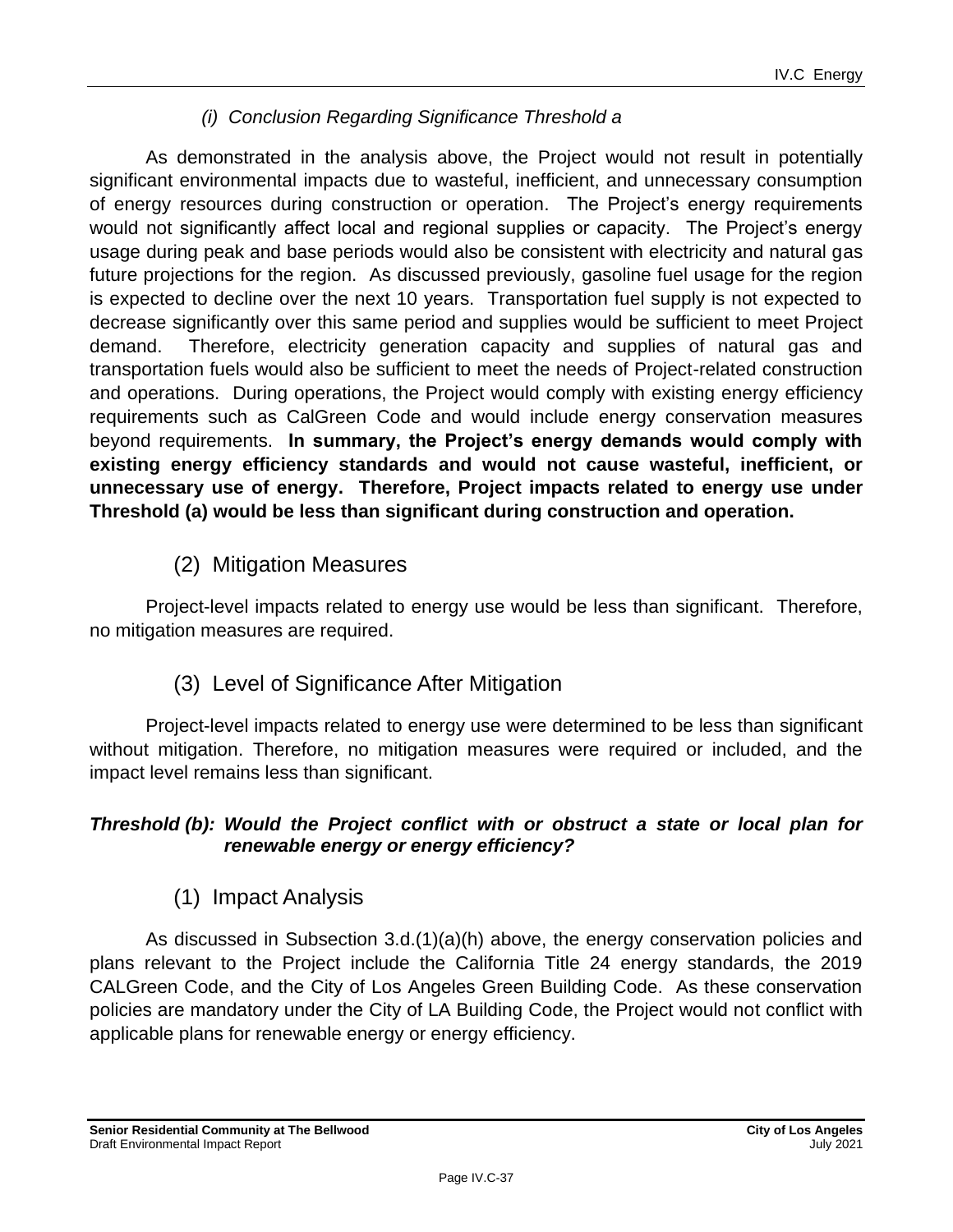With regard to transportation related energy usage, the Project would comply with goals of the SCAG's 2016–2040 RTP/SCS and 2020–2045 RTP/SCS, which incorporates VMT targets established by SB 375. The Project's residential development and proximity to public transportation would serve to reduce VMT and associated transportation fuel usage within the region. In addition, vehicle trips generated during Project operations would comply with CAFE fuel economy standards, as required. During construction activities, the Project would be required to comply with CARB anti-idling regulations and the In-Use Off-Road Diesel Fleet regulations.

Based on the above, the Project would not conflict with adopted energy conservation plans, or violate state or federal energy standards. **Therefore, Project impacts associated with regulatory consistency under Threshold (b) would be less than significant.**

(2) Mitigation Measures

Project-level impacts related to conflicts with plans would be less than significant. Therefore, no mitigation measures are required.

(3) Level of Significance After Mitigation

Project-level impacts related to conflicts with plans were determined to be less than significant without mitigation. Therefore, no mitigation measures were required or included, and the impact level remains less than significant.

## **e. Cumulative Impacts**

- (1) Impact Analysis
	- *(a) Threshold (a) (Wasteful, Inefficient, and Unnecessary Use of Energy)*

Cumulative impacts occur when impacts that are significant or less than significant from a proposed project combine with similar impacts from other past, present, or reasonably foreseeable projects in a similar geographic area. Based on the information presented in Section III, Environmental Setting, of this Draft EIR, there are six related projects located within the vicinity of the Project Site. The geographic context for the cumulative analysis of electricity is LADWP's service area and the geographic context for the cumulative analysis of natural gas is SoCalGas' service area. While the geographic context for transportationrelated energy use is more difficult to define, it is meaningful to consider the Project in the context of County-wide consumption. Growth within these geographies is anticipated to increase the demand for electricity, natural gas, and transportation energy.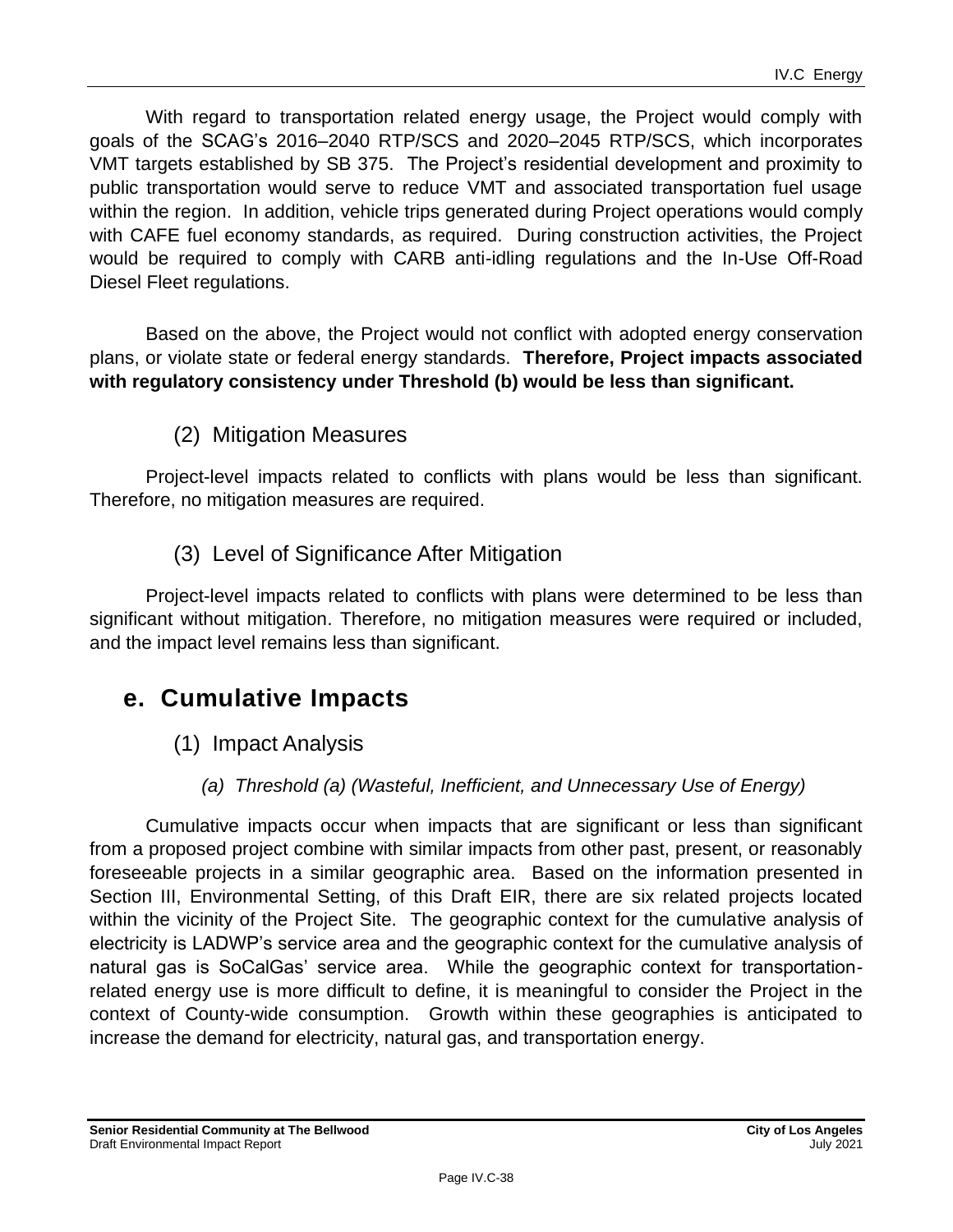### *(i) Electricity*

Although Project development would result in the use of renewable and non-renewable electricity resources during construction and operation, which could limit future availability, the use of such resources would be on a relatively small scale, would be reduced by measures making the Project more energy-efficient, and would be consistent with growth expectations for LADWP's service area. The Project also would incorporate energy efficiency measures to make the Project comply with the 2019 Title 24 standards. Residential and nonresidential buildings built in compliance with the 2019 standards will use about 30 to 53 percent less energy than those under the 2016 standards.<sup>87</sup> Furthermore, other future development projects would be expected to incorporate energy conservation features, comply with applicable regulations including the CALGreen Code and state energy standards under Title 24, and incorporate mitigation measures, as necessary.

Additionally, as discussed above, LADWP is required to procure at least 33 percent of their energy portfolio from renewable sources by 2020. The current sources of renewable energy procured by LADWP include wind, solar, and geothermal sources. These sources accounted for 32 percent of LADWP's overall energy mix in 2018, the most recent year for which data are available.<sup>88</sup> This represents the available off-site renewable sources of energy that could meet the Project's and related projects energy demand. Therefore, the Project and related projects within LADWP's service area would comply with energy conservation plans and efficiency standards required to ensure that energy is used efficiently. **As such, the Project's contribution to cumulative impacts related to wasteful, inefficient and unnecessary use of electricity would not be cumulatively considerable and, thus, would be less than significant.**

#### *(ii) Natural Gas*

Although Project development would result in the use of natural gas resources, which could limit future availability, the use of such resources would be on a relatively small scale, would be reduced by measures rendering the Project more energy-efficient, and would be consistent with regional and local growth expectations for SoCalGas' service area. The Project also would incorporate energy efficiency measures, as required by GHG-PDF-1 and reduce natural gas usage by limiting the number of natural gas-fueled fireplaces, as required by GHG-PDF-2. Furthermore, future development projects within SoCalGas' service area would be expected to incorporate energy conservation features, comply with applicable regulations including the CALGreen Code and State energy standards under Title 24, and incorporate mitigation measures, as necessary. **As such, cumulative impacts related to** 

*<sup>87</sup> CEC, 2019 Building Energy Efficiency Standards, Fact Sheet.*

*<sup>88</sup> California Energy Commission, Utility Annual Power Content Labels for 2018, (Version: July 2019).*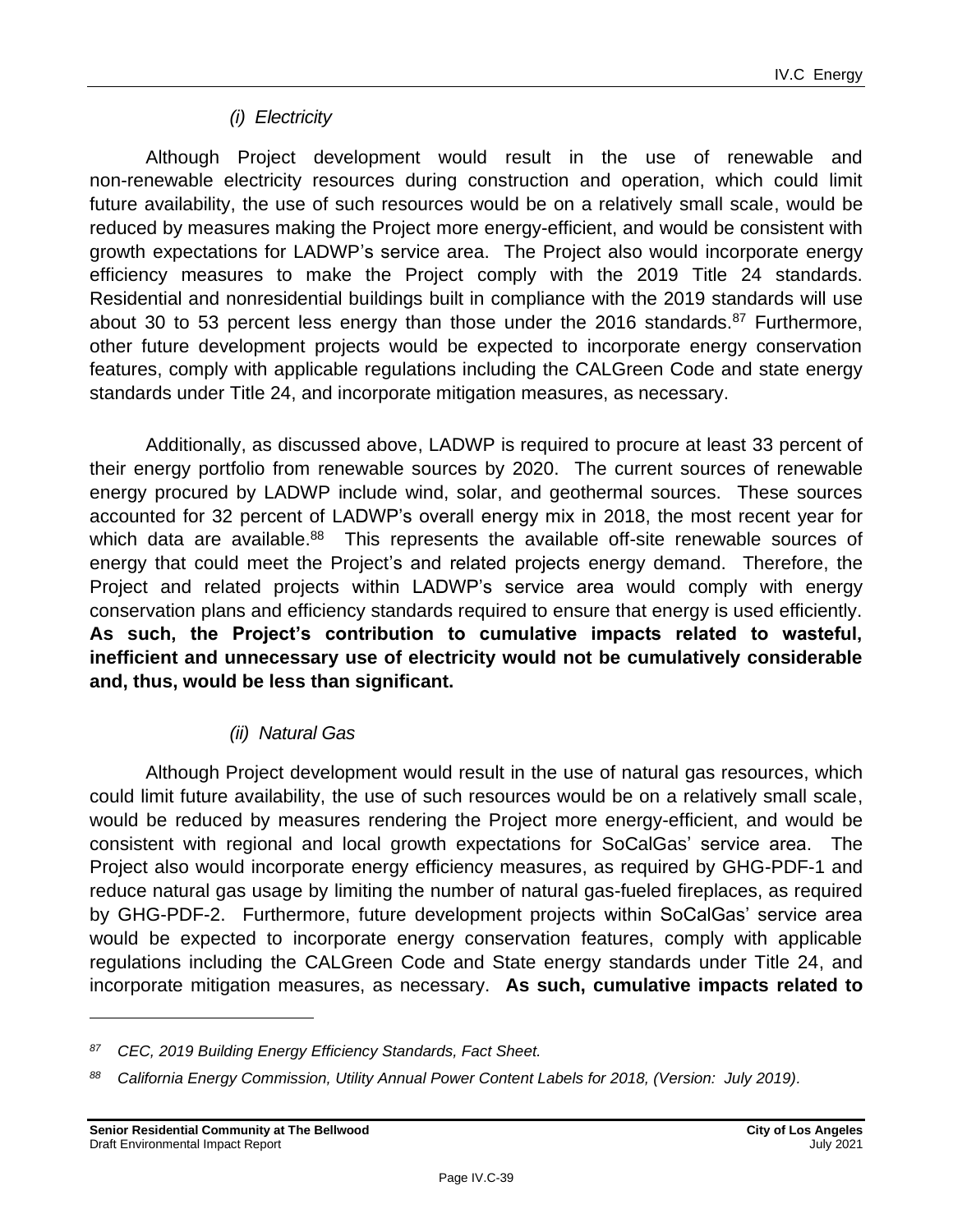#### **wasteful, inefficient and unnecessary use of natural gas would not be cumulatively considerable and, thus, would be less than significant.**

#### *(iii) Transportation Energy*

Buildout of the Project, related projects, and additional forecasted growth would cumulatively increase the demand for transportation-related fuel in the state and region. As described above, at buildout, the Project would result in an increase of 229 gallons of gasoline and 42 gallons of diesel per year, or a total of 271 gallons of petroleum-based fuels consumed per year, as shown in Appendix D of this Draft EIR.

Related projects in the Project vicinity would also be infill projects locating uses near other residential and commercial uses which would reduce distance travelled as well as consumption of transportation fuel. As analyzed above, Project transportation fuel usage would represent a small percentage of total fuel consumption within Los Angeles County. While it is speculative to assess transportation fuel usage from related projects, it is expected that cumulative transportation fuel usage resulting from the Project and related projects would be consistent with projections discussed above.

Additionally, as described above, petroleum currently accounts for 90 percent of California's transportation energy sources; however, over the last decade the State has implemented several policies, rules, and regulations to improve vehicle efficiency, increase the development and use of alternative fuels, reduce air pollutants and GHGs from the transportation sector, and reduce vehicle miles traveled which would reduce reliance on petroleum fuels. According to the California Department of Tax and Fee Administration, gasoline consumption has increased by 4 percent from 2010 to 2018;.<sup>89</sup> However, this increase is mainly due to population increases as the per capita gasoline consumption is showing a downward trend.<sup>90</sup> The CEC also predicts that there will be an increase in the use of alternative fuels, such as natural gas, biofuels, and electricity in future years. As with the Project, other future development projects in the vicinity of the Project Site would be expected to reduce VMT by encouraging the use of alternative modes of transportation (mass transit and bicycling) and other design features (pedestrian accessibility) that promote VMT reductions.

*<sup>89</sup> California Department of Tax and Fee Administration, Fuel Taxes Statistics & Reports, www.cdtfa.ca.gov/ taxes-and-fees/spftrpts.htm, accessed November 11, 2020.*

*<sup>90</sup> Eno Center for Transportation, How Have Different State Populations Changed Their Gasoline Consumption?, [www.enotrans.org/article/how-have-different-state-populations-changed-their-gasoline-consumption/,](https://www.enotrans.org/article/how-have-different-state-populations-changed-their-gasoline-consumption/) accessed May 11, 2021.*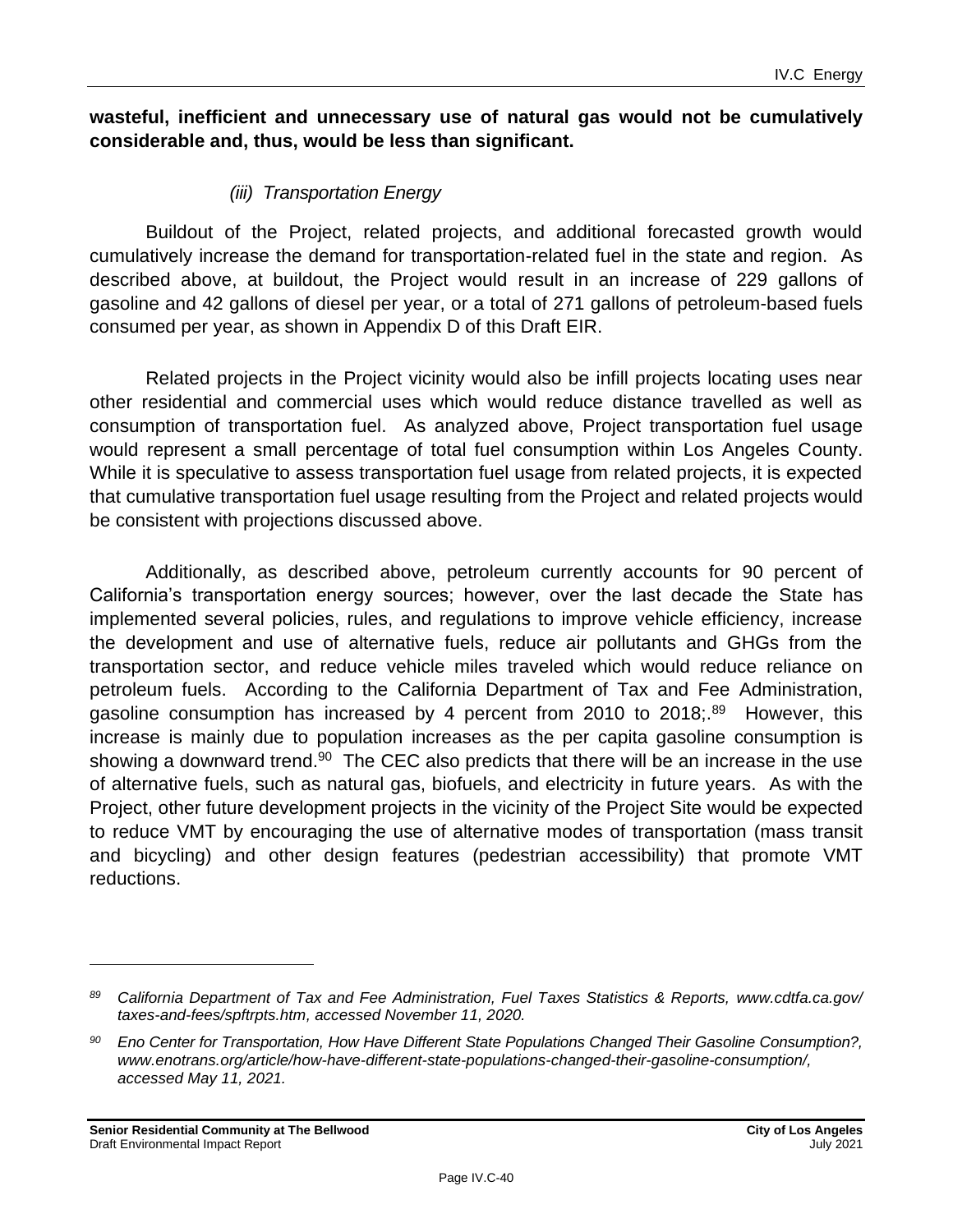Furthermore, as described above, the Project would be consistent with the energy efficiency policies emphasized by the 2016–2040 RTP/SCS and 2020–2045 RTP/SCS. Specifically, the Project would be a residential development located in an area that is characterized by a high degree of pedestrian accessibility with sidewalks and crosswalks in the Project vicinity to promote walking. The Project would provide greater proximity to neighborhood services, and would be well-served by existing public transportation, including existing Metro, Culver City Bus and Santa Monica Big Blue Bus lines and a future Metro Purple Line station. The Project also would introduce new housing and job opportunities within a HQTA, which is consistent with numerous policies in the 2016–2040 RTP/SCS and 2020–2045 RTP/SCS related to locating new jobs near transit.<sup>91</sup> Although there are no per capita GHG emission reduction targets for passenger vehicles set by CARB for 2040, the 2016–2040 RTP/SCS GHG emission reduction trajectory shows that more aggressive GHG emission reductions are projected for 2040.<sup>92</sup> Implementation of the 2016–2040 RTP/SCS would result in an estimated 8-percent decrease in per capita GHG emissions by 2020, 18-percent decrease in per capita GHG emissions by 2035, and 21-percent decrease in per capita GHG emissions by 2040. As discussed above, CARB updated the SB 375 targets for the SCAG region, requiring a 19-percent decrease in VMT by 2035. It is anticipated that in future years, SB 375 would have more stringent reduction targets. Implementation of the 2020–2045 RTP/SCS is expected to fulfill and exceed the region's obligations under SB 375 with respect to meeting the State's GHG emission reduction goals. In addition, the Project would further reduce VMT through such measures as transit accessibility as estimated by the VMT Calculator, which would be consistent with the reduction in transportation emission per capita provided in the 2016–2040 RTP/SCS and 2020–2045 RTP/SCS.

Although the 2016–2040 RTP/SCS and 2020–2045 RTP/SCS is intended to reduce GHG emissions, the reduction in VMT would also result in reduced transportation fuel consumption. By its very nature, the 2016–2040 RTP/SCS and 2020–2045 RTP/SCS are a regional planning tool that addresses cumulative growth and resulting environmental effects. In addition, it is assumed that related projects in the Project Site vicinity would reduce VMT, consistent with the goals of the 2016–2040 RTP/SCS and 2020–2045. **Therefore, based on the above, and as the Project is consistent with the 2016–2040 RTP/SCS and 2020–**

*<sup>92</sup> SCAG, 2016 RTP/SCS, April 2016, p. 153.*

*<sup>91</sup> The City's ZIMAS identifies a portion of the Project Site as also located in Transit Priority Area as defined by Public Resources Code Section 20199. Public Resources Code Section 21099 defines a "transit priority area" as an area within 0.5-mile of a major transit stop that is "existing or planned, if the planned stop is scheduled to be completed within the planning horizon included in a Transportation Improvement Program adopted pursuant to Section 450.216 or 450.322 of Title 23 of the Code of Federal Regulations." Public Resources Code Section 21064.3 defines "major transit stop" as "a site containing an existing rail transit station, a ferry terminal served by either a bus or rail transit service, or the intersection of two or more major bus routes with a frequency of service interval of 15 minutes or less during the morning and afternoon peak commute periods."*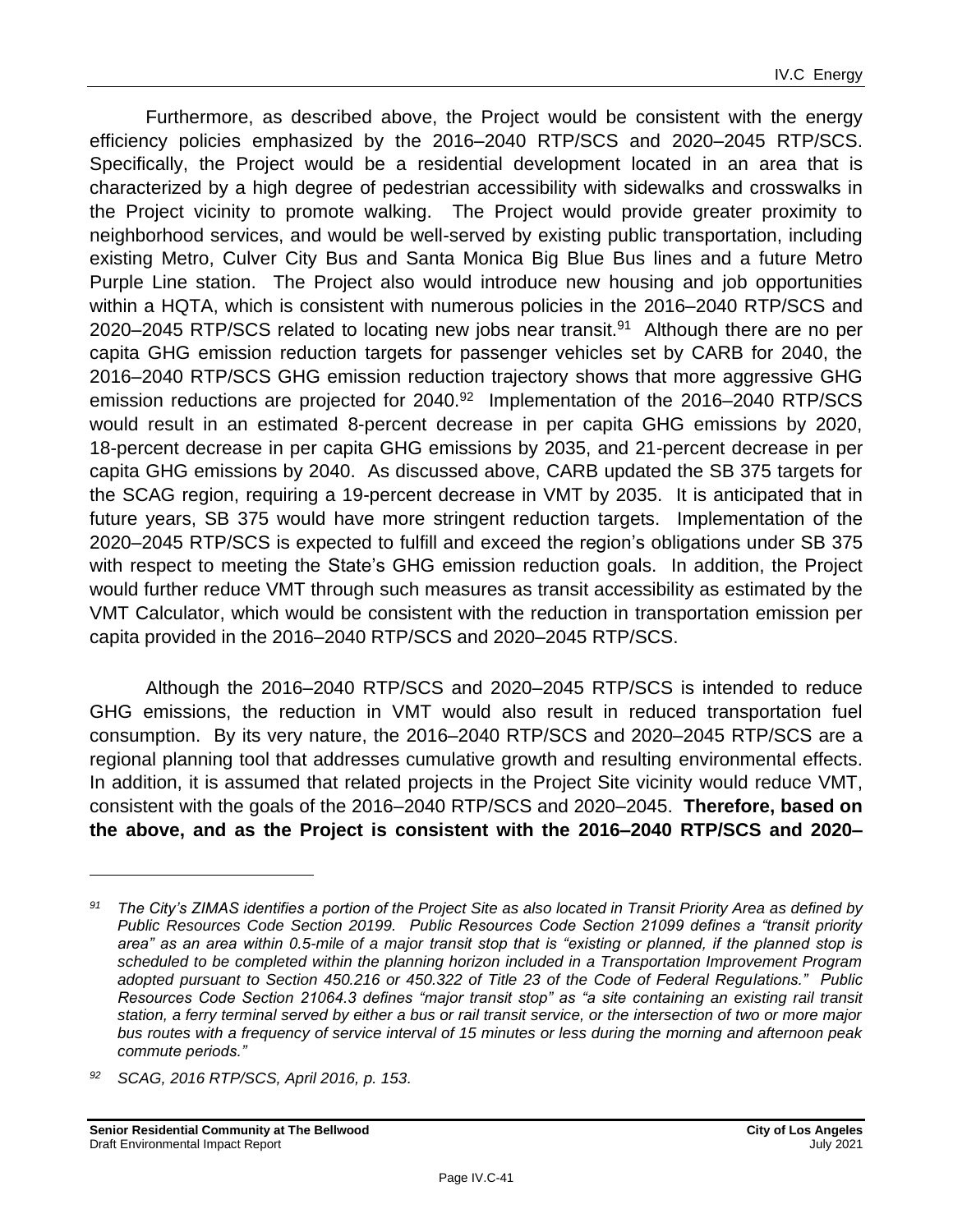**2045 RTP/SCS, its contribution to cumulative impacts related to wasteful, inefficient and unnecessary use of transportation fuel would not be cumulatively considerable and, thus, would be less than significant.**

#### *(*iv*) Conclusion*

**Based on the analysis provided above, the Project's contribution to cumulative impacts related to energy consumption (i.e., electricity, natural gas, and fuel) would not result in a cumulatively considerable effect related to potentially significant environmental impacts due to the wasteful, inefficient, and unnecessary consumption of energy during construction or operation. As such, the Project's impacts would not be cumulatively considerable; therefore, cumulative energy impacts under Threshold (a) are concluded to be less than significant.**

#### *(b) Consistency with State or Local Plans*

Related and other future projects within the Project area would be required to comply with energy conservation and renewable energy plans and polices described above, including Title 24, CALGreen Code, and the City of Los Angeles Green Building Code. As related projects would be required to meet the same energy consumption standards, there would be no significant cumulative impacts with regard to consistency with energy conservation plans.

Furthermore, as described above, the Project would be consistent with the policies emphasized by the 2016–2040 RTP/SCS and 2020–2045 RTP/SCS. The Project is an infill development near transit within an existing urbanized area that would concentrate new residential uses within an HQTA, thus reducing VMT. As discussed in Section IV.D, Greenhouse Gas Emissions, of this Draft EIR, the Project results in a VMT reduction of approximately 24 percent in comparison to a standard project as estimated by CalEEMod. As discussed in Section IV.D, Greenhouse Gas Emissions, of this Draft EIR, per capita VMT is 9.9 miles, which would be consistent with the reduction in transportation emission per capita provided in the 2016–2040 RTP/SCS and 2020–2045 RTP/SCS and with CARB's updated 2035 target. As discussed previously, this represents a per capita VMT reduction of 46 percent in comparison to the Los Angeles County VMT per capita for the 2040 Plan year and 48 percent in comparison to the Los Angeles County VMT per capita for the 2045 Plan Year when compared to SCAG regional estimates. This reduction in VMT is substantially better that the goals of the 2016–2040 RTP/SCS and 2020–2045 RTP/SCS with an estimated 19-percent decrease in per capita GHG emissions from passenger vehicles by 2035.<sup>93</sup> Therefore, the Project is consistent with the 2016–2040 RTP/SCS and 2020–2045

*<sup>93</sup> CARB updated the SB 375 targets for the SCAG region, requiring a 19-percent decrease in VMT by 2035. Implementation of the 2020–2045 RTP/SCS would fulfill and exceed the region's obligations under SB 375 with respect to meeting the State's VMT and related GHG emission reduction goals.*